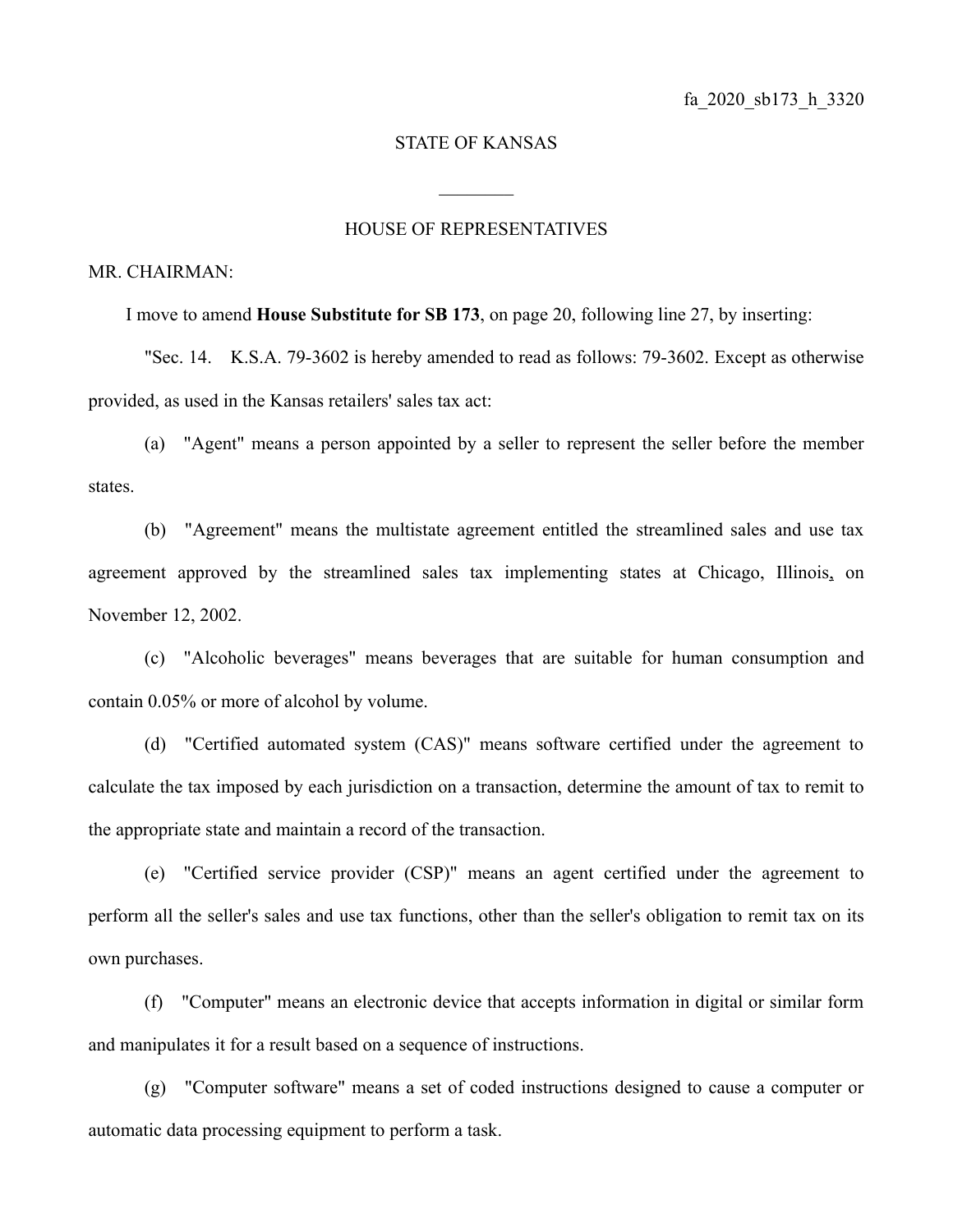(h) "Delivered electronically" means delivered to the purchaser by means other than tangible storage media.

(i) "Delivery charges" means charges by the seller of personal property or services for preparation and delivery to a location designated by the purchaser of personal property or services including, but not limited to, transportation, shipping, postage, handling, crating and packing. Delivery charges shall not include charges for delivery of direct mail if the charges are separately stated on an invoice or similar billing document given to the purchaser.

(j) "Direct mail" means printed material delivered or distributed by United States mail or other delivery services to a mass audience or to addressees on a mailing list provided by the purchaser or at the direction of the purchaser when the cost of the items are not billed directly to the recipients. Direct mail includes tangible personal property supplied directly or indirectly by the purchaser to the direct mail seller for inclusion in the package containing the printed material. Direct mail does not include multiple items of printed material delivered to a single address.

(k) "Director" means the state director of taxation.

(l) "Educational institution" means any nonprofit school, college and university that offers education at a level above the  $12<sup>th</sup>$  grade, and conducts regular classes and courses of study required for accreditation by, or membership in, the higher learning commission, the state board of education, or that otherwise qualify as an "educational institution," as defined by K.S.A. 74-50,103, and amendments thereto. Such phrase shall include: (1) A group of educational institutions that operates exclusively for an educational purpose; (2) nonprofit endowment associations and foundations organized and operated exclusively to receive, hold, invest and administer moneys and property as a permanent fund for the support and sole benefit of an educational institution; (3) nonprofit trusts, foundations and other entities organized and operated principally to hold and own receipts from intercollegiate sporting events and to disburse such receipts, as well as grants and gifts, in the interest of collegiate and intercollegiate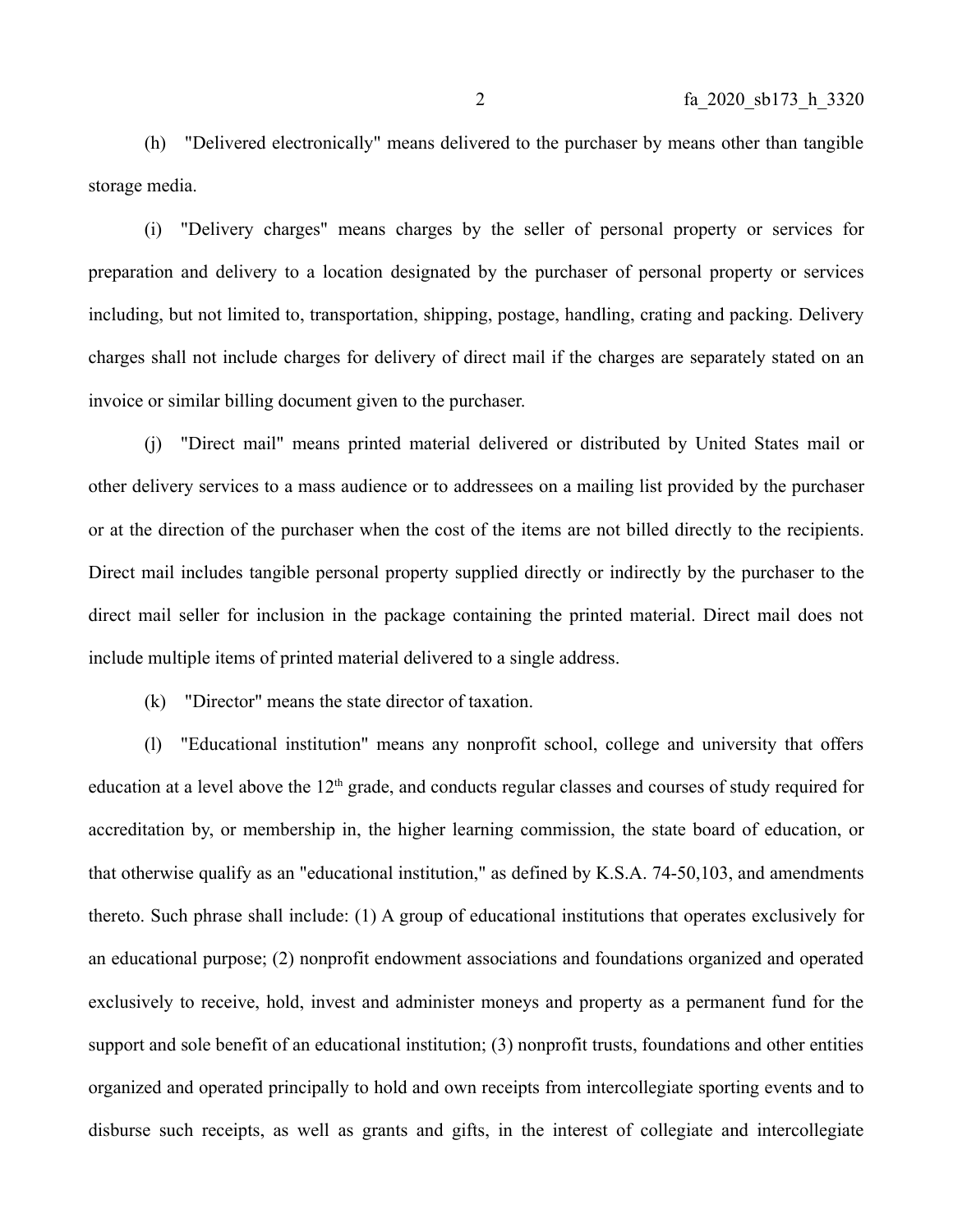athletic programs for the support and sole benefit of an educational institution; and (4) nonprofit trusts, foundations and other entities organized and operated for the primary purpose of encouraging, fostering and conducting scholarly investigations and industrial and other types of research for the support and sole benefit of an educational institution.

(m) "Electronic" means relating to technology having electrical, digital, magnetic, wireless, optical, electromagnetic or similar capabilities.

(n) "Food and food ingredients" means substances, whether in liquid, concentrated, solid, frozen, dried or dehydrated form, that are sold for ingestion or chewing by humans and are consumed for their taste or nutritional value. "Food and food ingredients" does include bottled water. "Food and food ingredients" does not include alcoholic beverages, candy, dietary supplements, food sold through vending machines, prepared food, soft drinks or tobacco.

(o) "Gross receipts" means the total selling price or the amount received as defined in this act, in money, credits, property or other consideration valued in money from sales at retail within this state; and embraced within the provisions of this act. The taxpayer, may take credit in the report of gross receipts for: (1) An amount equal to the selling price of property returned by the purchaser when the full sale price thereof, including the tax collected, is refunded in cash or by credit; and (2) an amount equal to the allowance given for the trade-in of property.

(p) "Ingredient or component part" means tangible personal property which is necessary or essential to, and which is actually used in and becomes an integral and material part of tangible personal property or services produced, manufactured or compounded for sale by the producer, manufacturer or compounder in its regular course of business. The following items of tangible personal property are hereby declared to be ingredients or component parts, but the listing of such property shall not be deemed to be exclusive nor shall such listing be construed to be a restriction upon, or an indication of, the type or types of property to be included within the definition of "ingredient or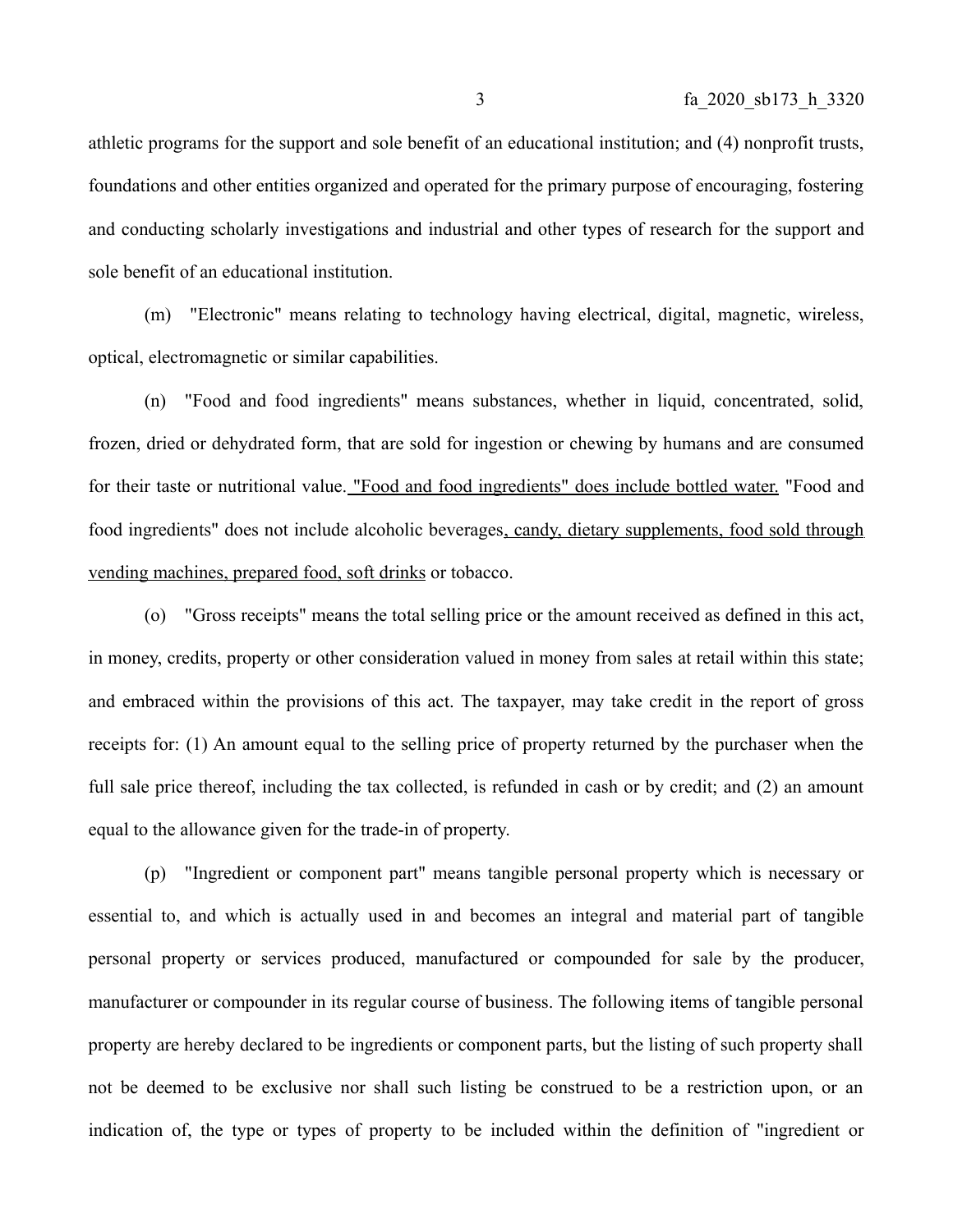component part" as herein set forth:

(1) Containers, labels and shipping cases used in the distribution of property produced, manufactured or compounded for sale which are not to be returned to the producer, manufacturer or compounder for reuse.

(2) Containers, labels, shipping cases, paper bags, drinking straws, paper plates, paper cups, twine and wrapping paper used in the distribution and sale of property taxable under the provisions of this act by wholesalers and retailers and which is not to be returned to such wholesaler or retailer for reuse.

(3) Seeds and seedlings for the production of plants and plant products produced for resale.

- (4) Paper and ink used in the publication of newspapers.
- (5) Fertilizer used in the production of plants and plant products produced for resale.

(6) Feed for animals, fowl and aquatic plants and animals, the primary purpose of which is use in agriculture or aquaculture, as defined in K.S.A. 47-1901, and amendments thereto, the production of food for human consumption, the production of animal, dairy, poultry or aquatic plant and animal products, fiber, fur, or the production of offspring for use for any such purpose or purposes.

(q) "Isolated or occasional sale" means the nonrecurring sale of tangible personal property, or services taxable hereunder by a person not engaged at the time of such sale in the business of selling such property or services. Any religious organization which makes a nonrecurring sale of tangible personal property acquired for the purpose of resale shall be deemed to be not engaged at the time of such sale in the business of selling such property. Such term shall include: (1) Any sale by a bank, savings and loan institution, credit union or any finance company licensed under the provisions of the Kansas uniform consumer credit code of tangible personal property which has been repossessed by any such entity; and (2) any sale of tangible personal property made by an auctioneer or agent on behalf of not more than two principals or households if such sale is nonrecurring and any such principal or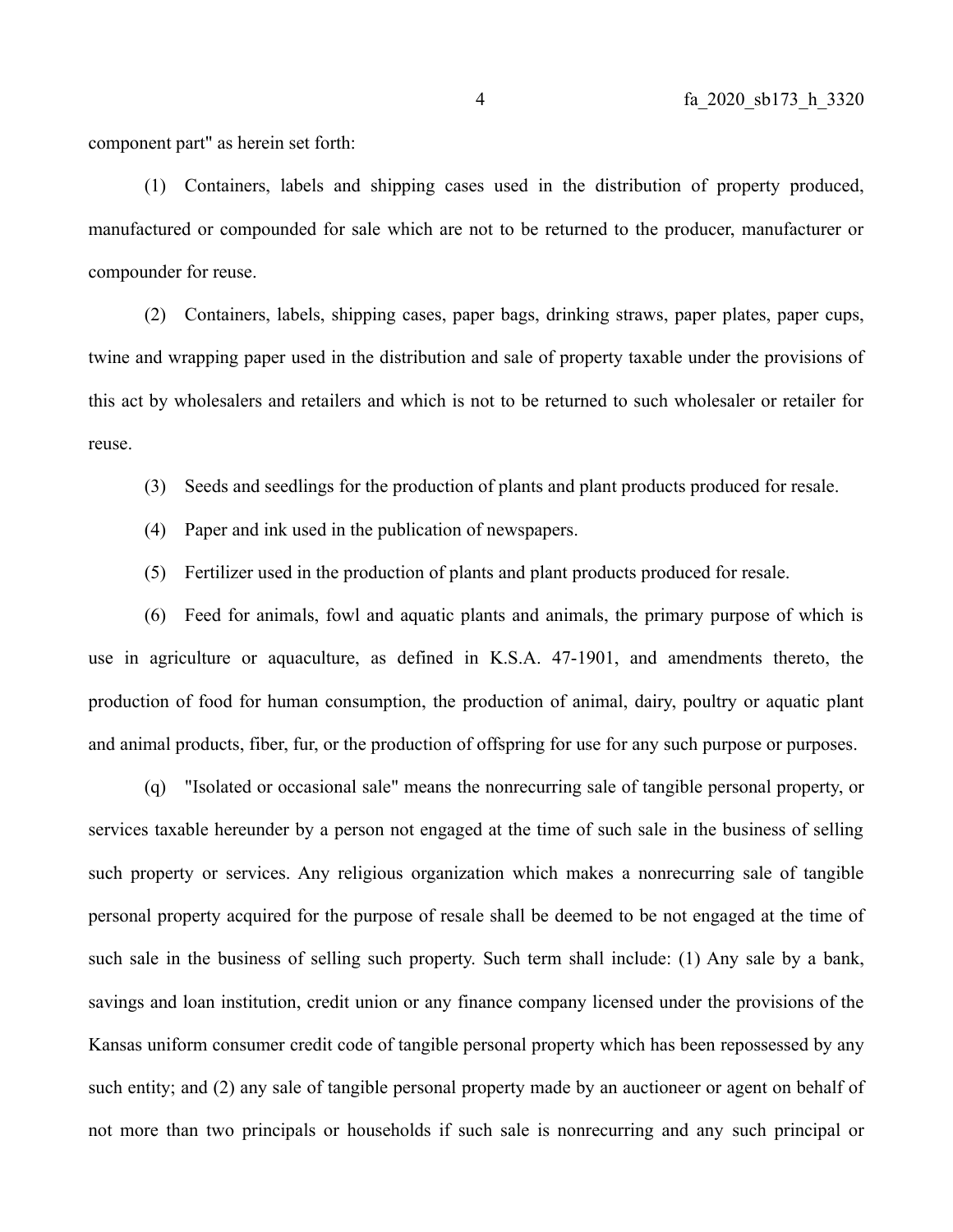household is not engaged at the time of such sale in the business of selling tangible personal property.

(r) "Lease or rental" means any transfer of possession or control of tangible personal property for a fixed or indeterminate term for consideration. A lease or rental may include future options to purchase or extend.

(1) Lease or rental does not include:

(A) A transfer of possession or control of property under a security agreement or deferred payment plan that requires the transfer of title upon completion of the required payments;

(B) a transfer or possession or control of property under an agreement that requires the transfer of title upon completion of required payments and payment of an option price does not exceed the greater of \$100 or 1% of the total required payments; or

(C) providing tangible personal property along with an operator for a fixed or indeterminate period of time. A condition of this exclusion is that the operator is necessary for the equipment to perform as designed. For the purpose of this subsection, an operator must do more than maintain, inspect or set-up the tangible personal property.

(2) Lease or rental does include agreements covering motor vehicles and trailers where the amount of consideration may be increased or decreased by reference to the amount realized upon sale or disposition of the property as defined in 26 U.S.C. § 7701(h)(1).

(3) This definition shall be used for sales and use tax purposes regardless if a transaction is characterized as a lease or rental under generally accepted accounting principles, the internal revenue code, the uniform commercial code, K.S.A. 84-1-101 et seq., and amendments thereto, or other provisions of federal, state or local law.

(4) This definition will be applied only prospectively from the effective date of this act and will have no retroactive impact on existing leases or rentals.

(s) "Load and leave" means delivery to the purchaser by use of a tangible storage media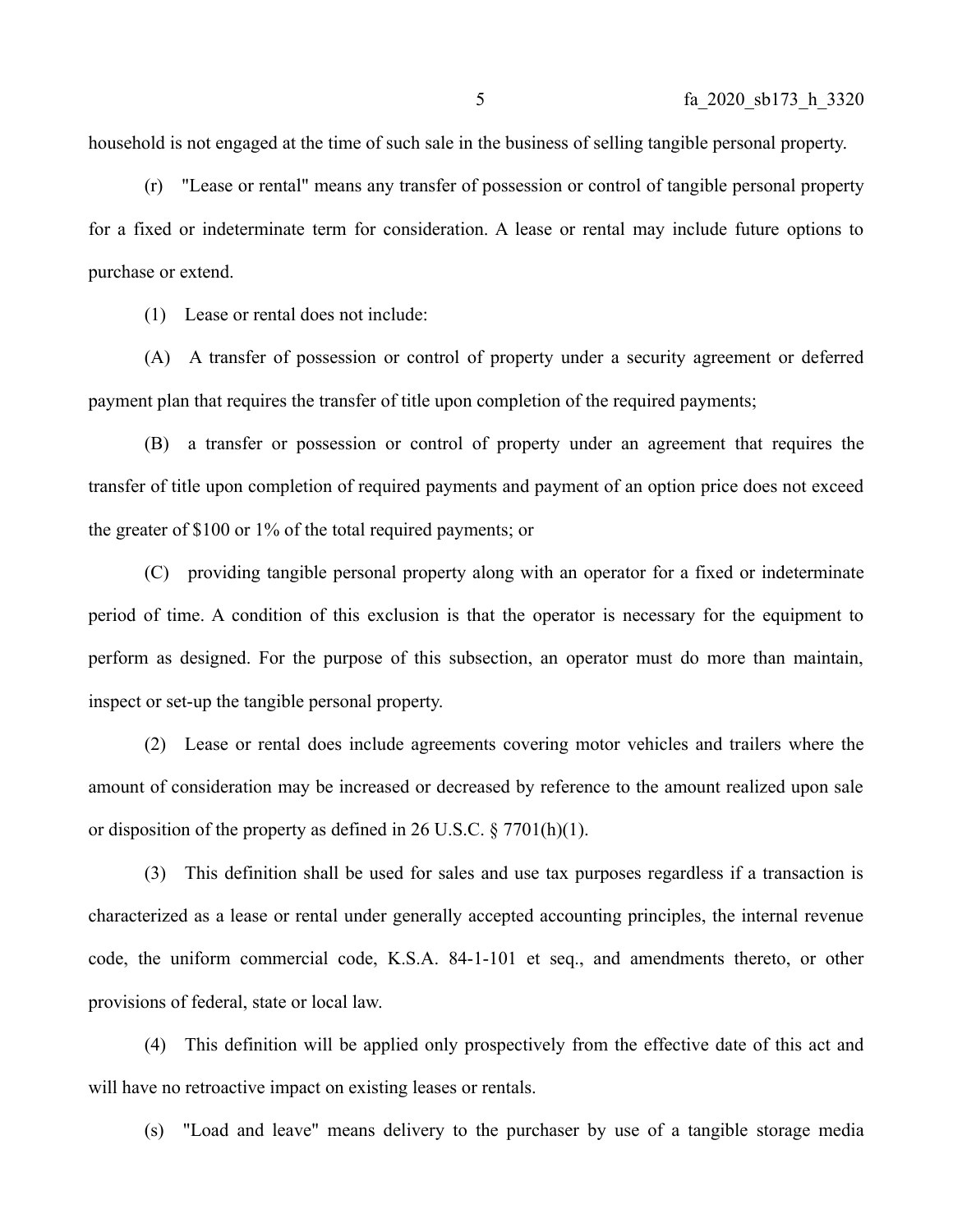where the tangible storage media is not physically transferred to the purchaser.

(t) "Member state" means a state that has entered in the agreement, pursuant to provisions of article VIII of the agreement.

(u) "Model 1 seller" means a seller that has selected a CSP as its agent to perform all the seller's sales and use tax functions, other than the seller's obligation to remit tax on its own purchases.

(v) "Model 2 seller" means a seller that has selected a CAS to perform part of its sales and use tax functions, but retains responsibility for remitting the tax.

(w) "Model 3 seller" means a seller that has sales in at least five member states, has total annual sales revenue of at least \$500,000,000, has a proprietary system that calculates the amount of tax due each jurisdiction and has entered into a performance agreement with the member states that establishes a tax performance standard for the seller. As used in this subsection a seller includes an affiliated group of sellers using the same proprietary system.

(x) "Municipal corporation" means any city incorporated under the laws of Kansas.

(y) "Nonprofit blood bank" means any nonprofit place, organization, institution or establishment that is operated wholly or in part for the purpose of obtaining, storing, processing, preparing for transfusing, furnishing, donating or distributing human blood or parts or fractions of single blood units or products derived from single blood units, whether or not any remuneration is paid therefor, or whether such procedures are done for direct therapeutic use or for storage for future use of such products.

(z) "Persons" means any individual, firm, copartnership, joint adventure, association, corporation, estate or trust, receiver or trustee, or any group or combination acting as a unit, and the plural as well as the singular number; and shall specifically mean any city or other political subdivision of the state of Kansas engaging in a business or providing a service specifically taxable under the provisions of this act.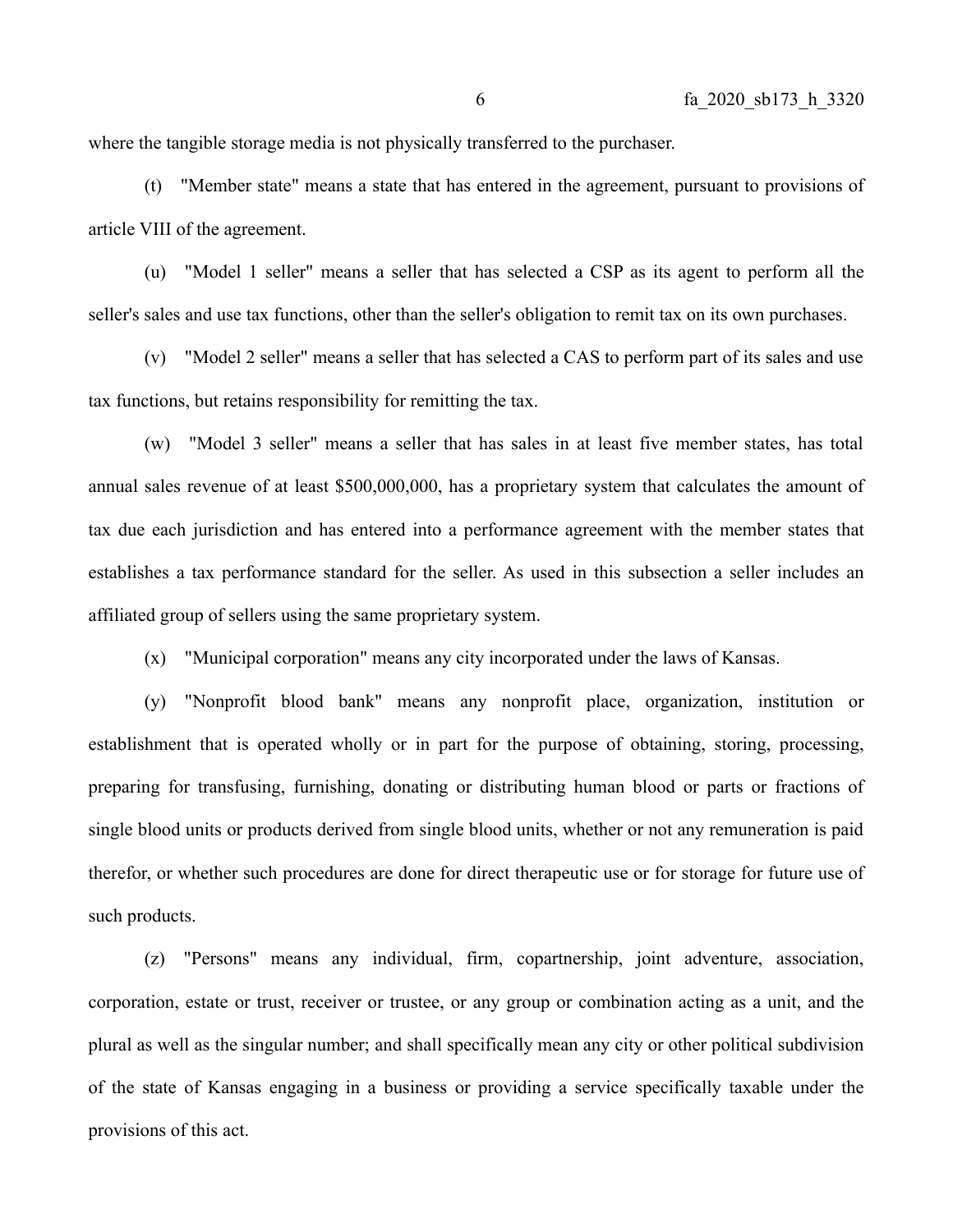(aa) "Political subdivision" means any municipality, agency or subdivision of the state which is, or shall hereafter be, authorized to levy taxes upon tangible property within the state or which certifies a levy to a municipality, agency or subdivision of the state which is, or shall hereafter be, authorized to levy taxes upon tangible property within the state. Such term also shall include any public building commission, housing, airport, port, metropolitan transit or similar authority established pursuant to law and the horsethief reservoir benefit district established pursuant to K.S.A. 82a-2201, and amendments thereto.

(bb) "Prescription" means an order, formula or recipe issued in any form of oral, written, electronic or other means of transmission by a duly licensed practitioner authorized by the laws of this state.

(cc) "Prewritten computer software" means computer software, including prewritten upgrades, which is not designed and developed by the author or other creator to the specifications of a specific purchaser. The combining of two or more prewritten computer software programs or prewritten portions thereof does not cause the combination to be other than prewritten computer software. Prewritten computer software includes software designed and developed by the author or other creator to the specifications of a specific purchaser when it is sold to a person other than the purchaser. Where a person modifies or enhances computer software of which the person is not the author or creator, the person shall be deemed to be the author or creator only of such person's modifications or enhancements. Prewritten computer software or a prewritten portion thereof that is modified or enhanced to any degree, where such modification or enhancement is designed and developed to the specifications of a specific purchaser, remains prewritten computer software, except that where there is a reasonable, separately stated charge or an invoice or other statement of the price given to the purchaser for such modification or enhancement, such modification or enhancement shall not constitute prewritten computer software.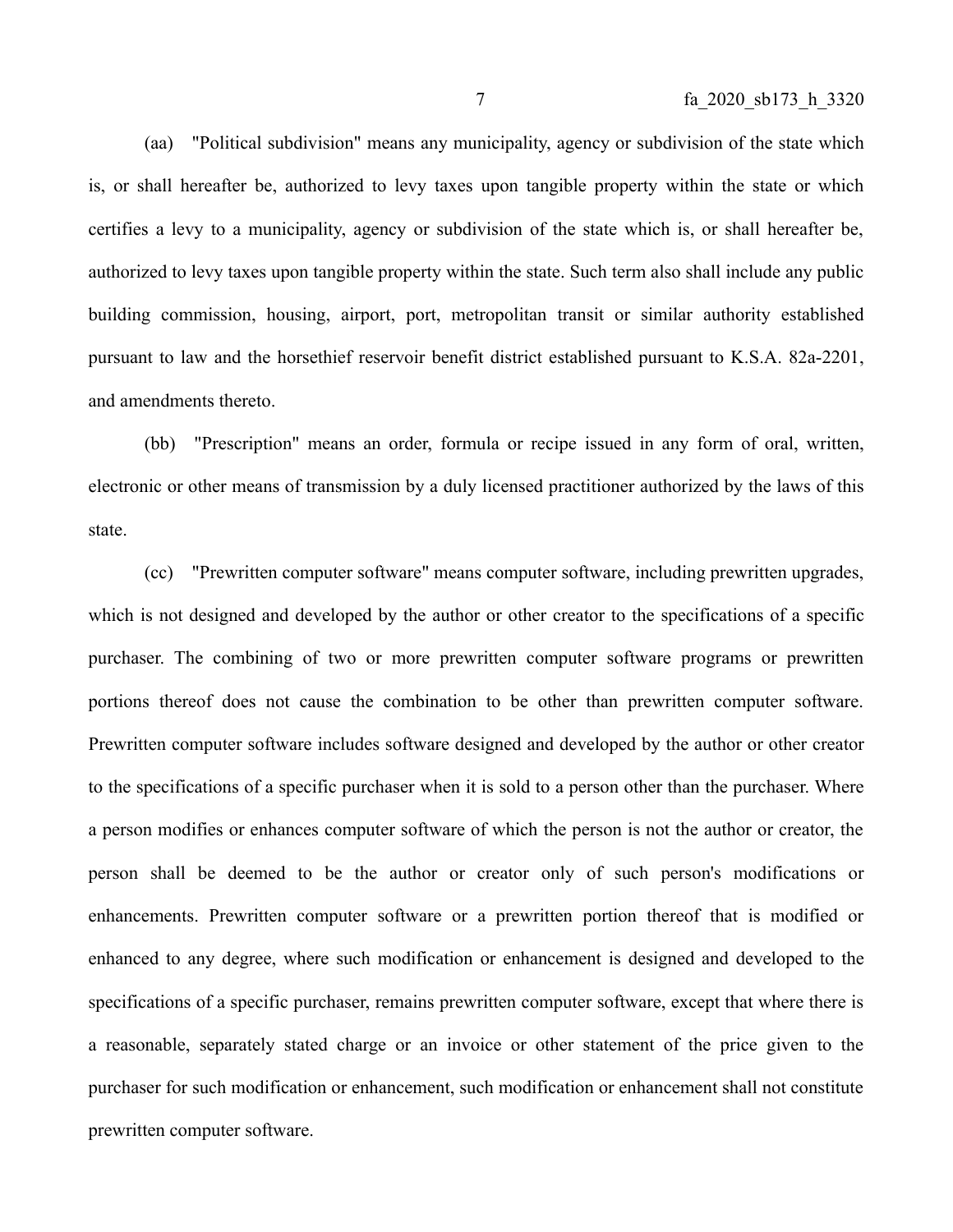(dd) "Property which is consumed" means tangible personal property which is essential or necessary to and which is used in the actual process of and consumed, depleted or dissipated within one year in: (1) The production, manufacture, processing, mining, drilling, refining or compounding of tangible personal property; (2) the providing of services; (3) the irrigation of crops, for sale in the regular course of business; or (4) the storage or processing of grain by a public grain warehouse or other grain storage facility, and which is not reusable for such purpose. The following is a listing of tangible personal property, included by way of illustration but not of limitation, which qualifies as property which is consumed:

(A) Insecticides, herbicides, germicides, pesticides, fungicides, fumigants, antibiotics, biologicals, pharmaceuticals, vitamins and chemicals for use in commercial or agricultural production, processing or storage of fruit, vegetables, feeds, seeds, grains, animals or animal products whether fed, injected, applied, combined with or otherwise used;

(B) electricity, gas and water; and

(C) petroleum products, lubricants, chemicals, solvents, reagents and catalysts.

(ee) "Purchase price" applies to the measure subject to use tax and has the same meaning as sales price.

(ff) "Purchaser" means a person to whom a sale of personal property is made or to whom a service is furnished.

(gg) "Quasi-municipal corporation" means any county, township, school district, drainage district or any other governmental subdivision in the state of Kansas having authority to receive or hold moneys or funds.

(hh) "Registered under this agreement" means registration by a seller with the member states under the central registration system provided in article IV of the agreement.

(ii) "Retailer" means a seller regularly engaged in the business of selling, leasing or renting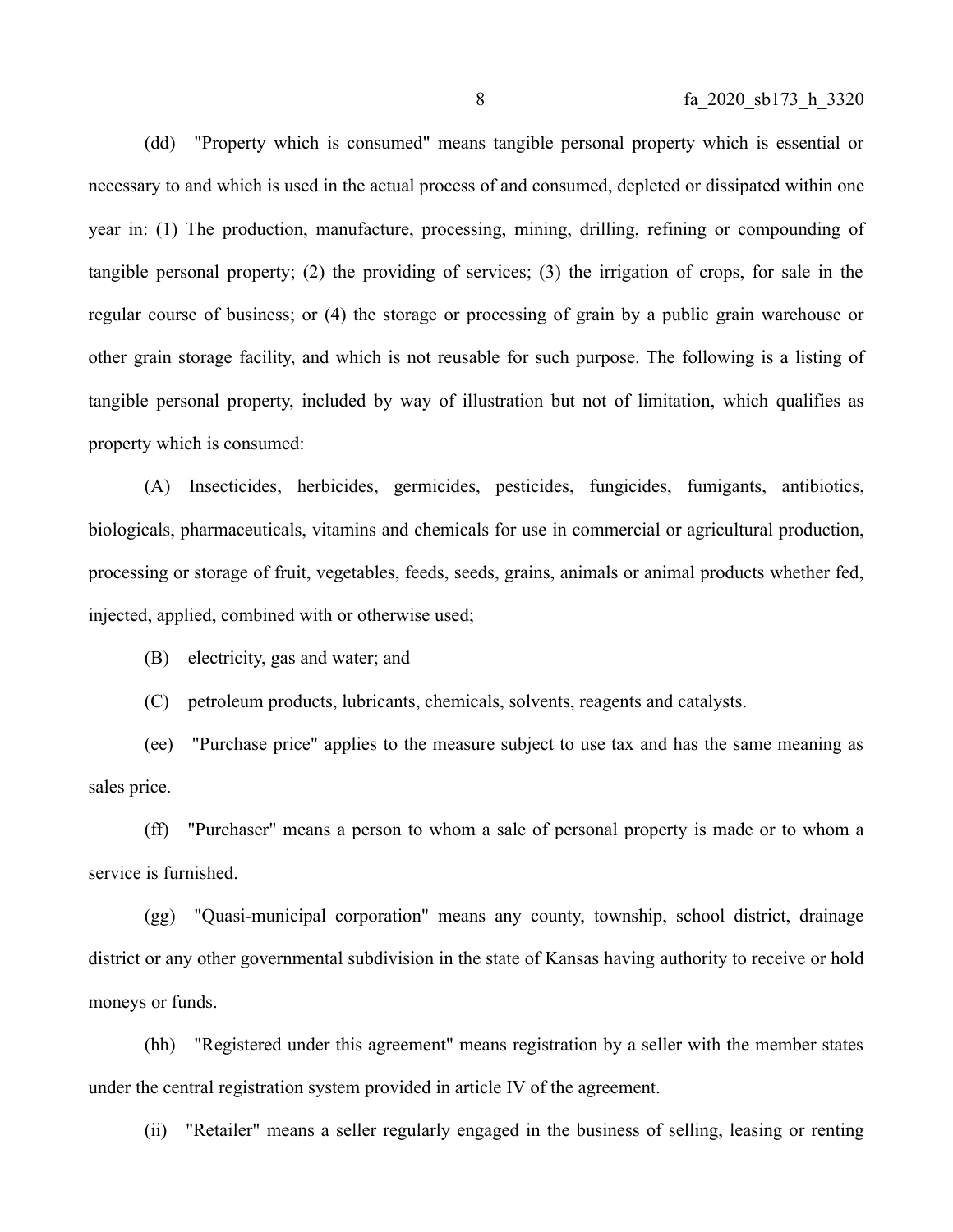tangible personal property at retail or furnishing electrical energy, gas, water, services or entertainment, and selling only to the user or consumer and not for resale.

(jj) "Retail sale" or "sale at retail" means any sale, lease or rental for any purpose other than for resale, sublease or subrent.

(kk) "Sale" or "sales" means the exchange of tangible personal property, as well as the sale thereof for money, and every transaction, conditional or otherwise, for a consideration, constituting a sale, including the sale or furnishing of electrical energy, gas, water, services or entertainment taxable under the terms of this act and including, except as provided in the following provision, the sale of the use of tangible personal property by way of a lease, license to use or the rental thereof regardless of the method by which the title, possession or right to use the tangible personal property is transferred. The term "sale" or "sales" shall not mean the sale of the use of any tangible personal property used as a dwelling by way of a lease or rental thereof for a term of more than 28 consecutive days.

(ll) (1) "Sales or selling price" applies to the measure subject to sales tax and means the total amount of consideration, including cash, credit, property and services, for which personal property or services are sold, leased or rented, valued in money, whether received in money or otherwise, without any deduction for the following:

(A) The seller's cost of the property sold;

(B) the cost of materials used, labor or service cost, interest, losses, all costs of transportation to the seller, all taxes imposed on the seller and any other expense of the seller;

(C) charges by the seller for any services necessary to complete the sale, other than delivery and installation charges;

(D) delivery charges; and

(E) installation charges.

(2) "Sales or selling price" includes consideration received by the seller from third parties if: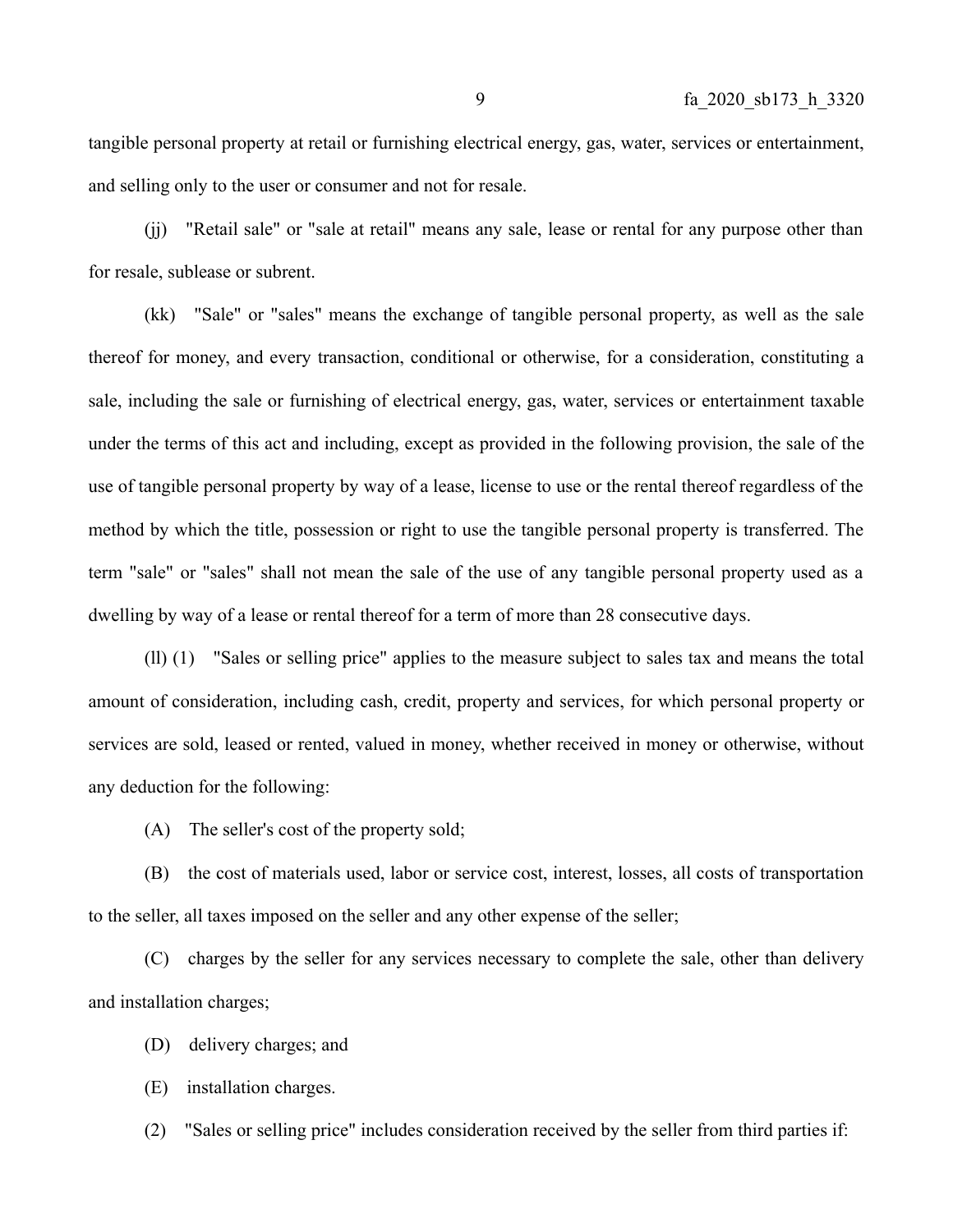(A) The seller actually receives consideration from a party other than the purchaser and the consideration is directly related to a price reduction or discount on the sale;

(B) the seller has an obligation to pass the price reduction or discount through to the purchaser;

(C) the amount of the consideration attributable to the sale is fixed and determinable by the seller at the time of the sale of the item to the purchaser; and

(D) one of the following criteria is met:

(i) The purchaser presents a coupon, certificate or other documentation to the seller to claim a price reduction or discount where the coupon, certificate or documentation is authorized, distributed or granted by a third party with the understanding that the third party will reimburse any seller to whom the coupon, certificate or documentation is presented;

(ii) the purchaser identifies to the seller that the purchaser is a member of a group or organization entitled to a price reduction or discount. A preferred customer card that is available to any patron does not constitute membership in such a group; or

(iii) the price reduction or discount is identified as a third party price reduction or discount on the invoice received by the purchaser or on a coupon, certificate or other documentation presented by the purchaser.

(3) "Sales or selling price" shall not include:

(A) Discounts, including cash, term or coupons that are not reimbursed by a third party that are allowed by a seller and taken by a purchaser on a sale;

(B) interest, financing and carrying charges from credit extended on the sale of personal property or services, if the amount is separately stated on the invoice, bill of sale or similar document given to the purchaser;

(C) any taxes legally imposed directly on the consumer that are separately stated on the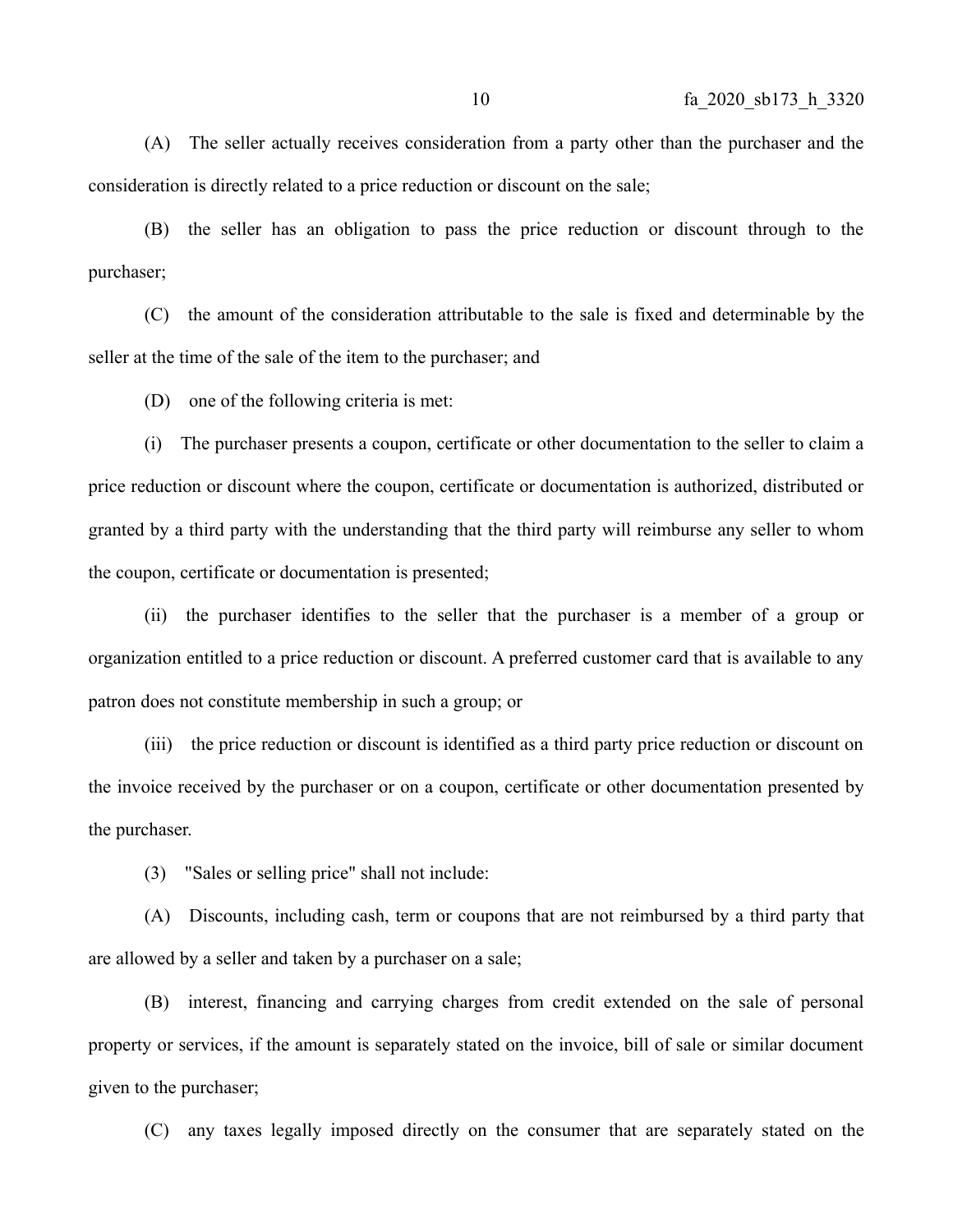invoice, bill of sale or similar document given to the purchaser;

(D) the amount equal to the allowance given for the trade-in of property, if separately stated on the invoice, billing or similar document given to the purchaser; and

(E) commencing on July 1, 2018, and ending on June 30, 2021, cash rebates granted by a manufacturer to a purchaser or lessee of a new motor vehicle if paid directly to the retailer as a result of the original sale.

(mm) "Seller" means a person making sales, leases or rentals of personal property or services.

(nn) "Service" means those services described in and taxed under the provisions of K.S.A. 79- 3603, and amendments thereto.

(oo) "Sourcing rules" means the rules set forth in K.S.A. 79-3670 through 79-3673, K.S.A. 12-191 and 12-191a, and amendments thereto, which shall apply to identify and determine the state and local taxing jurisdiction sales or use taxes to pay, or collect and remit on a particular retail sale.

(pp) "Tangible personal property" means personal property that can be seen, weighed, measured, felt or touched, or that is in any other manner perceptible to the senses. Tangible personal property includes electricity, water, gas, steam and prewritten computer software.

(qq) "Taxpayer" means any person obligated to account to the director for taxes collected under the terms of this act.

(rr) "Tobacco" means cigarettes, cigars, chewing or pipe tobacco or any other item that contains tobacco.

(ss) "Entity-based exemption" means an exemption based on who purchases the product or who sells the product. An exemption that is available to all individuals shall not be considered an entity-based exemption.

(tt) "Over-the-counter drug" means a drug that contains a label that identifies the product as a drug as required by 21 C.F.R. § 201.66. The over-the-counter drug label includes: (1) A drug facts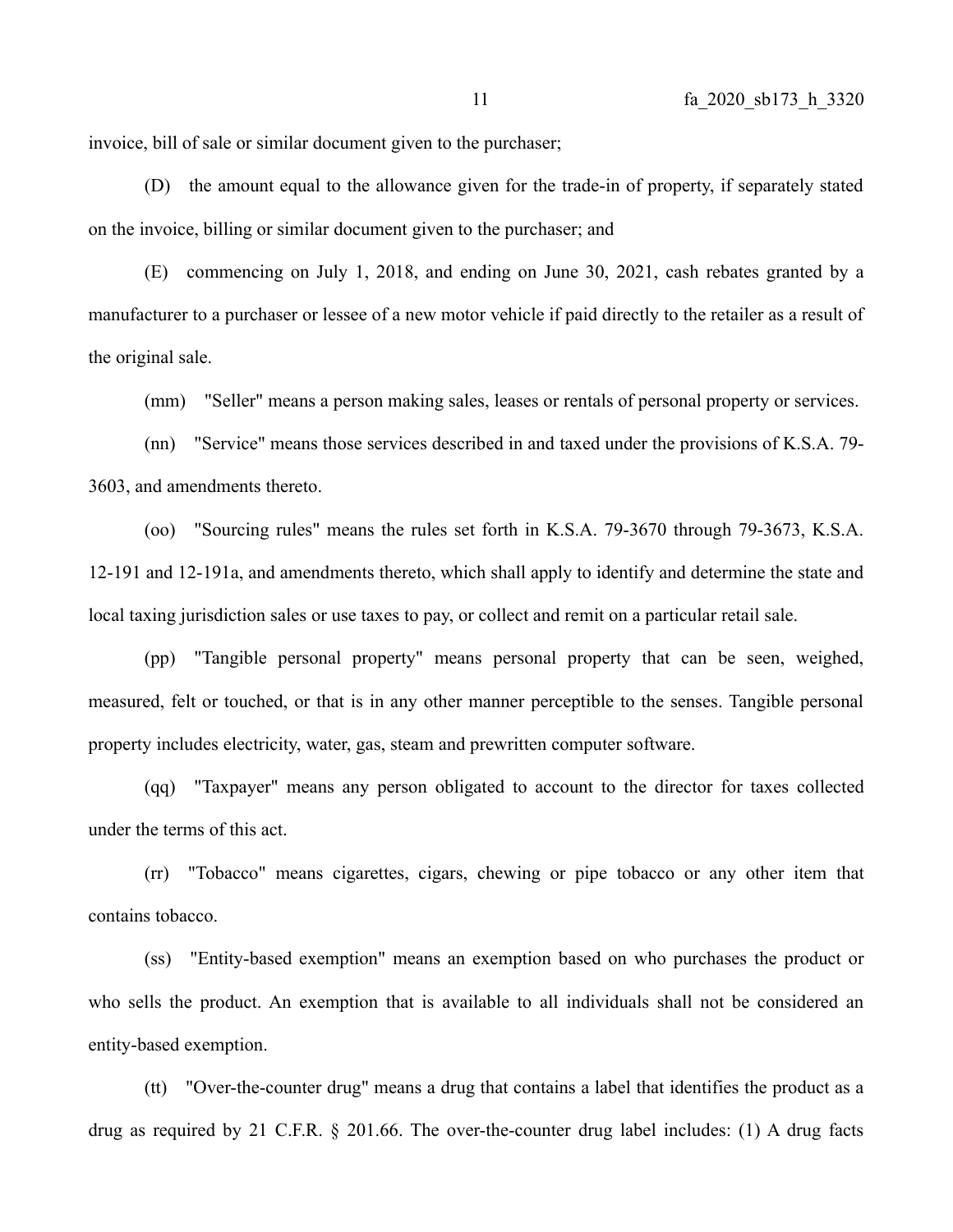panel; or (2) a statement of the active ingredients with a list of those ingredients contained in the compound, substance or preparation. Over-the-counter drugs do not include grooming and hygiene products such as soaps, cleaning solutions, shampoo, toothpaste, antiperspirants and sun tan lotions and screens.

(uu) "Ancillary services" means services that are associated with or incidental to the provision of telecommunications services, including, but not limited to, detailed telecommunications billing, directory assistance, vertical service and voice mail services.

(vv) "Conference bridging service" means an ancillary service that links two or more participants of an audio or video conference call and may include the provision of a telephone number. Conference bridging service does not include the telecommunications services used to reach the conference bridge.

(ww) "Detailed telecommunications billing service" means an ancillary service of separately stating information pertaining to individual calls on a customer's billing statement.

(xx) "Directory assistance" means an ancillary service of providing telephone number information or address information, or both.

(yy) "Vertical service" means an ancillary service that is offered in connection with one or more telecommunications services, which offers advanced calling features that allow customers to identify callers and to manage multiple calls and call connections, including conference bridging services.

(zz) "Voice mail service" means an ancillary service that enables the customer to store, send or receive recorded messages. Voice mail service does not include any vertical services that the customer may be required to have in order to utilize the voice mail service.

(aaa) "Telecommunications service" means the electronic transmission, conveyance or routing of voice, data, audio, video or any other information or signals to a point, or between or among points.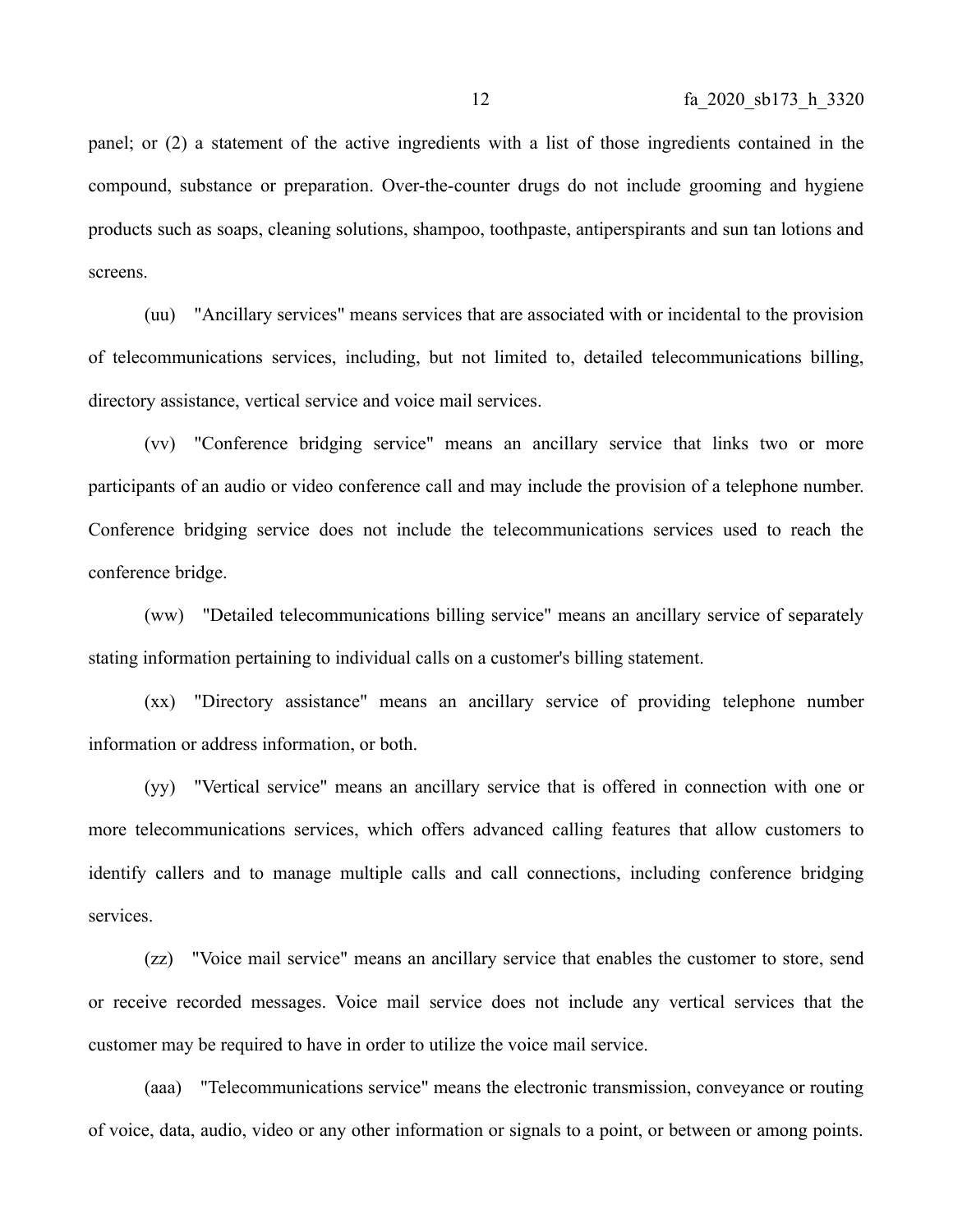The term telecommunications service includes such transmission, conveyance or routing in which computer processing applications are used to act on the form, code or protocol of the content for purposes of transmissions, conveyance or routing without regard to whether such service is referred to as voice over internet protocol services or is classified by the federal communications commission as enhanced or value added. Telecommunications service does not include:

(1) Data processing and information services that allow data to be generated, acquired, stored, processed or retrieved and delivered by an electronic transmission to a purchaser where such purchaser's primary purpose for the underlying transaction is the processed data or information;

(2) installation or maintenance of wiring or equipment on a customer's premises;

- (3) tangible personal property;
- (4) advertising, including, but not limited to, directory advertising;
- (5) billing and collection services provided to third parties;
- (6) internet access service;

(7) radio and television audio and video programming services, regardless of the medium, including the furnishing of transmission, conveyance and routing of such services by the programming service provider. Radio and television audio and video programming services shall include, but not be limited to, cable service as defined in 47 U.S.C. § 522(6) and audio and video programming services delivered by commercial mobile radio service providers, as defined in 47 C.F.R. § 20.3;

(8) ancillary services; or

(9) digital products delivered electronically, including, but not limited to, software, music, video, reading materials or ring tones.

(bbb) "800 service" means a telecommunications service that allows a caller to dial a toll-free number without incurring a charge for the call. The service is typically marketed under the name 800, 855, 866, 877 and 888 toll-free calling, and any subsequent numbers designated by the federal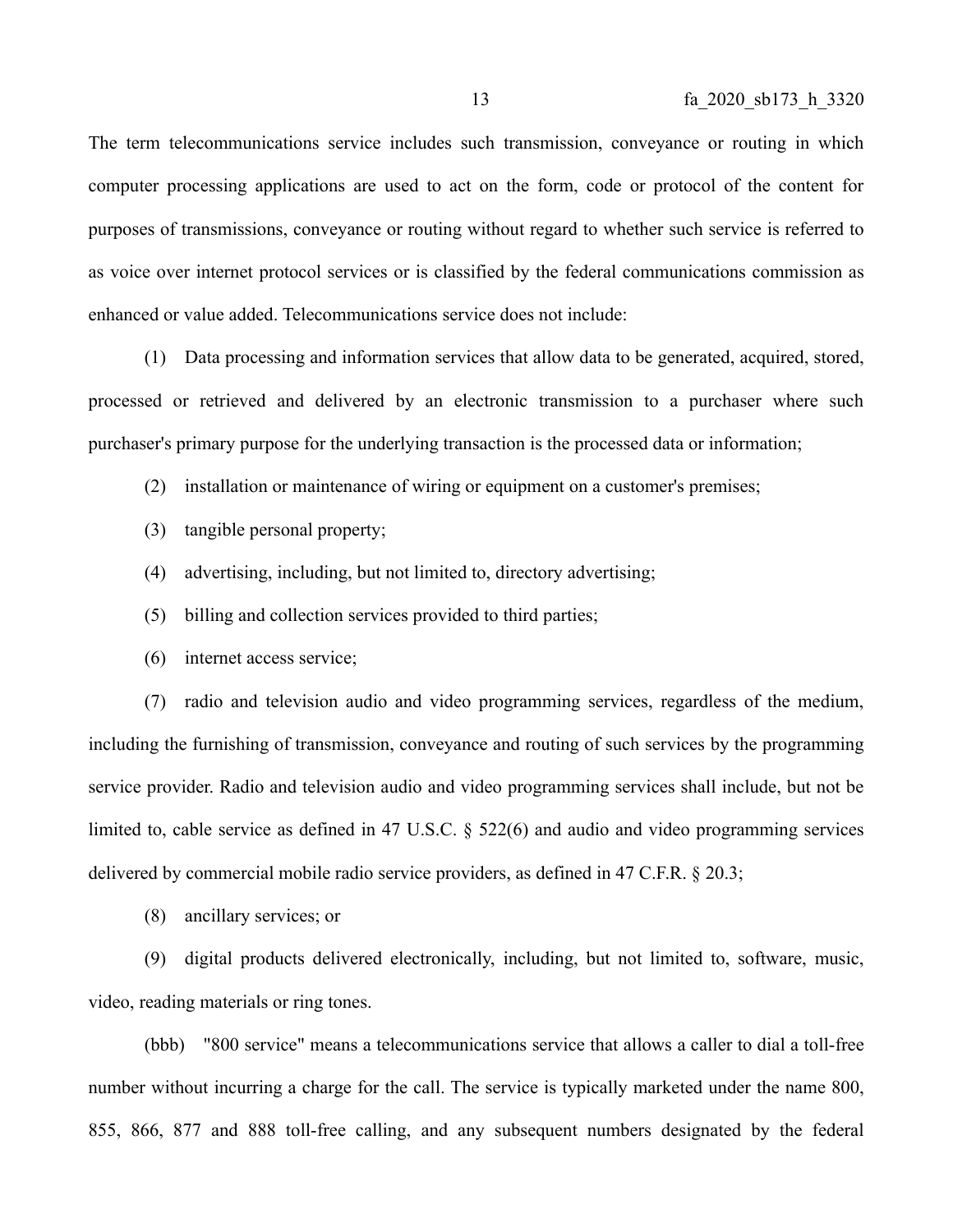communications commission.

(ccc) "900 service" means an inbound toll telecommunications service purchased by a subscriber that allows the subscriber's customers to call in to the subscriber's prerecorded announcement or live service. 900 service does not include the charge for collection services provided by the seller of the telecommunications services to the subscriber, or service or product sold by the subscriber to the subscriber's customer. The service is typically marketed under the name 900 service, and any subsequent numbers designated by the federal communications commission.

(ddd) "Value-added non-voice data service" means a service that otherwise meets the definition of telecommunications services in which computer processing applications are used to act on the form, content, code or protocol of the information or data primarily for a purpose other than transmission, conveyance or routing.

(eee) "International" means a telecommunications service that originates or terminates in the United States and terminates or originates outside the United States, respectively. United States includes the District of Columbia or a U.S. territory or possession.

(fff) "Interstate" means a telecommunications service that originates in one United States state, or a United States territory or possession, and terminates in a different United States state or a United States territory or possession.

(ggg) "Intrastate" means a telecommunications service that originates in one United States state or a United States territory or possession, and terminates in the same United States state or a United States territory or possession.

(hhh) "Cereal malt beverage" shall have the same meaning as such term is defined in K.S.A. 41–2701, and amendments thereto, except that for the purposes of the Kansas retailers sales tax act and for no other purpose, such term shall include beer containing not more than 6% alcohol by volume when such beer is sold by a retailer licensed under the Kansas cereal malt beverage act.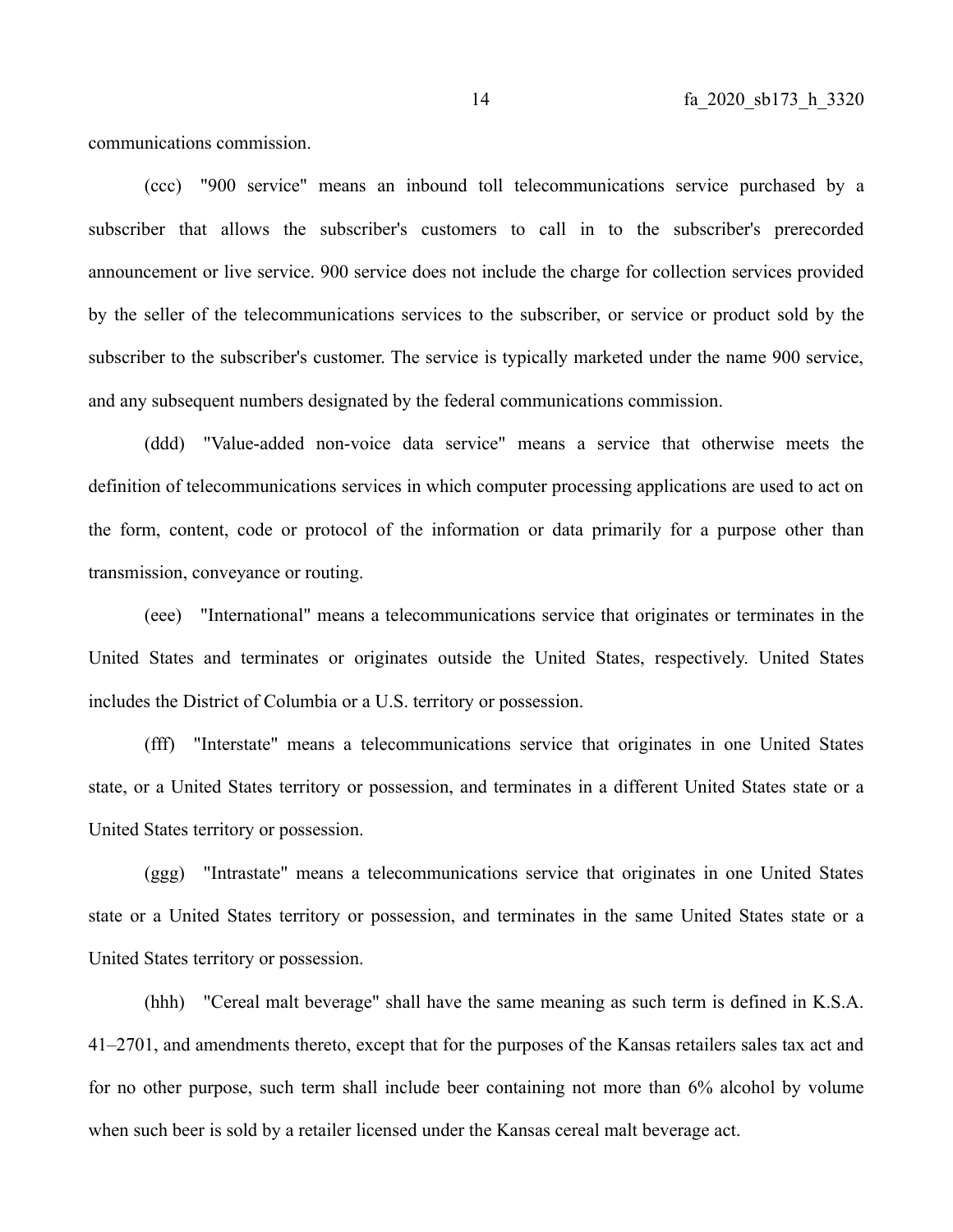(iii) (1) "Bottled water" means water that is placed in a safety sealed container or package for human consumption. "Bottled water" is calorie free and does not contain sweeteners or other additives, except that it may contain:

(A) Antimicrobial agents;

(B) fluoride;

(C) carbonation;

(D) vitamins, minerals and electrolytes;

(E) oxygen;

(F) preservatives; or

(G) only those flavors, extracts or essences derived from a spice or fruit.

(2) "Bottled water" includes water that is delivered to the buyer in a reusable container that is not sold with the water.

(jjj) "Candy" means a preparation of sugar, honey or other natural or artificial sweeteners in combination with chocolate, fruits, nuts or other ingredients or flavorings in the form of bars, drops or pieces. "Candy" does not include any preparation containing flour and shall require no refrigeration.

 (lll) "Food sold through vending machines" means food dispensed from a machine or other mechanical device that accepts payment.

(mmm) (1) "Prepared food" means:

(A) Food sold in a heated state or heated by the seller;

(B) two or more food ingredients mixed or combined by the seller for sale as a single item; or

(C) food sold with eating utensils provided by the seller, including, but not limited to, plates, knives, forks, spoons, glasses, cups, napkins or straws. A plate does not include a container or packaging used to transport the food.

(2) "Prepared food" does not include food that is only cut, repackaged or pasteurized by the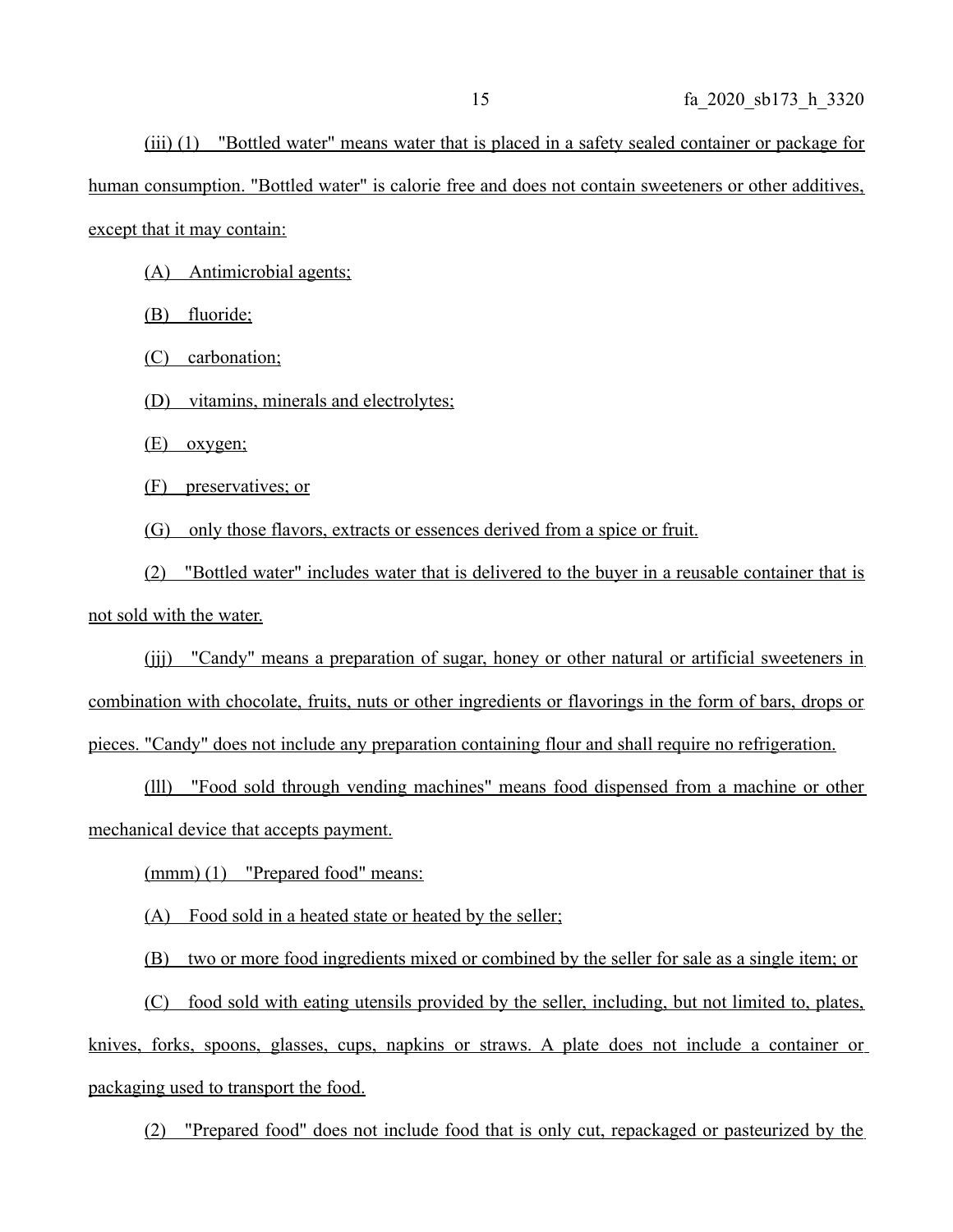seller, and eggs, fish, meat, poultry and foods containing these raw animal foods requiring cooking by the consumer as recommended by the food and drug administration in chapter 3, part 401.11 of the food and drug administration food code so as to prevent food borne illnesses.

(nnn) "Soft drinks" means nonalcoholic beverages that contain natural or artificial sweeteners. "Soft drinks" does not include beverages that contain milk or milk products, soy, rice or similar milk substitutes, or greater than 50% vegetable or fruit juice by volume.

(ooo) "Dietary supplement" means the same as defined in K.S.A. 79-3606(jjj), and amendments thereto.

Sec. 15. K.S.A. 79-3606 is hereby amended to read as follows: 79-3606. The following shall be exempt from the tax imposed by this act:

(a) All sales of motor-vehicle fuel or other articles upon which a sales or excise tax has been paid, not subject to refund, under the laws of this state except cigarettes and electronic cigarettes as defined by K.S.A. 79-3301, and amendments thereto, including consumable material for such electronic cigarettes, cereal malt beverages and malt products as defined by K.S.A. 79-3817, and amendments thereto, including wort, liquid malt, malt syrup and malt extract, that is not subject to taxation under the provisions of K.S.A. 79-41a02, and amendments thereto, motor vehicles taxed pursuant to K.S.A. 79-5117, and amendments thereto, tires taxed pursuant to K.S.A. 65-3424d, and amendments thereto, drycleaning and laundry services taxed pursuant to K.S.A. 65-34,150, and amendments thereto, and gross receipts from regulated sports contests taxed pursuant to the Kansas professional regulated sports act, and amendments thereto;

(b) all sales of tangible personal property or service, including the renting and leasing of tangible personal property, purchased directly by the state of Kansas, a political subdivision thereof, other than a school or educational institution, or purchased by a public or private nonprofit hospital or public hospital authority or nonprofit blood, tissue or organ bank and used exclusively for state,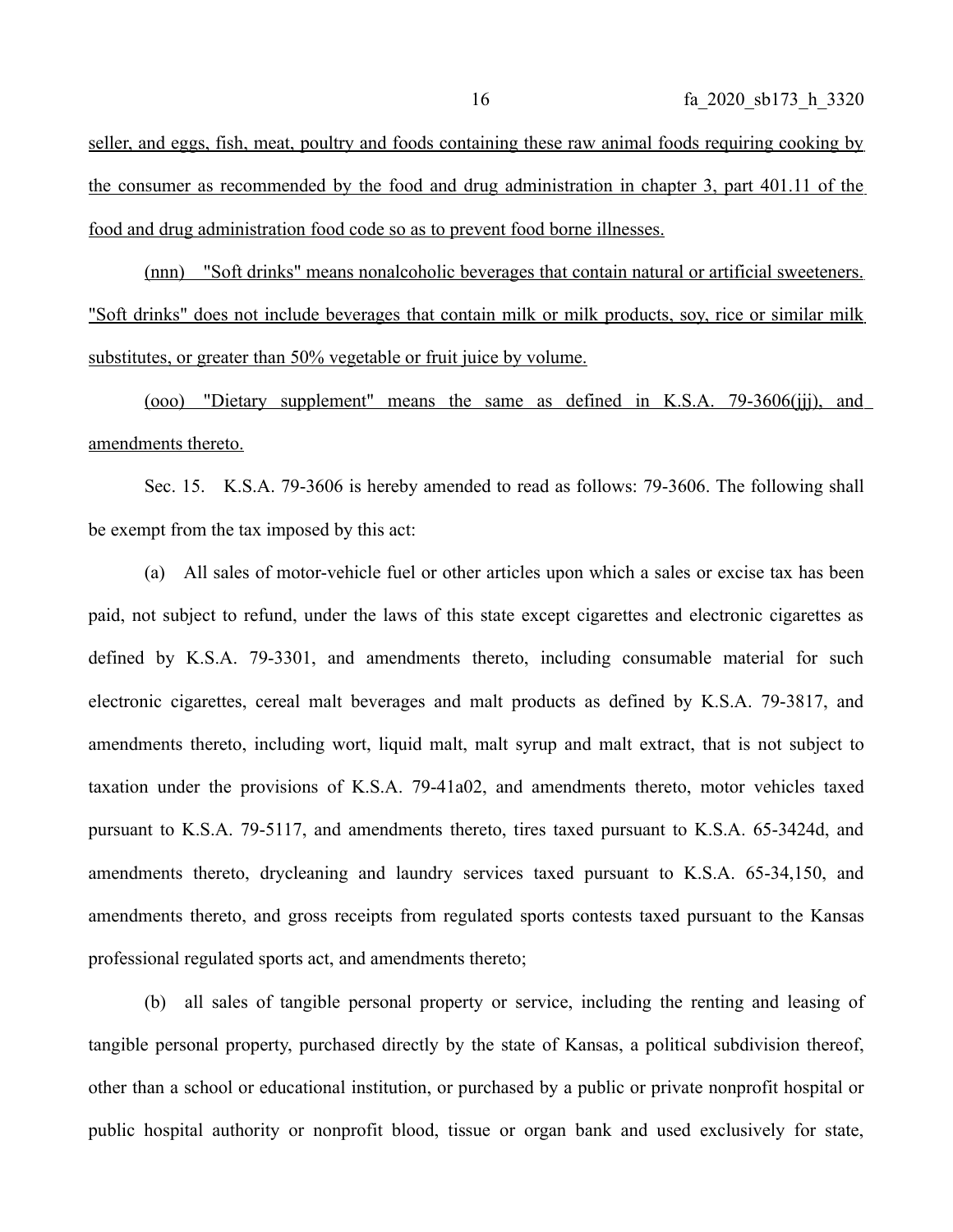political subdivision, hospital or public hospital authority or nonprofit blood, tissue or organ bank purposes, except when: (1) Such state, hospital or public hospital authority is engaged or proposes to engage in any business specifically taxable under the provisions of this act and such items of tangible personal property or service are used or proposed to be used in such business; or (2) such political subdivision is engaged or proposes to engage in the business of furnishing gas, electricity or heat to others and such items of personal property or service are used or proposed to be used in such business;

(c) all sales of tangible personal property or services, including the renting and leasing of tangible personal property, purchased directly by a public or private elementary or secondary school or public or private nonprofit educational institution and used primarily by such school or institution for nonsectarian programs and activities provided or sponsored by such school or institution or in the erection, repair or enlargement of buildings to be used for such purposes. The exemption herein provided shall not apply to erection, construction, repair, enlargement or equipment of buildings used primarily for human habitation;

(d) all sales of tangible personal property or services purchased by a contractor for the purpose of constructing, equipping, reconstructing, maintaining, repairing, enlarging, furnishing or remodeling facilities for any public or private nonprofit hospital or public hospital authority, public or private elementary or secondary school, a public or private nonprofit educational institution, state correctional institution including a privately constructed correctional institution contracted for state use and ownership, that would be exempt from taxation under the provisions of this act if purchased directly by such hospital or public hospital authority, school, educational institution or a state correctional institution; and all sales of tangible personal property or services purchased by a contractor for the purpose of constructing, equipping, reconstructing, maintaining, repairing, enlarging, furnishing or remodeling facilities for any political subdivision of the state or district described in subsection (s), the total cost of which is paid from funds of such political subdivision or district and that would be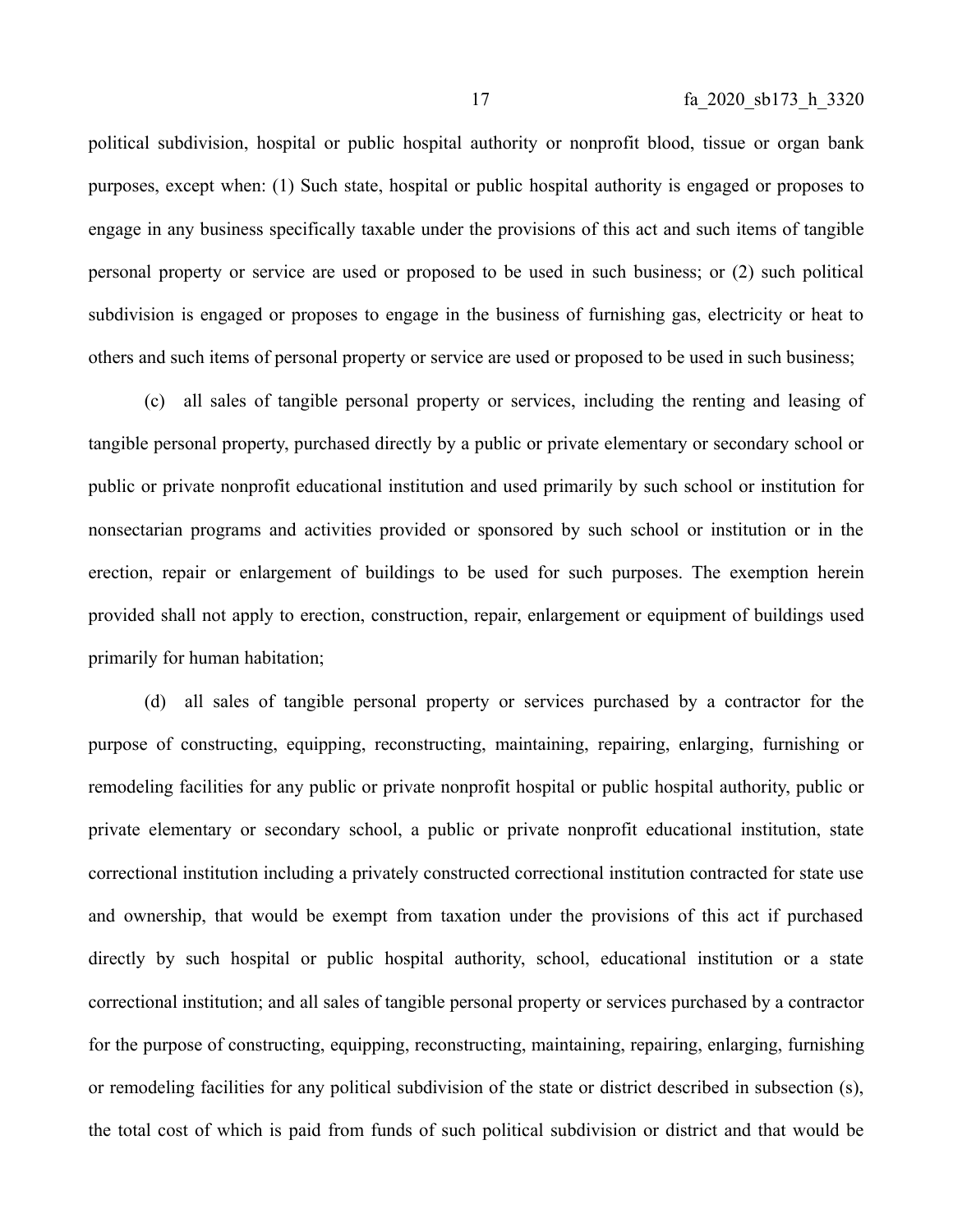exempt from taxation under the provisions of this act if purchased directly by such political subdivision or district. Nothing in this subsection or in the provisions of K.S.A. 12-3418, and amendments thereto, shall be deemed to exempt the purchase of any construction machinery, equipment or tools used in the constructing, equipping, reconstructing, maintaining, repairing, enlarging, furnishing or remodeling facilities for any political subdivision of the state or any such district. As used in this subsection, K.S.A. 12-3418 and 79-3640, and amendments thereto, "funds of a political subdivision" shall mean general tax revenues, the proceeds of any bonds and gifts or grants-in-aid. Gifts shall not mean funds used for the purpose of constructing, equipping, reconstructing, repairing, enlarging, furnishing or remodeling facilities that are to be leased to the donor. When any political subdivision of the state, district described in subsection (s), public or private nonprofit hospital or public hospital authority, public or private elementary or secondary school, public or private nonprofit educational institution, state correctional institution including a privately constructed correctional institution contracted for state use and ownership shall contract for the purpose of constructing, equipping, reconstructing, maintaining, repairing, enlarging, furnishing or remodeling facilities, it shall obtain from the state and furnish to the contractor an exemption certificate for the project involved, and the contractor may purchase materials for incorporation in such project. The contractor shall furnish the number of such certificate to all suppliers from whom such purchases are made, and such suppliers shall execute invoices covering the same bearing the number of such certificate. Upon completion of the project the contractor shall furnish to the political subdivision, district described in subsection (s), hospital or public hospital authority, school, educational institution or department of corrections concerned a sworn statement, on a form to be provided by the director of taxation, that all purchases so made were entitled to exemption under this subsection. As an alternative to the foregoing procedure, any such contracting entity may apply to the secretary of revenue for agent status for the sole purpose of issuing and furnishing project exemption certificates to contractors pursuant to rules and regulations adopted by the secretary establishing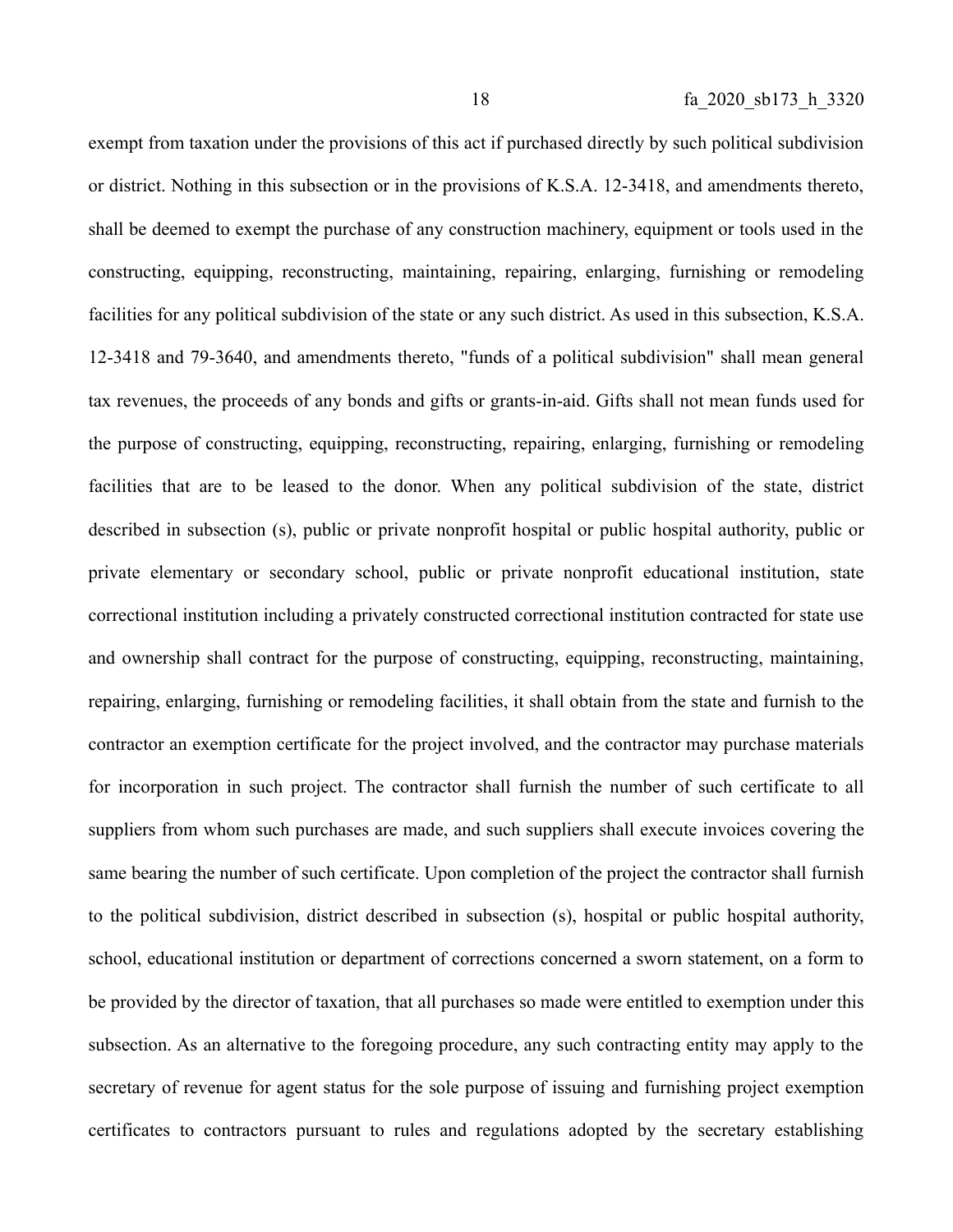conditions and standards for the granting and maintaining of such status. All invoices shall be held by the contractor for a period of five years and shall be subject to audit by the director of taxation. If any materials purchased under such a certificate are found not to have been incorporated in the building or other project or not to have been returned for credit or the sales or compensating tax otherwise imposed upon such materials that will not be so incorporated in the building or other project reported and paid by such contractor to the director of taxation not later than the  $20<sup>th</sup>$  day of the month following the close of the month in which it shall be determined that such materials will not be used for the purpose for which such certificate was issued, the political subdivision, district described in subsection (s), hospital or public hospital authority, school, educational institution or the contractor contracting with the department of corrections for a correctional institution concerned shall be liable for tax on all materials purchased for the project, and upon payment thereof it may recover the same from the contractor together with reasonable attorney fees. Any contractor or any agent, employee or subcontractor thereof, who shall use or otherwise dispose of any materials purchased under such a certificate for any purpose other than that for which such a certificate is issued without the payment of the sales or compensating tax otherwise imposed upon such materials, shall be guilty of a misdemeanor and, upon conviction therefor, shall be subject to the penalties provided for in K.S.A. 79-3615(h), and amendments thereto;

(e) all sales of tangible personal property or services purchased by a contractor for the erection, repair or enlargement of buildings or other projects for the government of the United States, its agencies or instrumentalities, that would be exempt from taxation if purchased directly by the government of the United States, its agencies or instrumentalities. When the government of the United States, its agencies or instrumentalities shall contract for the erection, repair, or enlargement of any building or other project, it shall obtain from the state and furnish to the contractor an exemption certificate for the project involved, and the contractor may purchase materials for incorporation in such project. The contractor shall furnish the number of such certificates to all suppliers from whom such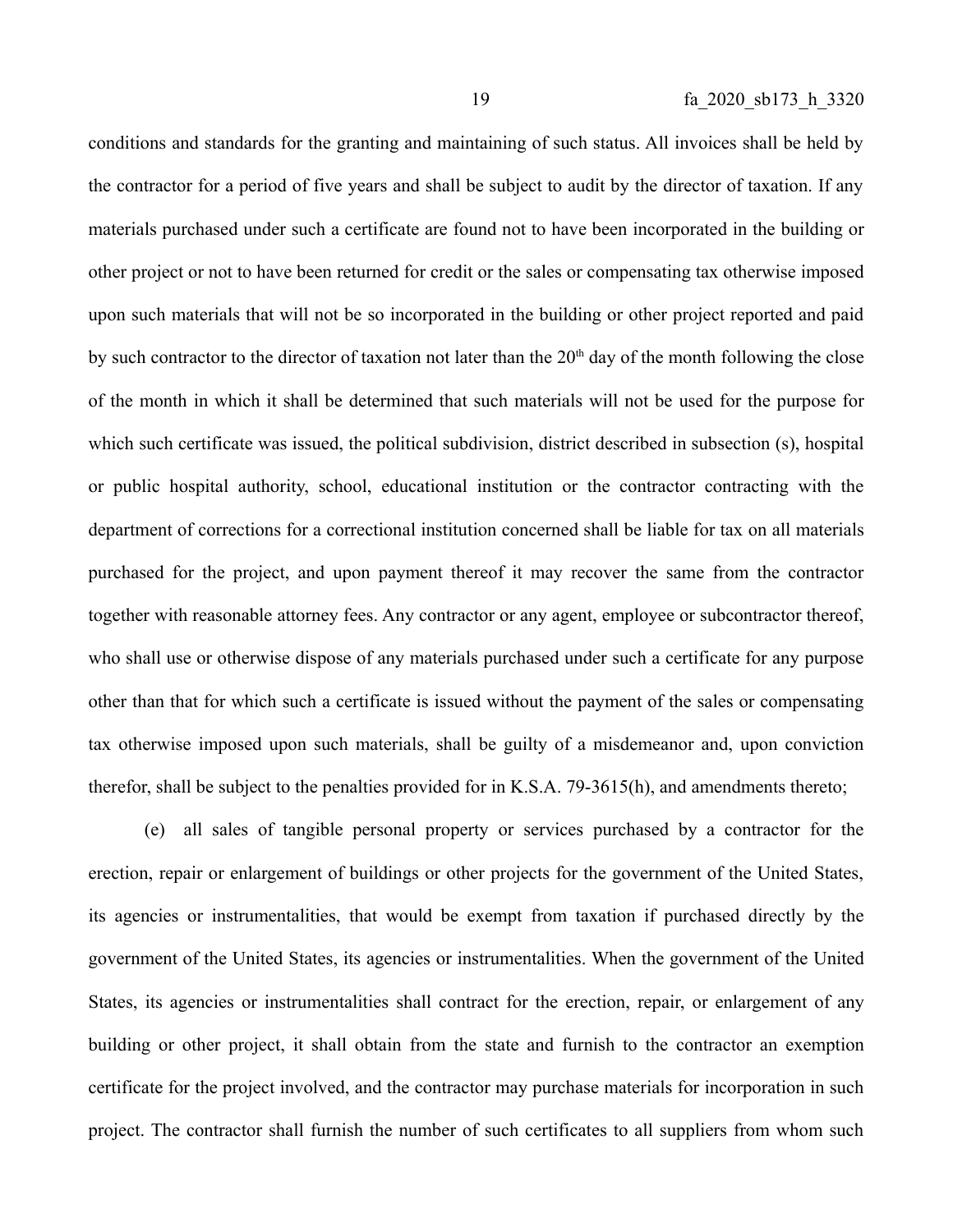purchases are made, and such suppliers shall execute invoices covering the same bearing the number of such certificate. Upon completion of the project the contractor shall furnish to the government of the United States, its agencies or instrumentalities concerned a sworn statement, on a form to be provided by the director of taxation, that all purchases so made were entitled to exemption under this subsection. As an alternative to the foregoing procedure, any such contracting entity may apply to the secretary of revenue for agent status for the sole purpose of issuing and furnishing project exemption certificates to contractors pursuant to rules and regulations adopted by the secretary establishing conditions and standards for the granting and maintaining of such status. All invoices shall be held by the contractor for a period of five years and shall be subject to audit by the director of taxation. Any contractor or any agent, employee or subcontractor thereof, who shall use or otherwise dispose of any materials purchased under such a certificate for any purpose other than that for which such a certificate is issued without the payment of the sales or compensating tax otherwise imposed upon such materials, shall be guilty of a misdemeanor and, upon conviction therefor, shall be subject to the penalties provided for in K.S.A. 79-3615(h), and amendments thereto;

(f) tangible personal property purchased by a railroad or public utility for consumption or movement directly and immediately in interstate commerce;

(g) sales of aircraft including remanufactured and modified aircraft sold to persons using directly or through an authorized agent such aircraft as certified or licensed carriers of persons or property in interstate or foreign commerce under authority of the laws of the United States or any foreign government or sold to any foreign government or agency or instrumentality of such foreign government and all sales of aircraft for use outside of the United States and sales of aircraft repair, modification and replacement parts and sales of services employed in the remanufacture, modification and repair of aircraft;

(h) all rentals of nonsectarian textbooks by public or private elementary or secondary schools;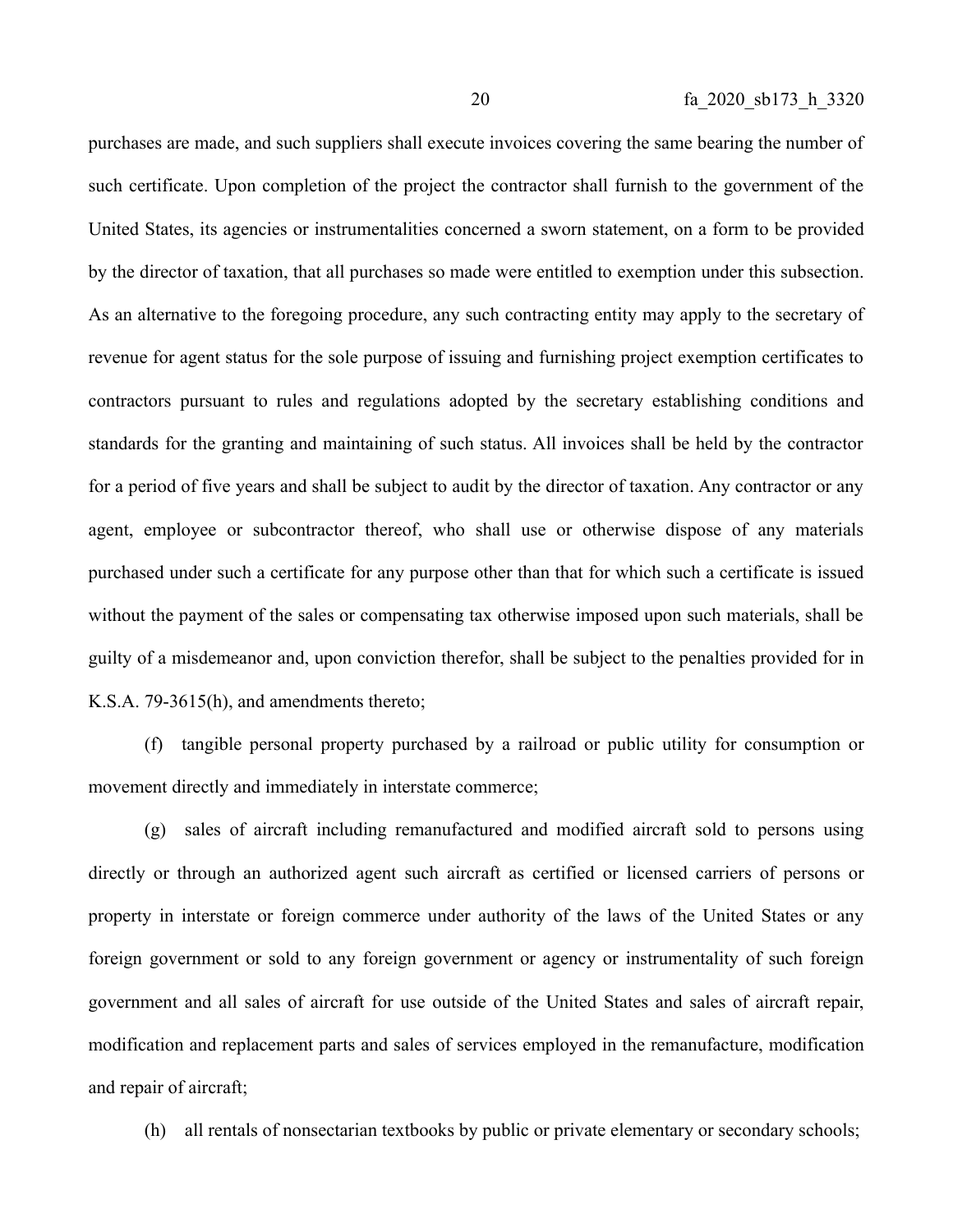(i) the lease or rental of all films, records, tapes, or any type of sound or picture transcriptions used by motion picture exhibitors;

(j) meals served without charge or food used in the preparation of such meals to employees of any restaurant, eating house, dining car, hotel, drugstore or other place where meals or drinks are regularly sold to the public if such employees' duties are related to the furnishing or sale of such meals or drinks;

(k) any motor vehicle, semitrailer or pole trailer, as such terms are defined by K.S.A. 8-126, and amendments thereto, or aircraft sold and delivered in this state to a bona fide resident of another state, which motor vehicle, semitrailer, pole trailer or aircraft is not to be registered or based in this state and which vehicle, semitrailer, pole trailer or aircraft will not remain in this state more than 10 days;

(l) all isolated or occasional sales of tangible personal property, services, substances or things, except isolated or occasional sale of motor vehicles specifically taxed under the provisions of K.S.A. 79-3603(o), and amendments thereto;

(m) all sales of tangible personal property that become an ingredient or component part of tangible personal property or services produced, manufactured or compounded for ultimate sale at retail within or without the state of Kansas; and any such producer, manufacturer or compounder may obtain from the director of taxation and furnish to the supplier an exemption certificate number for tangible personal property for use as an ingredient or component part of the property or services produced, manufactured or compounded;

(n) all sales of tangible personal property that is consumed in the production, manufacture, processing, mining, drilling, refining or compounding of tangible personal property, the treating of byproducts or wastes derived from any such production process, the providing of services or the irrigation of crops for ultimate sale at retail within or without the state of Kansas; and any purchaser of such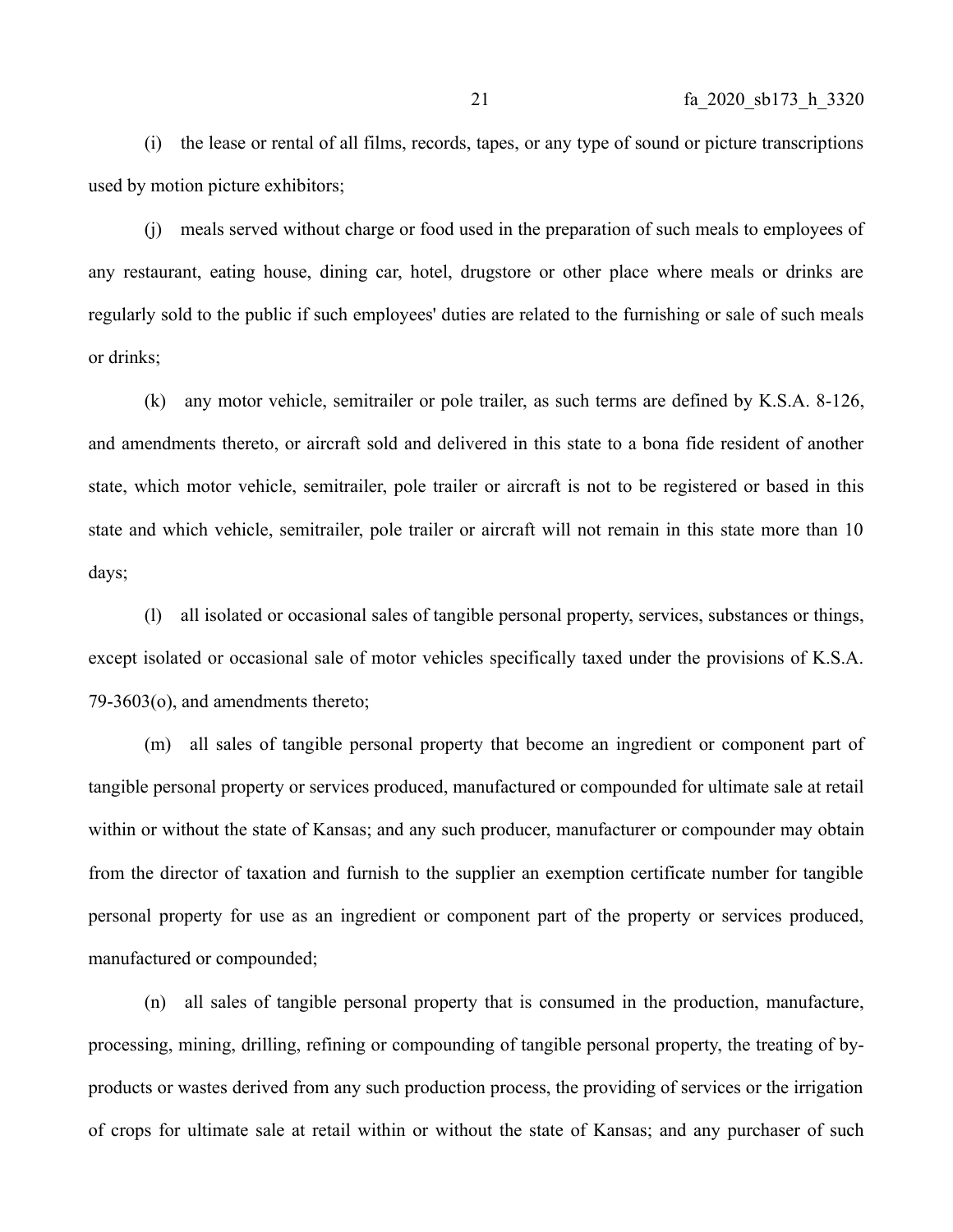property may obtain from the director of taxation and furnish to the supplier an exemption certificate number for tangible personal property for consumption in such production, manufacture, processing, mining, drilling, refining, compounding, treating, irrigation and in providing such services;

(o) all sales of animals, fowl and aquatic plants and animals, the primary purpose of which is use in agriculture or aquaculture, as defined in K.S.A. 47-1901, and amendments thereto, the production of food for human consumption, the production of animal, dairy, poultry or aquatic plant and animal products, fiber or fur, or the production of offspring for use for any such purpose or purposes;

(p) all sales of drugs dispensed pursuant to a prescription order by a licensed practitioner or a mid-level practitioner as defined by K.S.A. 65-1626, and amendments thereto. As used in this subsection, "drug" means a compound, substance or preparation and any component of a compound, substance or preparation, other than food and food ingredients, dietary supplements or alcoholic beverages, recognized in the official United States pharmacopeia, official homeopathic pharmacopoeia of the United States or official national formulary, and supplement to any of them, intended for use in the diagnosis, cure, mitigation, treatment or prevention of disease or intended to affect the structure or any function of the body, except that for taxable years commencing after December 31, 2013, this subsection shall not apply to any sales of drugs used in the performance or induction of an abortion, as defined in K.S.A. 65-6701, and amendments thereto;

(q) all sales of insulin dispensed by a person licensed by the state board of pharmacy to a person for treatment of diabetes at the direction of a person licensed to practice medicine by the state board of healing arts;

(r) all sales of oxygen delivery equipment, kidney dialysis equipment, enteral feeding systems, prosthetic devices and mobility enhancing equipment prescribed in writing by a person licensed to practice the healing arts, dentistry or optometry, and in addition to such sales, all sales of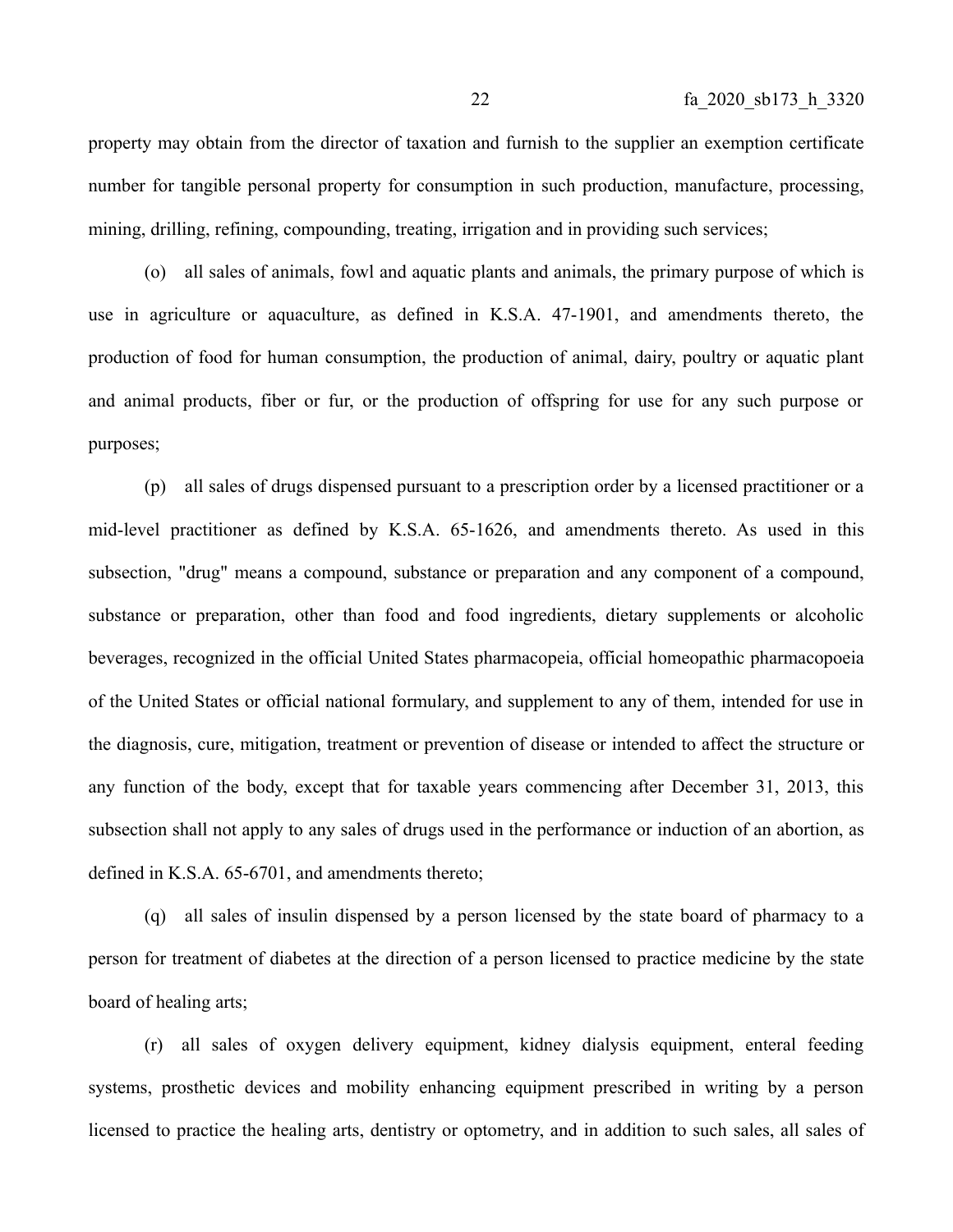hearing aids, as defined by K.S.A. 74-5807(c), and amendments thereto, and repair and replacement parts therefor, including batteries, by a person licensed in the practice of dispensing and fitting hearing aids pursuant to the provisions of K.S.A. 74-5808, and amendments thereto. For the purposes of this subsection: (1) "Mobility enhancing equipment" means equipment including repair and replacement parts to same, but does not include durable medical equipment, which is primarily and customarily used to provide or increase the ability to move from one place to another and which is appropriate for use either in a home or a motor vehicle; is not generally used by persons with normal mobility; and does not include any motor vehicle or equipment on a motor vehicle normally provided by a motor vehicle manufacturer; and (2) "prosthetic device" means a replacement, corrective or supportive device including repair and replacement parts for same worn on or in the body to artificially replace a missing portion of the body, prevent or correct physical deformity or malfunction or support a weak or deformed portion of the body;

(s) except as provided in K.S.A. 82a-2101, and amendments thereto, all sales of tangible personal property or services purchased directly or indirectly by a groundwater management district organized or operating under the authority of K.S.A. 82a-1020 et seq., and amendments thereto, by a rural water district organized or operating under the authority of K.S.A. 82a-612, and amendments thereto, or by a water supply district organized or operating under the authority of K.S.A. 19-3501 et seq., 19-3522 et seq. or 19-3545, and amendments thereto, which property or services are used in the construction activities, operation or maintenance of the district;

(t) all sales of farm machinery and equipment or aquaculture machinery and equipment, repair and replacement parts therefor and services performed in the repair and maintenance of such machinery and equipment. For the purposes of this subsection the term "farm machinery and equipment or aquaculture machinery and equipment" shall include a work-site utility vehicle, as defined in K.S.A. 8- 126, and amendments thereto, and is equipped with a bed or cargo box for hauling materials, and shall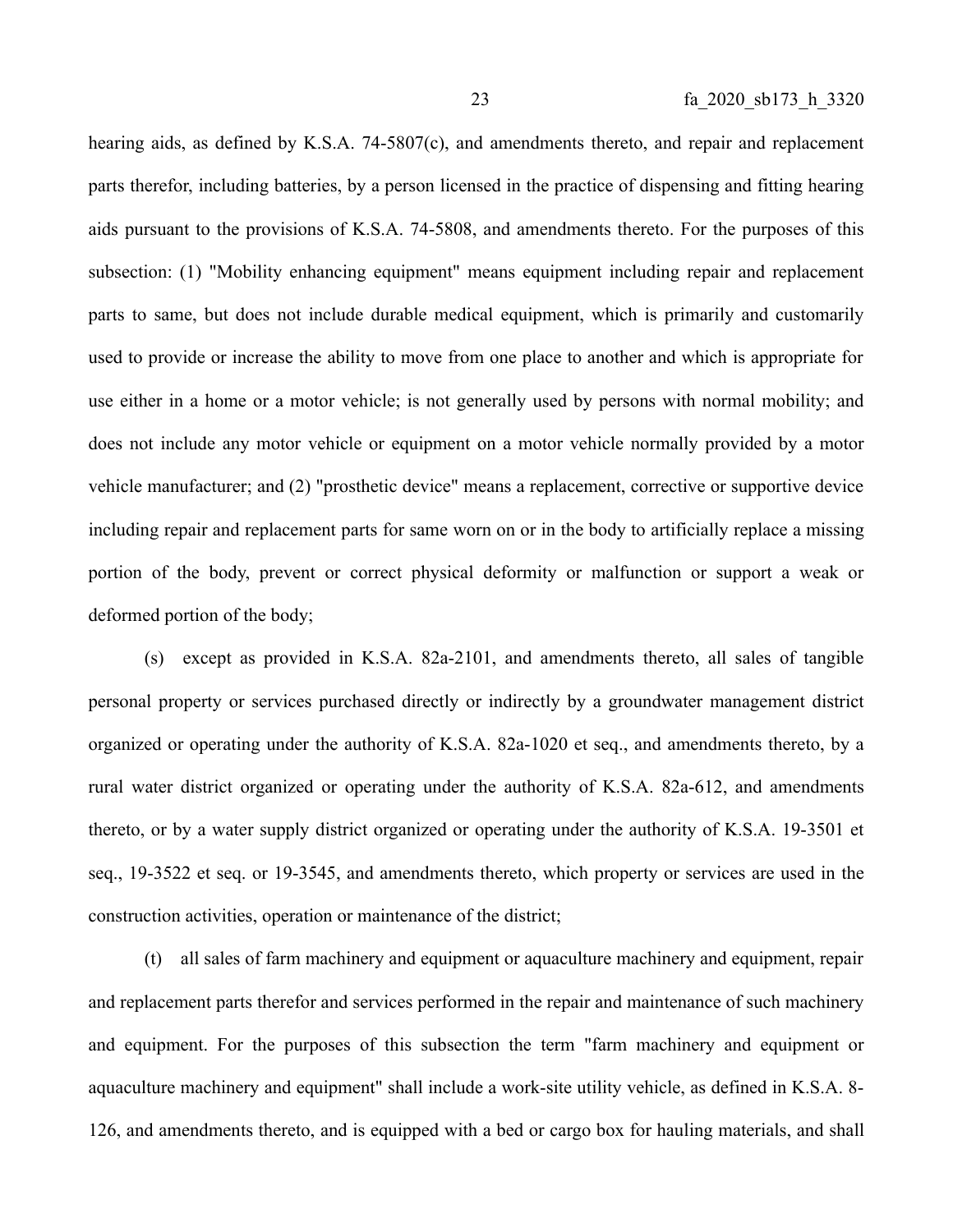also include machinery and equipment used in the operation of Christmas tree farming but shall not include any passenger vehicle, truck, truck tractor, trailer, semitrailer or pole trailer, other than a farm trailer, as such terms are defined by K.S.A. 8-126, and amendments thereto. "Farm machinery and equipment" includes precision farming equipment that is portable or is installed or purchased to be installed on farm machinery and equipment. "Precision farming equipment" includes the following items used only in computer-assisted farming, ranching or aquaculture production operations: Soil testing sensors, yield monitors, computers, monitors, software, global positioning and mapping systems, guiding systems, modems, data communications equipment and any necessary mounting hardware, wiring and antennas. Each purchaser of farm machinery and equipment or aquaculture machinery and equipment exempted herein must certify in writing on the copy of the invoice or sales ticket to be retained by the seller that the farm machinery and equipment or aquaculture machinery and equipment purchased will be used only in farming, ranching or aquaculture production. Farming or ranching shall include the operation of a feedlot and farm and ranch work for hire and the operation of a nursery;

(u) all leases or rentals of tangible personal property used as a dwelling if such tangible personal property is leased or rented for a period of more than 28 consecutive days;

(v) all sales of tangible personal property to any contractor for use in preparing meals for delivery to homebound elderly persons over 60 years of age and to homebound disabled persons or to be served at a group-sitting at a location outside of the home to otherwise homebound elderly persons over 60 years of age and to otherwise homebound disabled persons, as all or part of any food service project funded in whole or in part by government or as part of a private nonprofit food service project available to all such elderly or disabled persons residing within an area of service designated by the private nonprofit organization, and all sales of tangible personal property for use in preparing meals for consumption by indigent or homeless individuals whether or not such meals are consumed at a place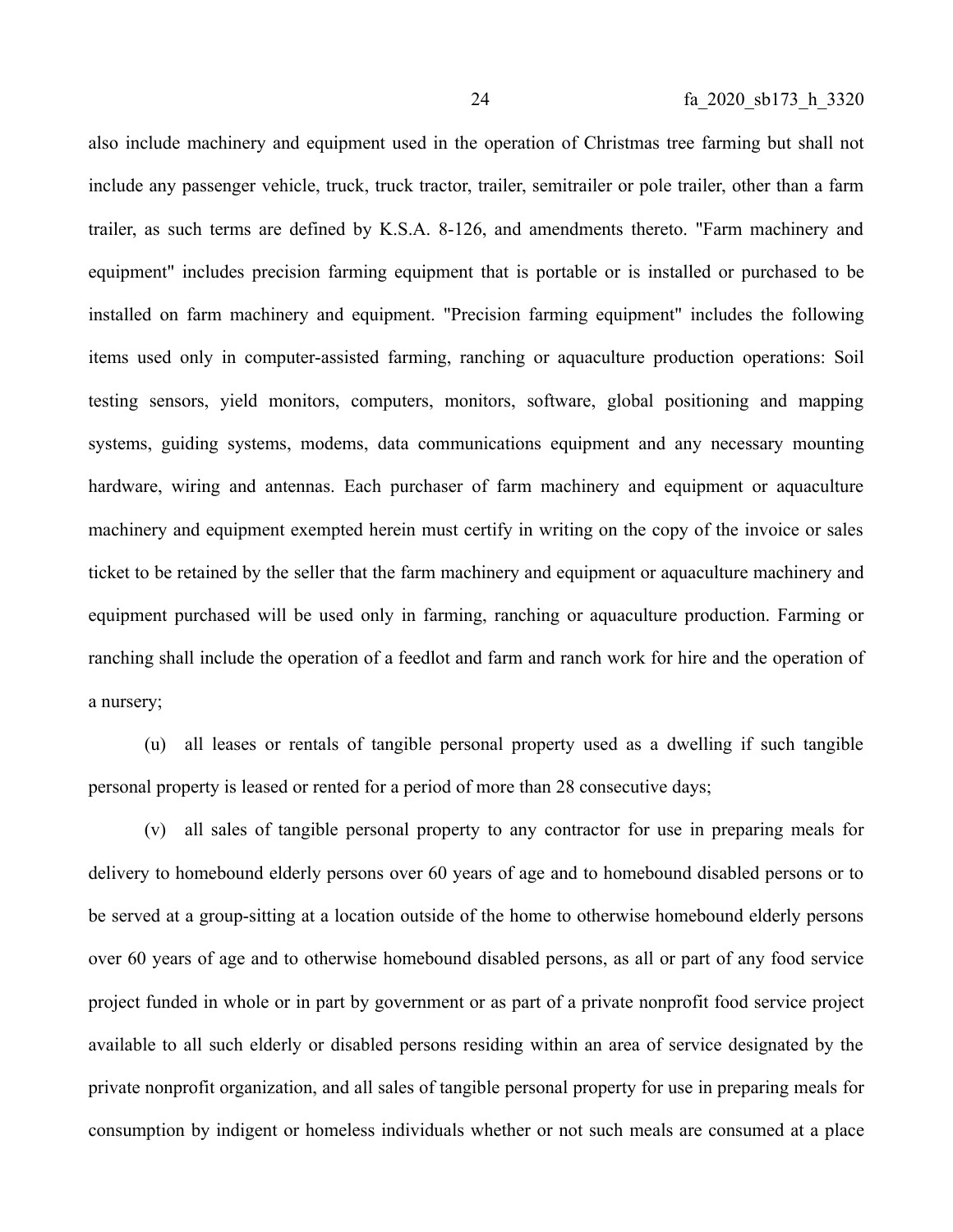designated for such purpose, and all sales of food products by or on behalf of any such contractor or organization for any such purpose;

(w) all sales of natural gas, electricity, heat and water delivered through mains, lines or pipes: (1) To residential premises for noncommercial use by the occupant of such premises; (2) for agricultural use and also, for such use, all sales of propane gas; (3) for use in the severing of oil; and (4) to any property which is exempt from property taxation pursuant to K.S.A. 79-201b, Second through Sixth. As used in this paragraph, "severing" means the same as defined in K.S.A. 79-4216(k), and amendments thereto. For all sales of natural gas, electricity and heat delivered through mains, lines or pipes pursuant to the provisions of subsection  $(w)(1)$  and  $(w)(2)$ , the provisions of this subsection shall expire on December 31, 2005;

(x) all sales of propane gas, LP-gas, coal, wood and other fuel sources for the production of heat or lighting for noncommercial use of an occupant of residential premises occurring prior to January 1, 2006;

(y) all sales of materials and services used in the repairing, servicing, altering, maintaining, manufacturing, remanufacturing, or modification of railroad rolling stock for use in interstate or foreign commerce under authority of the laws of the United States;

(z) all sales of tangible personal property and services purchased directly by a port authority or by a contractor therefor as provided by the provisions of K.S.A. 12-3418, and amendments thereto;

(aa) all sales of materials and services applied to equipment that is transported into the state from without the state for repair, service, alteration, maintenance, remanufacture or modification and that is subsequently transported outside the state for use in the transmission of liquids or natural gas by means of pipeline in interstate or foreign commerce under authority of the laws of the United States;

(bb) all sales of used mobile homes or manufactured homes. As used in this subsection: (1) "Mobile homes" and "manufactured homes" mean the same as defined in K.S.A. 58-4202, and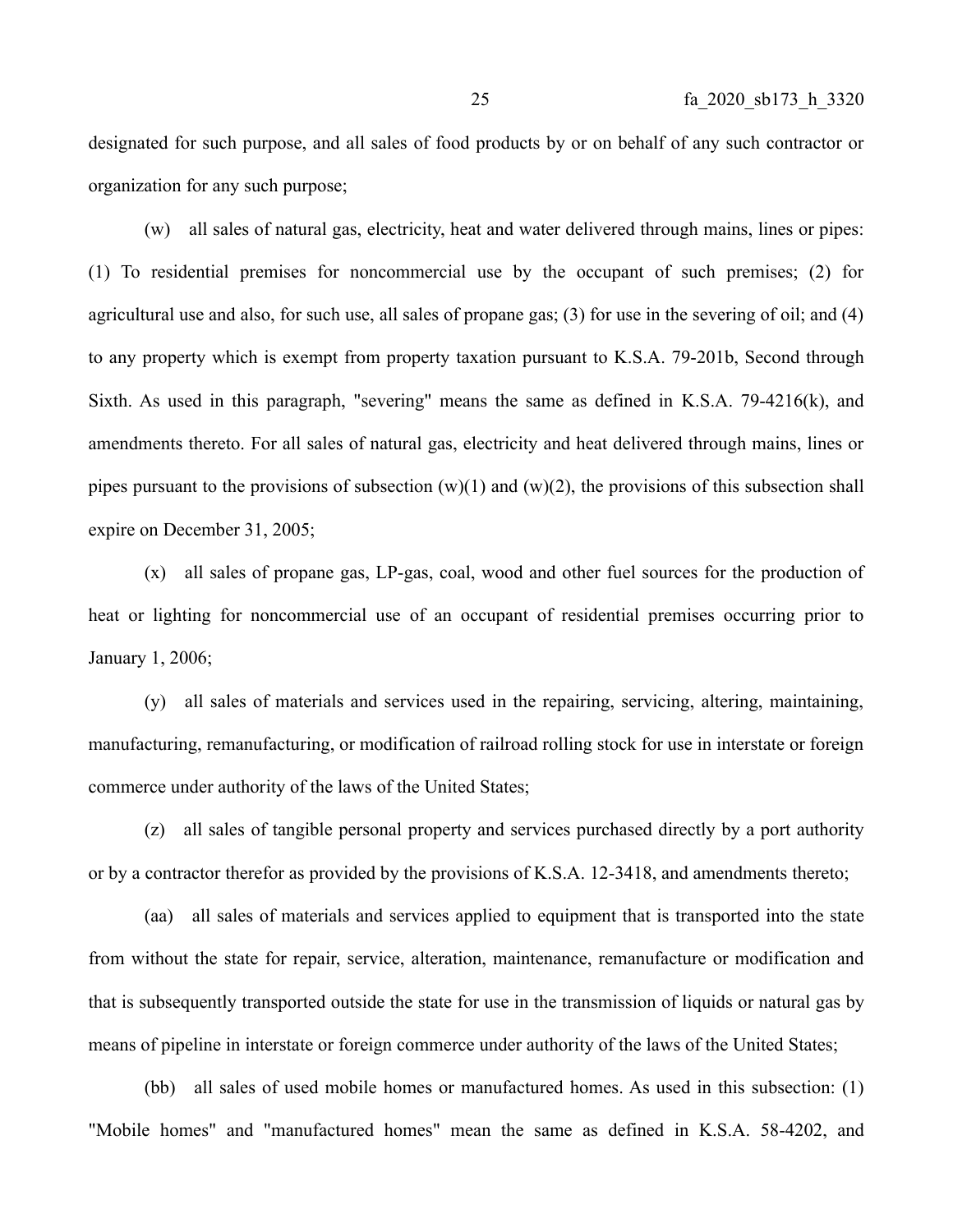amendments thereto; and (2) "sales of used mobile homes or manufactured homes" means sales other than the original retail sale thereof;

(cc) all sales of tangible personal property or services purchased prior to January 1, 2012, except as otherwise provided, for the purpose of and in conjunction with constructing, reconstructing, enlarging or remodeling a business or retail business that meets the requirements established in K.S.A. 74-50,115, and amendments thereto, and the sale and installation of machinery and equipment purchased for installation at any such business or retail business, and all sales of tangible personal property or services purchased on or after January 1, 2012, for the purpose of and in conjunction with constructing, reconstructing, enlarging or remodeling a business that meets the requirements established in K.S.A. 74-50,115(e), and amendments thereto, and the sale and installation of machinery and equipment purchased for installation at any such business. When a person shall contract for the construction, reconstruction, enlargement or remodeling of any such business or retail business, such person shall obtain from the state and furnish to the contractor an exemption certificate for the project involved, and the contractor may purchase materials, machinery and equipment for incorporation in such project. The contractor shall furnish the number of such certificates to all suppliers from whom such purchases are made, and such suppliers shall execute invoices covering the same bearing the number of such certificate. Upon completion of the project the contractor shall furnish to the owner of the business or retail business a sworn statement, on a form to be provided by the director of taxation, that all purchases so made were entitled to exemption under this subsection. All invoices shall be held by the contractor for a period of five years and shall be subject to audit by the director of taxation. Any contractor or any agent, employee or subcontractor thereof, who shall use or otherwise dispose of any materials, machinery or equipment purchased under such a certificate for any purpose other than that for which such a certificate is issued without the payment of the sales or compensating tax otherwise imposed thereon, shall be guilty of a misdemeanor and, upon conviction therefor, shall be subject to the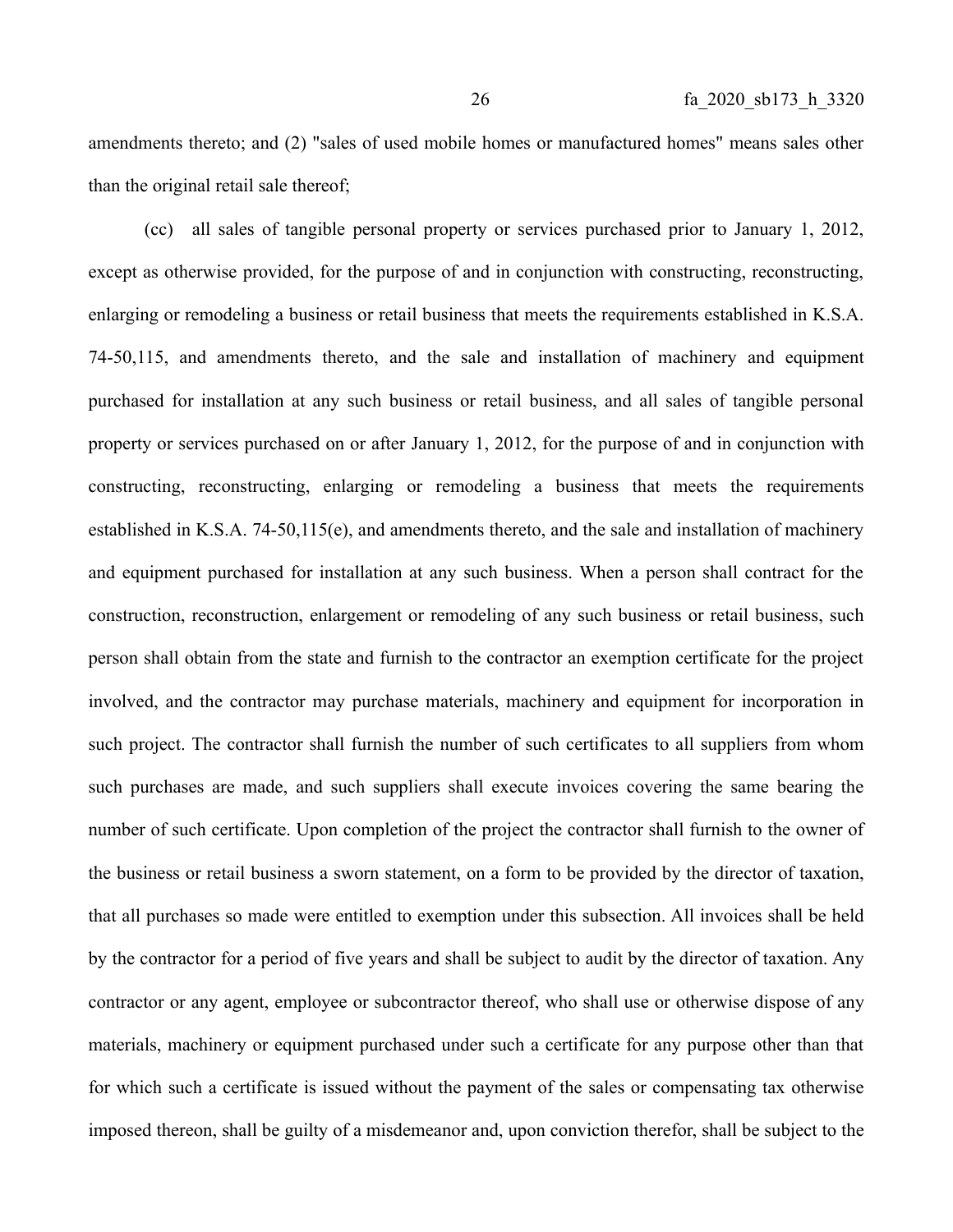penalties provided for in K.S.A. 79-3615(h), and amendments thereto. As used in this subsection, "business" and "retail business" mean the same as defined in K.S.A. 74-50,114, and amendments thereto. Project exemption certificates that have been previously issued under this subsection by the department of revenue pursuant to K.S.A. 74-50,115, and amendments thereto, but not including K.S.A. 74-50,115(e), and amendments thereto, prior to January 1, 2012, and have not expired will be effective for the term of the project or two years from the effective date of the certificate, whichever occurs earlier. Project exemption certificates that are submitted to the department of revenue prior to January 1, 2012, and are found to qualify will be issued a project exemption certificate that will be effective for a two-year period or for the term of the project, whichever occurs earlier;

(dd) all sales of tangible personal property purchased with food stamps issued by the United States department of agriculture;

(ee) all sales of lottery tickets and shares made as part of a lottery operated by the state of Kansas;

(ff) on and after July 1, 1988, all sales of new mobile homes or manufactured homes to the extent of 40% of the gross receipts, determined without regard to any trade-in allowance, received from such sale. As used in this subsection, "mobile homes" and "manufactured homes" mean the same as defined in K.S.A. 58-4202, and amendments thereto;

(gg) all sales of tangible personal property purchased in accordance with vouchers issued pursuant to the federal special supplemental food program for women, infants and children;

(hh) all sales of medical supplies and equipment, including durable medical equipment, purchased directly by a nonprofit skilled nursing home or nonprofit intermediate nursing care home, as defined by K.S.A. 39-923, and amendments thereto, for the purpose of providing medical services to residents thereof. This exemption shall not apply to tangible personal property customarily used for human habitation purposes. As used in this subsection, "durable medical equipment" means equipment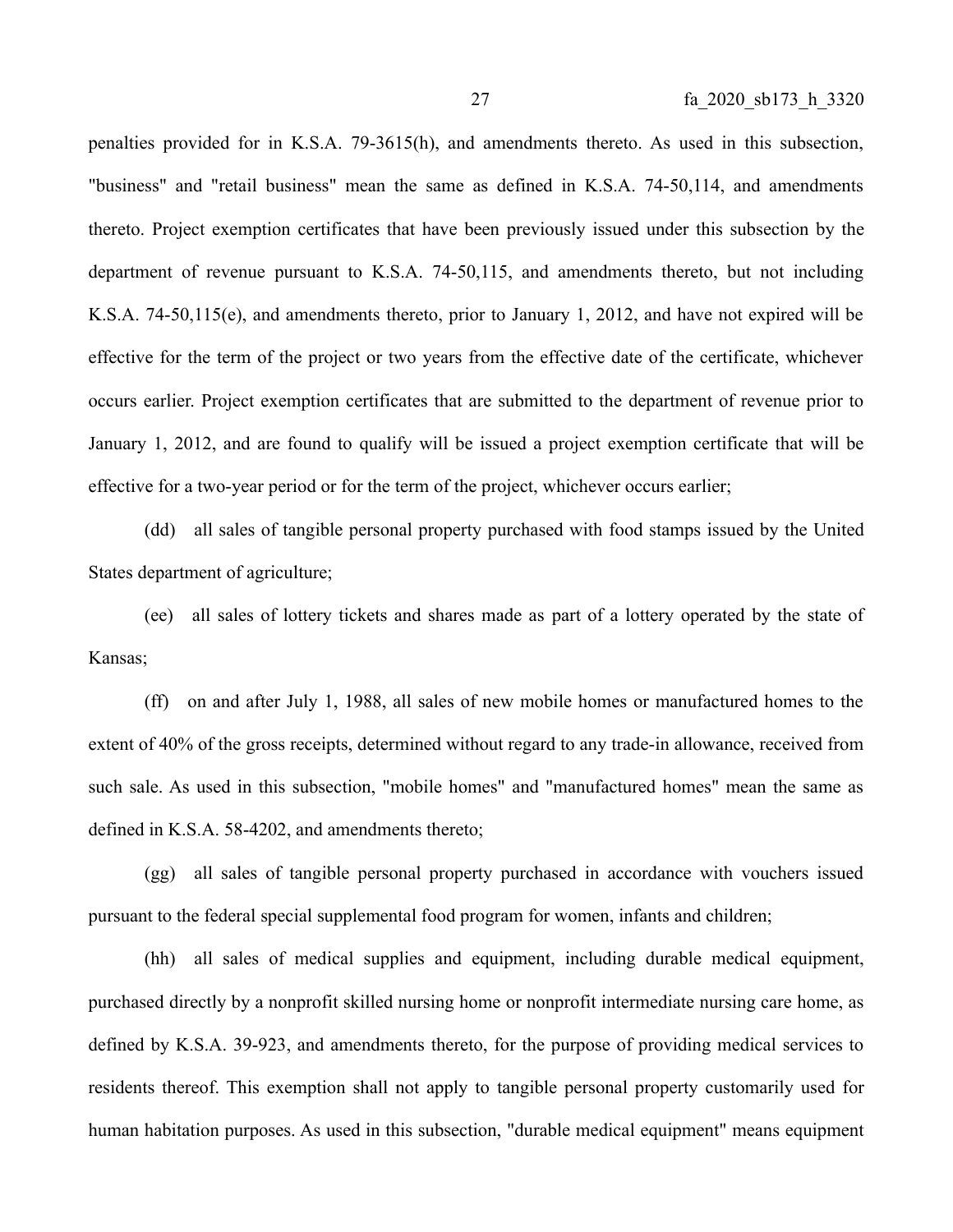including repair and replacement parts for such equipment, that can withstand repeated use, is primarily and customarily used to serve a medical purpose, generally is not useful to a person in the absence of illness or injury and is not worn in or on the body, but does not include mobility enhancing equipment as defined in subsection (r), oxygen delivery equipment, kidney dialysis equipment or enteral feeding systems;

(ii) all sales of tangible personal property purchased directly by a nonprofit organization for nonsectarian comprehensive multidiscipline youth development programs and activities provided or sponsored by such organization, and all sales of tangible personal property by or on behalf of any such organization. This exemption shall not apply to tangible personal property customarily used for human habitation purposes;

(jj) all sales of tangible personal property or services, including the renting and leasing of tangible personal property, purchased directly on behalf of a community-based facility for people with intellectual disability or mental health center organized pursuant to K.S.A. 19-4001 et seq., and amendments thereto, and licensed in accordance with the provisions of K.S.A. 2019 Supp. 39-2001 et seq., and amendments thereto, and all sales of tangible personal property or services purchased by contractors during the time period from July, 2003, through June, 2006, for the purpose of constructing, equipping, maintaining or furnishing a new facility for a community-based facility for people with intellectual disability or mental health center located in Riverton, Cherokee County, Kansas, that would have been eligible for sales tax exemption pursuant to this subsection if purchased directly by such facility or center. This exemption shall not apply to tangible personal property customarily used for human habitation purposes;

(kk) (1) (A) all sales of machinery and equipment that are used in this state as an integral or essential part of an integrated production operation by a manufacturing or processing plant or facility;

(B) all sales of installation, repair and maintenance services performed on such machinery and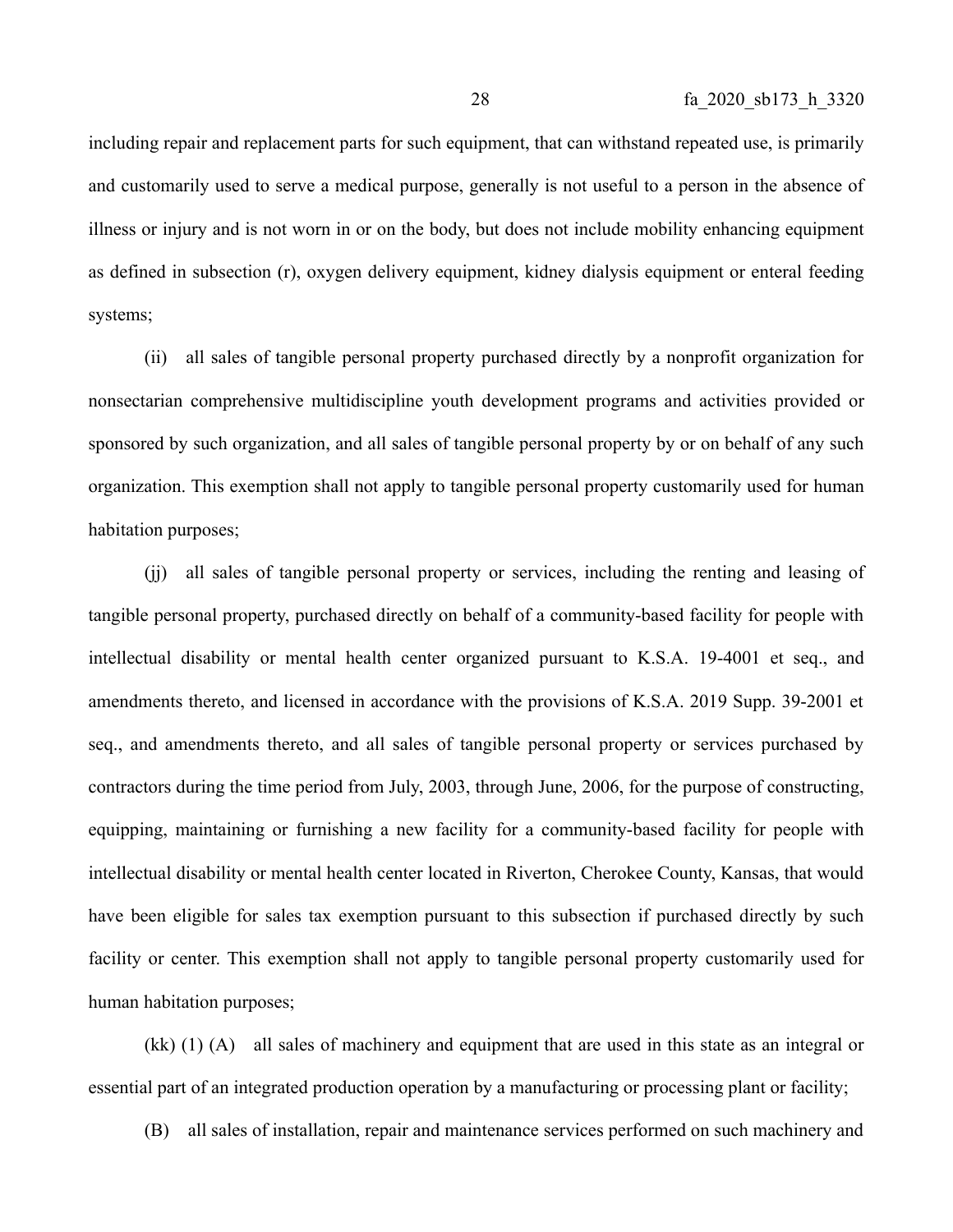equipment; and

(C) all sales of repair and replacement parts and accessories purchased for such machinery and equipment.

(2) For purposes of this subsection:

(A) "Integrated production operation" means an integrated series of operations engaged in at a manufacturing or processing plant or facility to process, transform or convert tangible personal property by physical, chemical or other means into a different form, composition or character from that in which it originally existed. Integrated production operations shall include: (i) Production line operations, including packaging operations; (ii) preproduction operations to handle, store and treat raw materials; (iii) post production handling, storage, warehousing and distribution operations; and (iv) waste, pollution and environmental control operations, if any;

(B) "production line" means the assemblage of machinery and equipment at a manufacturing or processing plant or facility where the actual transformation or processing of tangible personal property occurs;

(C) "manufacturing or processing plant or facility" means a single, fixed location owned or controlled by a manufacturing or processing business that consists of one or more structures or buildings in a contiguous area where integrated production operations are conducted to manufacture or process tangible personal property to be ultimately sold at retail. Such term shall not include any facility primarily operated for the purpose of conveying or assisting in the conveyance of natural gas, electricity, oil or water. A business may operate one or more manufacturing or processing plants or facilities at different locations to manufacture or process a single product of tangible personal property to be ultimately sold at retail;

(D) "manufacturing or processing business" means a business that utilizes an integrated production operation to manufacture, process, fabricate, finish or assemble items for wholesale and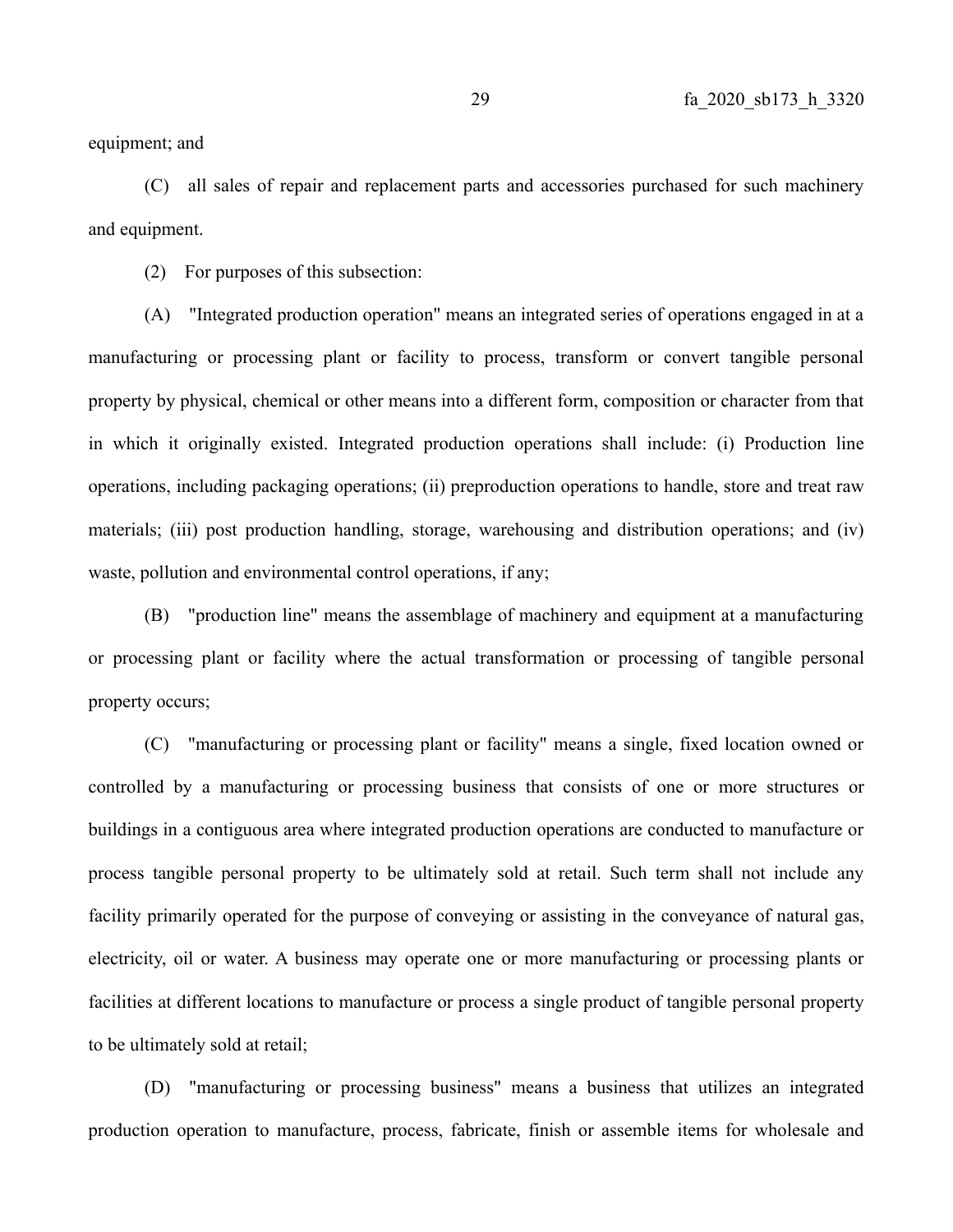retail distribution as part of what is commonly regarded by the general public as an industrial manufacturing or processing operation or an agricultural commodity processing operation. (i) Industrial manufacturing or processing operations include, by way of illustration but not of limitation, the fabrication of automobiles, airplanes, machinery or transportation equipment, the fabrication of metal, plastic, wood or paper products, electricity power generation, water treatment, petroleum refining, chemical production, wholesale bottling, newspaper printing, ready mixed concrete production, and the remanufacturing of used parts for wholesale or retail sale. Such processing operations shall include operations at an oil well, gas well, mine or other excavation site where the oil, gas, minerals, coal, clay, stone, sand or gravel that has been extracted from the earth is cleaned, separated, crushed, ground, milled, screened, washed or otherwise treated or prepared before its transmission to a refinery or before any other wholesale or retail distribution. (ii) Agricultural commodity processing operations include, by way of illustration but not of limitation, meat packing, poultry slaughtering and dressing, processing and packaging farm and dairy products in sealed containers for wholesale and retail distribution, feed grinding, grain milling, frozen food processing, and grain handling, cleaning, blending, fumigation, drying and aeration operations engaged in by grain elevators or other grain storage facilities. (iii) Manufacturing or processing businesses do not include, by way of illustration but not of limitation, nonindustrial businesses whose operations are primarily retail and that produce or process tangible personal property as an incidental part of conducting the retail business, such as retailers who bake, cook or prepare food products in the regular course of their retail trade, grocery stores, meat lockers and meat markets that butcher or dress livestock or poultry in the regular course of their retail trade, contractors who alter, service, repair or improve real property, and retail businesses that clean, service or refurbish and repair tangible personal property for its owner;

(E) "repair and replacement parts and accessories" means all parts and accessories for exempt machinery and equipment, including, but not limited to, dies, jigs, molds, patterns and safety devices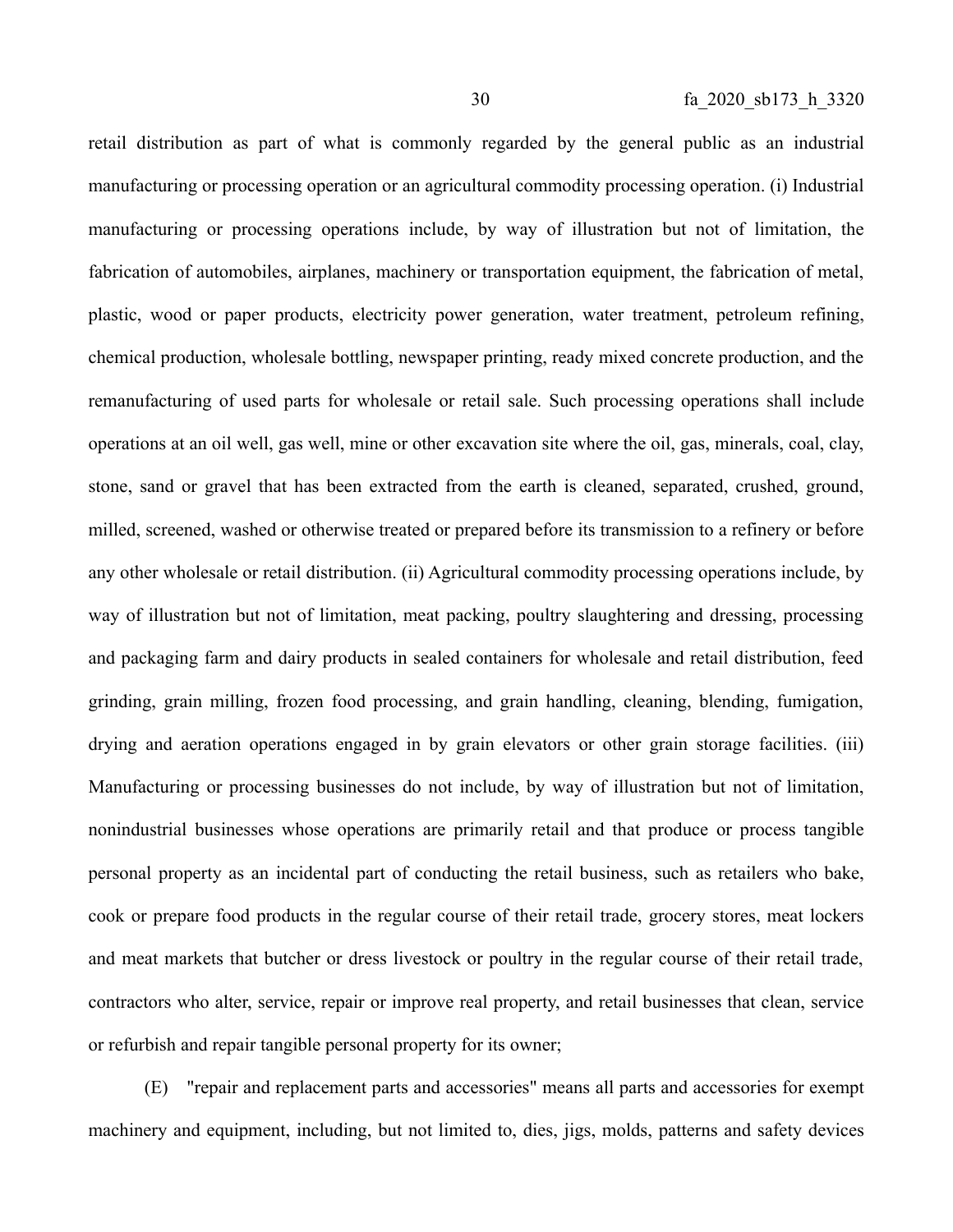that are attached to exempt machinery or that are otherwise used in production, and parts and accessories that require periodic replacement such as belts, drill bits, grinding wheels, grinding balls, cutting bars, saws, refractory brick and other refractory items for exempt kiln equipment used in production operations;

(F) "primary" or "primarily" mean more than 50% of the time.

(3) For purposes of this subsection, machinery and equipment shall be deemed to be used as an integral or essential part of an integrated production operation when used:

(A) To receive, transport, convey, handle, treat or store raw materials in preparation of its placement on the production line;

(B) to transport, convey, handle or store the property undergoing manufacturing or processing at any point from the beginning of the production line through any warehousing or distribution operation of the final product that occurs at the plant or facility;

(C) to act upon, effect, promote or otherwise facilitate a physical change to the property undergoing manufacturing or processing;

(D) to guide, control or direct the movement of property undergoing manufacturing or processing;

(E) to test or measure raw materials, the property undergoing manufacturing or processing or the finished product, as a necessary part of the manufacturer's integrated production operations;

(F) to plan, manage, control or record the receipt and flow of inventories of raw materials, consumables and component parts, the flow of the property undergoing manufacturing or processing and the management of inventories of the finished product;

(G) to produce energy for, lubricate, control the operating of or otherwise enable the functioning of other production machinery and equipment and the continuation of production operations;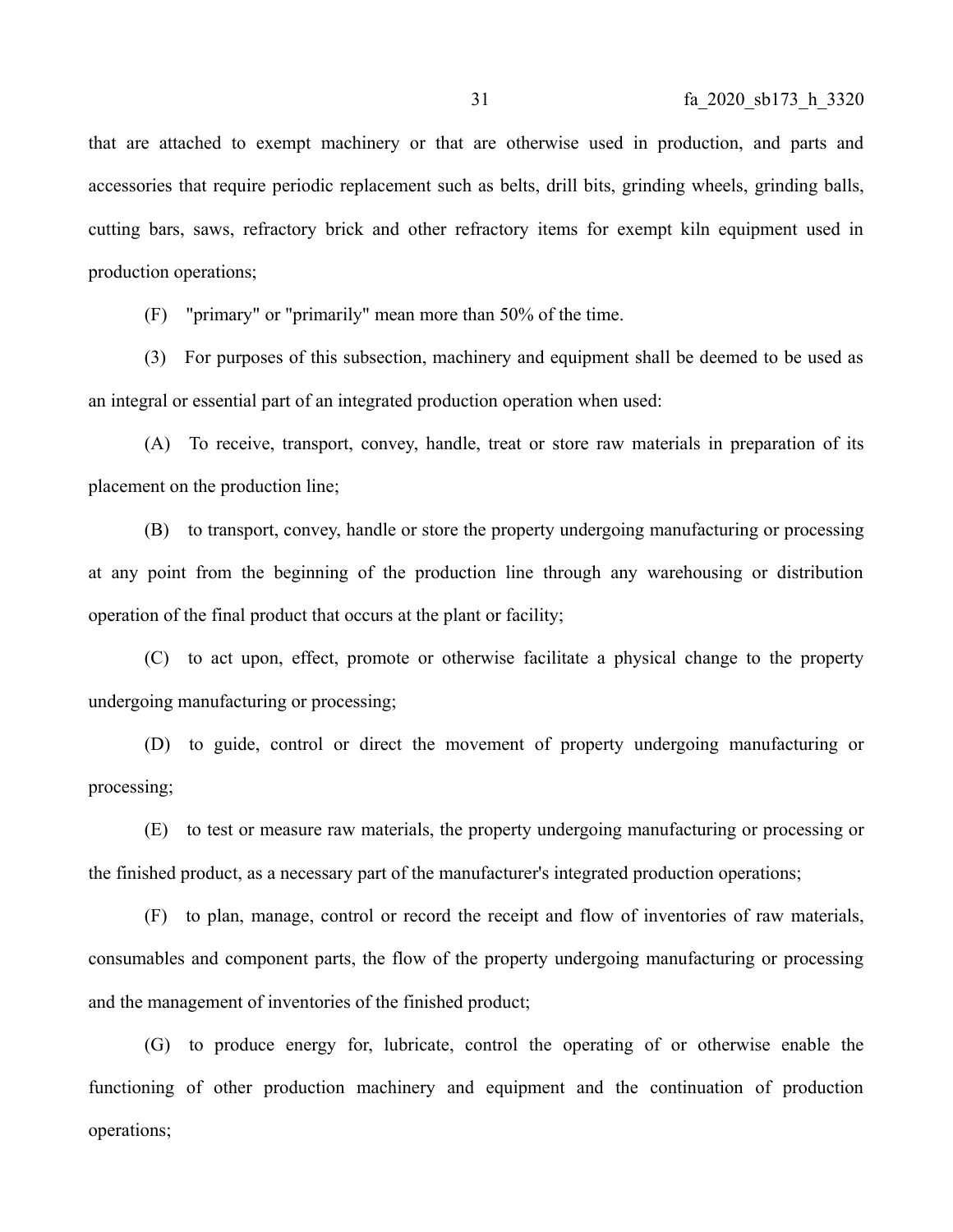(H) to package the property being manufactured or processed in a container or wrapping in which such property is normally sold or transported;

(I) to transmit or transport electricity, coke, gas, water, steam or similar substances used in production operations from the point of generation, if produced by the manufacturer or processor at the plant site, to that manufacturer's production operation; or, if purchased or delivered from off-site, from the point where the substance enters the site of the plant or facility to that manufacturer's production operations;

(J) to cool, heat, filter, refine or otherwise treat water, steam, acid, oil, solvents or other substances that are used in production operations;

(K) to provide and control an environment required to maintain certain levels of air quality, humidity or temperature in special and limited areas of the plant or facility, where such regulation of temperature or humidity is part of and essential to the production process;

(L) to treat, transport or store waste or other byproducts of production operations at the plant or facility; or

(M) to control pollution at the plant or facility where the pollution is produced by the manufacturing or processing operation.

(4) The following machinery, equipment and materials shall be deemed to be exempt even though it may not otherwise qualify as machinery and equipment used as an integral or essential part of an integrated production operation: (A) Computers and related peripheral equipment that are utilized by a manufacturing or processing business for engineering of the finished product or for research and development or product design; (B) machinery and equipment that is utilized by a manufacturing or processing business to manufacture or rebuild tangible personal property that is used in manufacturing or processing operations, including tools, dies, molds, forms and other parts of qualifying machinery and equipment; (C) portable plants for aggregate concrete, bulk cement and asphalt including cement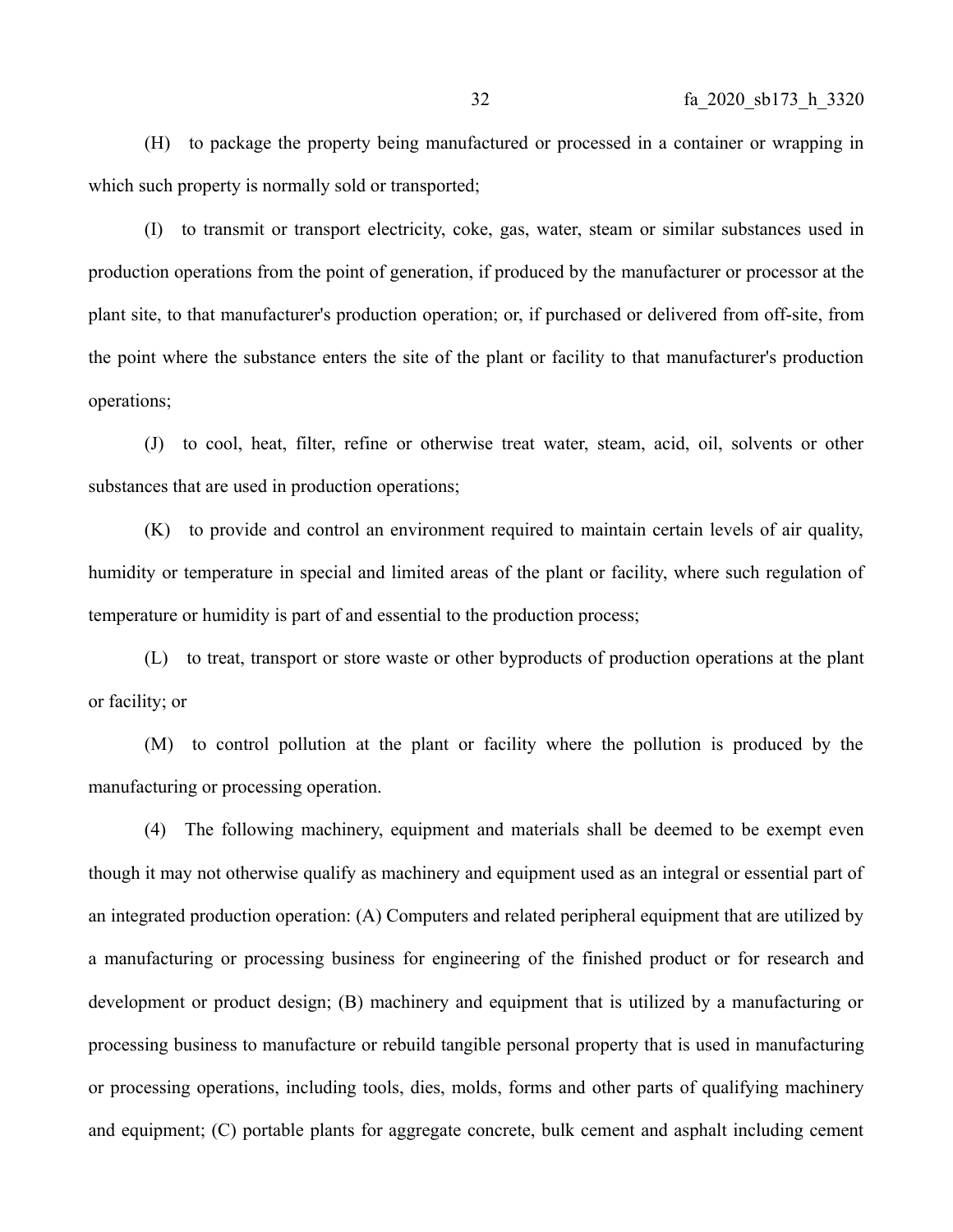mixing drums to be attached to a motor vehicle; (D) industrial fixtures, devices, support facilities and special foundations necessary for manufacturing and production operations, and materials and other tangible personal property sold for the purpose of fabricating such fixtures, devices, facilities and foundations. An exemption certificate for such purchases shall be signed by the manufacturer or processor. If the fabricator purchases such material, the fabricator shall also sign the exemption certificate; (E) a manufacturing or processing business' laboratory equipment that is not located at the plant or facility, but that would otherwise qualify for exemption under subsection  $(3)(E)$ ; (F) all machinery and equipment used in surface mining activities as described in K.S.A. 49-601 et seq., and amendments thereto, beginning from the time a reclamation plan is filed to the acceptance of the completed final site reclamation.

(5) "Machinery and equipment used as an integral or essential part of an integrated production operation" shall not include:

(A) Machinery and equipment used for nonproduction purposes, including, but not limited to, machinery and equipment used for plant security, fire prevention, first aid, accounting, administration, record keeping, advertising, marketing, sales or other related activities, plant cleaning, plant communications and employee work scheduling;

(B) machinery, equipment and tools used primarily in maintaining and repairing any type of machinery and equipment or the building and plant;

(C) transportation, transmission and distribution equipment not primarily used in a production, warehousing or material handling operation at the plant or facility, including the means of conveyance of natural gas, electricity, oil or water, and equipment related thereto, located outside the plant or facility;

(D) office machines and equipment including computers and related peripheral equipment not used directly and primarily to control or measure the manufacturing process;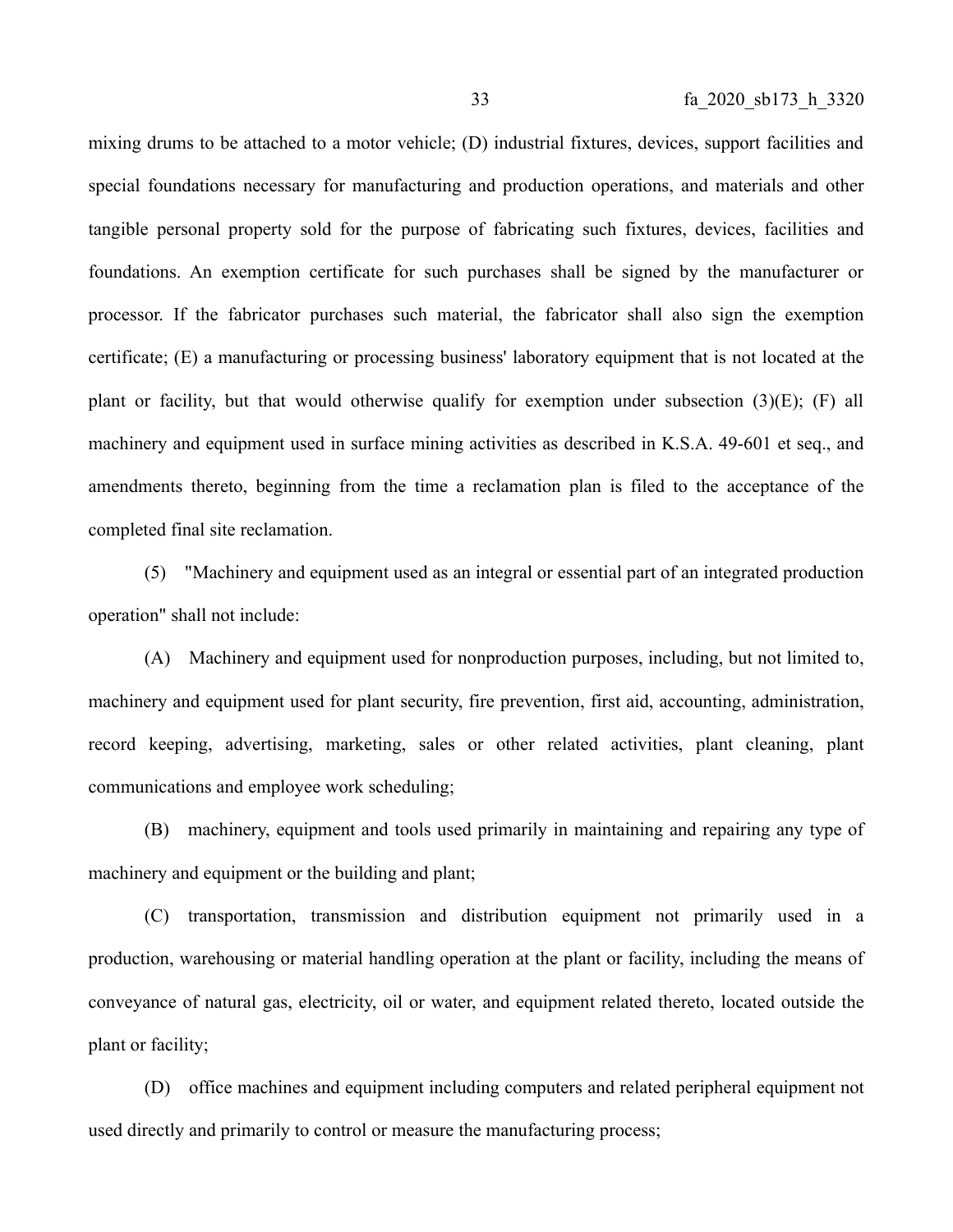(E) furniture and other furnishings;

(F) buildings, other than exempt machinery and equipment that is permanently affixed to or becomes a physical part of the building, and any other part of real estate that is not otherwise exempt;

(G) building fixtures that are not integral to the manufacturing operation, such as utility systems for heating, ventilation, air conditioning, communications, plumbing or electrical;

(H) machinery and equipment used for general plant heating, cooling and lighting;

(I) motor vehicles that are registered for operation on public highways; or

(J) employee apparel, except safety and protective apparel that is purchased by an employer and furnished gratuitously to employees who are involved in production or research activities.

(6) Subsections (3) and (5) shall not be construed as exclusive listings of the machinery and equipment that qualify or do not qualify as an integral or essential part of an integrated production operation. When machinery or equipment is used as an integral or essential part of production operations part of the time and for nonproduction purposes at other times, the primary use of the machinery or equipment shall determine whether or not such machinery or equipment qualifies for exemption.

(7) The secretary of revenue shall adopt rules and regulations necessary to administer the provisions of this subsection;

(ll) all sales of educational materials purchased for distribution to the public at no charge by a nonprofit corporation organized for the purpose of encouraging, fostering and conducting programs for the improvement of public health, except that for taxable years commencing after December 31, 2013, this subsection shall not apply to any sales of such materials purchased by a nonprofit corporation which performs any abortion, as defined in K.S.A. 65-6701, and amendments thereto;

(mm) all sales of seeds and tree seedlings; fertilizers, insecticides, herbicides, germicides, pesticides and fungicides; and services, purchased and used for the purpose of producing plants in order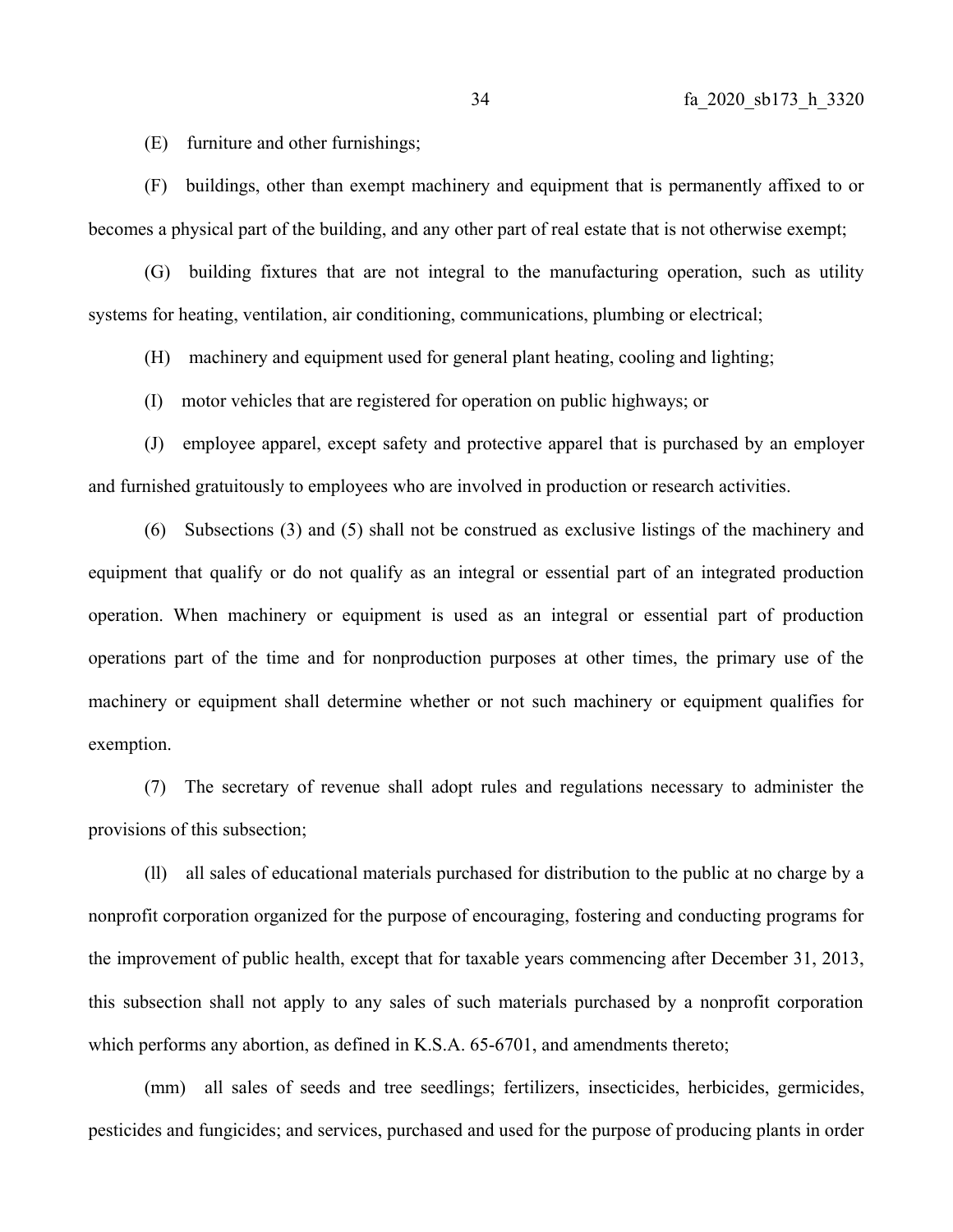to prevent soil erosion on land devoted to agricultural use;

(nn) except as otherwise provided in this act, all sales of services rendered by an advertising agency or licensed broadcast station or any member, agent or employee thereof;

(oo) all sales of tangible personal property purchased by a community action group or agency for the exclusive purpose of repairing or weatherizing housing occupied by low-income individuals;

(pp) all sales of drill bits and explosives actually utilized in the exploration and production of oil or gas;

(qq) all sales of tangible personal property and services purchased by a nonprofit museum or historical society or any combination thereof, including a nonprofit organization that is organized for the purpose of stimulating public interest in the exploration of space by providing educational information, exhibits and experiences, that is exempt from federal income taxation pursuant to section 501(c)(3) of the federal internal revenue code of 1986;

(rr) all sales of tangible personal property that will admit the purchaser thereof to any annual event sponsored by a nonprofit organization that is exempt from federal income taxation pursuant to section  $501(c)(3)$  of the federal internal revenue code of 1986, except that for taxable years commencing after December 31, 2013, this subsection shall not apply to any sales of such tangible personal property purchased by a nonprofit organization which performs any abortion, as defined in K.S.A. 65-6701, and amendments thereto;

(ss) all sales of tangible personal property and services purchased by a public broadcasting station licensed by the federal communications commission as a noncommercial educational television or radio station;

(tt) all sales of tangible personal property and services purchased by or on behalf of a not-forprofit corporation that is exempt from federal income taxation pursuant to section  $501(c)(3)$  of the federal internal revenue code of 1986, for the sole purpose of constructing a Kansas Korean War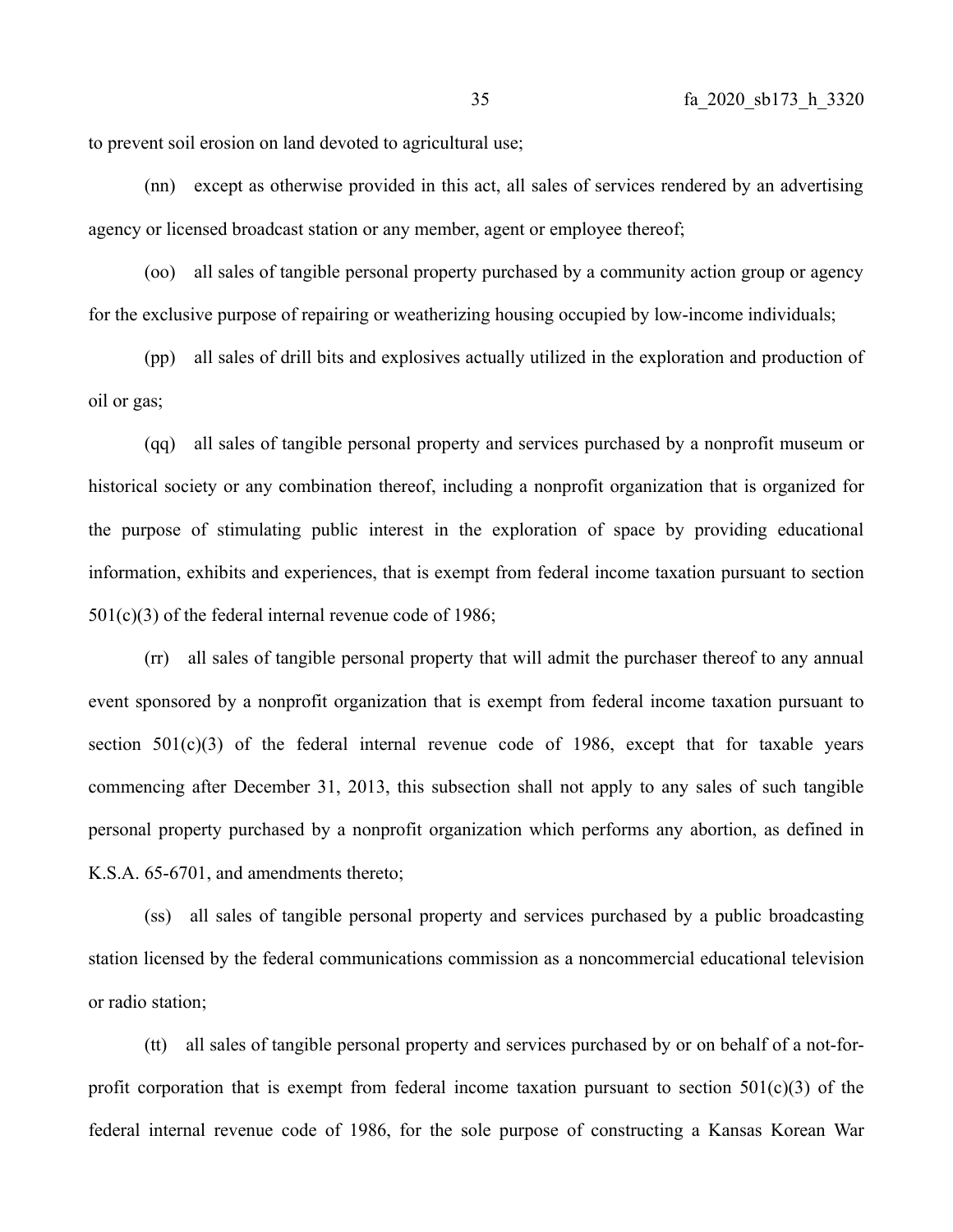memorial;

(uu) all sales of tangible personal property and services purchased by or on behalf of any rural volunteer fire-fighting organization for use exclusively in the performance of its duties and functions;

(vv) all sales of tangible personal property purchased by any of the following organizations that are exempt from federal income taxation pursuant to section  $501(c)(3)$  of the federal internal revenue code of 1986, for the following purposes, and all sales of any such property by or on behalf of any such organization for any such purpose:

(1) The American heart association, Kansas affiliate, inc. for the purposes of providing education, training, certification in emergency cardiac care, research and other related services to reduce disability and death from cardiovascular diseases and stroke;

(2) the Kansas alliance for the mentally ill, inc. for the purpose of advocacy for persons with mental illness and to education, research and support for their families;

(3) the Kansas mental illness awareness council for the purposes of advocacy for persons who are mentally ill and for education, research and support for them and their families;

(4) the American diabetes association Kansas affiliate, inc. for the purpose of eliminating diabetes through medical research, public education focusing on disease prevention and education, patient education including information on coping with diabetes, and professional education and training;

(5) the American lung association of Kansas, inc. for the purpose of eliminating all lung diseases through medical research, public education including information on coping with lung diseases, professional education and training related to lung disease and other related services to reduce the incidence of disability and death due to lung disease;

(6) the Kansas chapters of the Alzheimer's disease and related disorders association, inc. for the purpose of providing assistance and support to persons in Kansas with Alzheimer's disease, and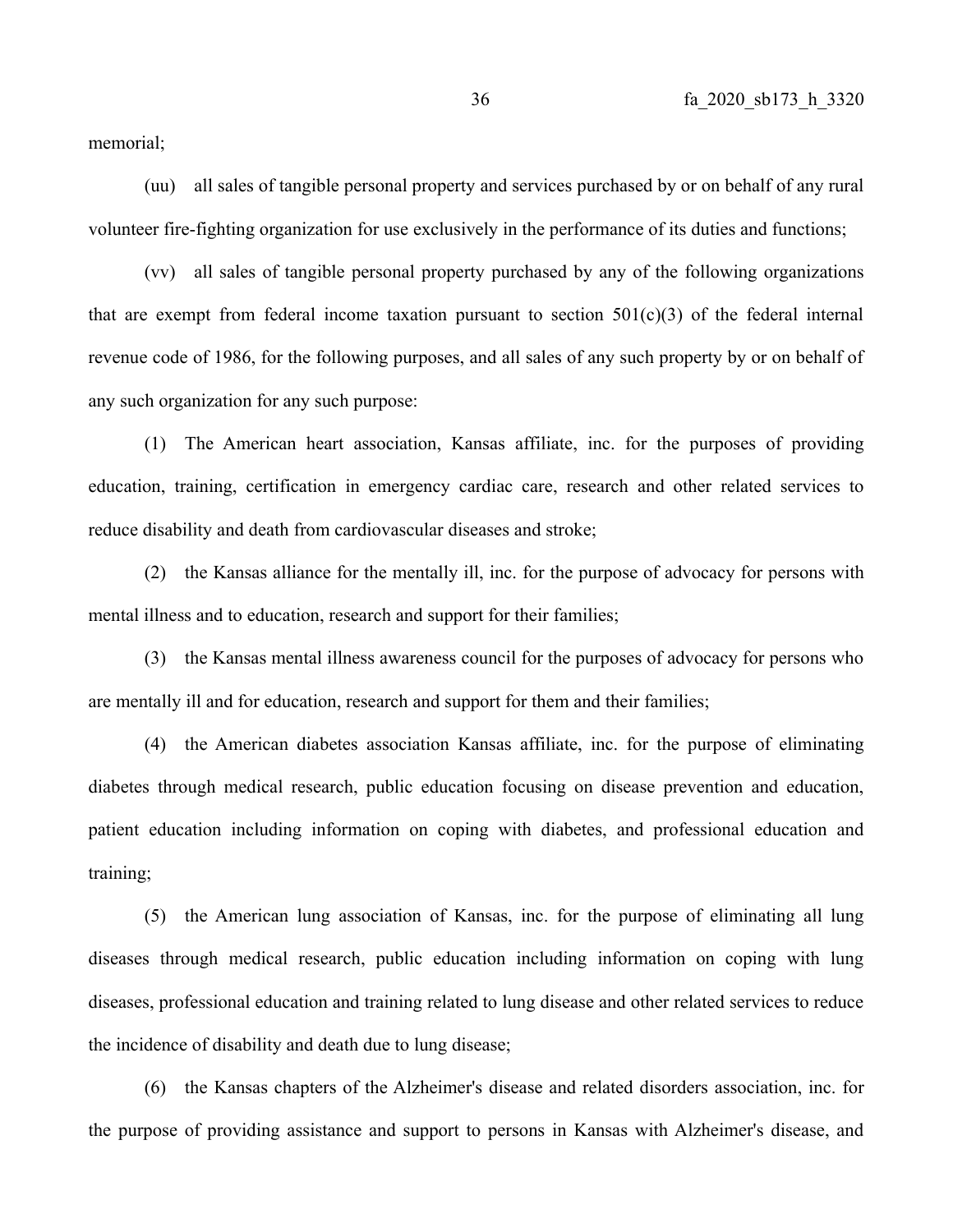their families and caregivers;

(7) the Kansas chapters of the Parkinson's disease association for the purpose of eliminating Parkinson's disease through medical research and public and professional education related to such disease;

(8) the national kidney foundation of Kansas and western Missouri for the purpose of eliminating kidney disease through medical research and public and private education related to such disease;

(9) the heartstrings community foundation for the purpose of providing training, employment and activities for adults with developmental disabilities;

(10) the cystic fibrosis foundation, heart of America chapter, for the purposes of assuring the development of the means to cure and control cystic fibrosis and improving the quality of life for those with the disease;

(11) the spina bifida association of Kansas for the purpose of providing financial, educational and practical aid to families and individuals with spina bifida. Such aid includes, but is not limited to, funding for medical devices, counseling and medical educational opportunities;

(12) the CHWC, Inc., for the purpose of rebuilding urban core neighborhoods through the construction of new homes, acquiring and renovating existing homes and other related activities, and promoting economic development in such neighborhoods;

(13) the cross-lines cooperative council for the purpose of providing social services to low income individuals and families;

(14) the dreams work, inc., for the purpose of providing young adult day services to individuals with developmental disabilities and assisting families in avoiding institutional or nursing home care for a developmentally disabled member of their family;

(15) the KSDS, Inc., for the purpose of promoting the independence and inclusion of people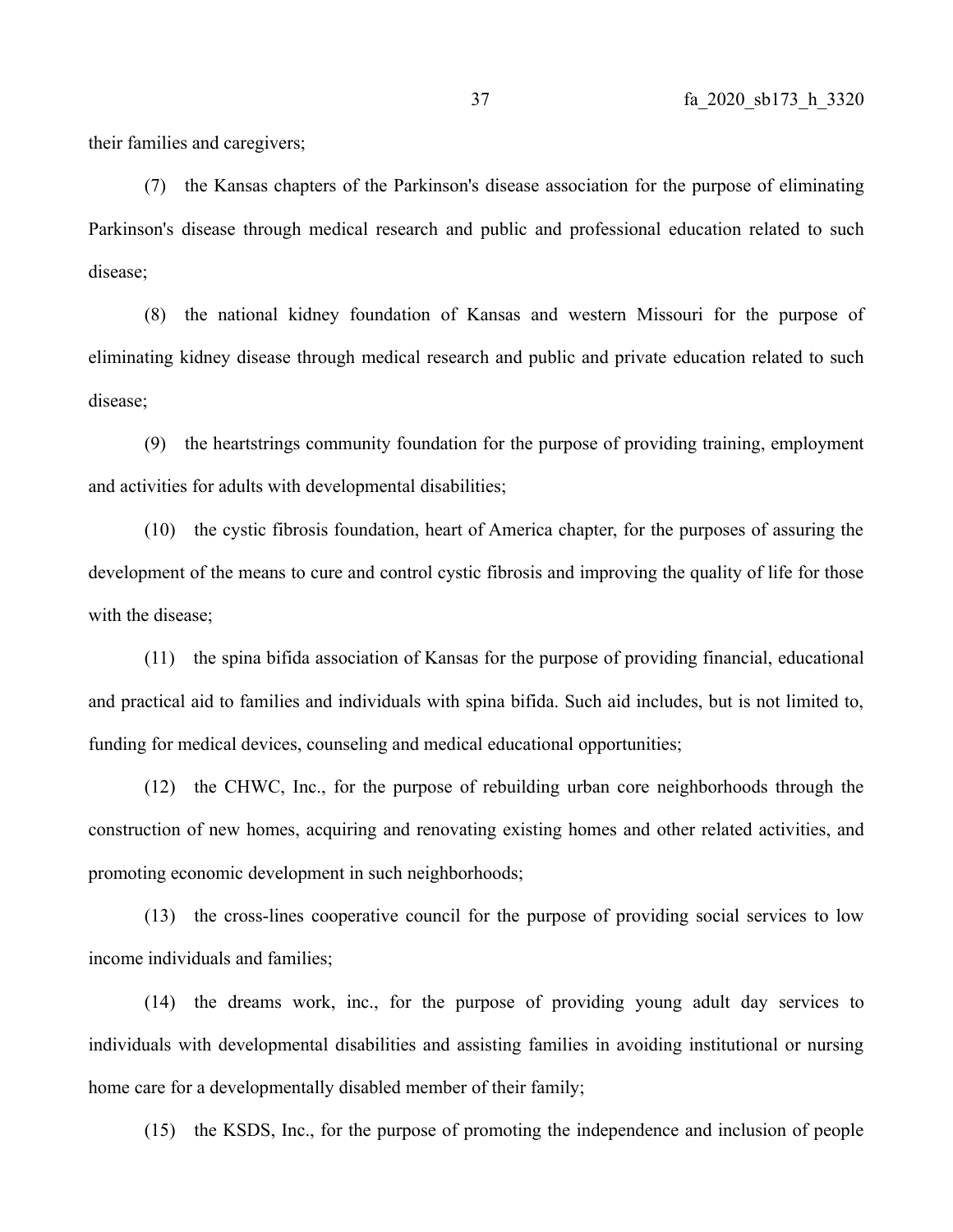with disabilities as fully participating and contributing members of their communities and society through the training and providing of guide and service dogs to people with disabilities, and providing disability education and awareness to the general public;

(16) the lyme association of greater Kansas City, Inc., for the purpose of providing support to persons with lyme disease and public education relating to the prevention, treatment and cure of lyme disease;

(17) the dream factory, inc., for the purpose of granting the dreams of children with critical and chronic illnesses;

(18) the Ottawa Suzuki strings, inc., for the purpose of providing students and families with education and resources necessary to enable each child to develop fine character and musical ability to the fullest potential;

(19) the international association of lions clubs for the purpose of creating and fostering a spirit of understanding among all people for humanitarian needs by providing voluntary services through community involvement and international cooperation;

(20) the Johnson county young matrons, inc., for the purpose of promoting a positive future for members of the community through volunteerism, financial support and education through the efforts of an all volunteer organization;

(21) the American cancer society, inc., for the purpose of eliminating cancer as a major health problem by preventing cancer, saving lives and diminishing suffering from cancer, through research, education, advocacy and service;

(22) the community services of Shawnee, inc., for the purpose of providing food and clothing to those in need;

(23) the angel babies association, for the purpose of providing assistance, support and items of necessity to teenage mothers and their babies; and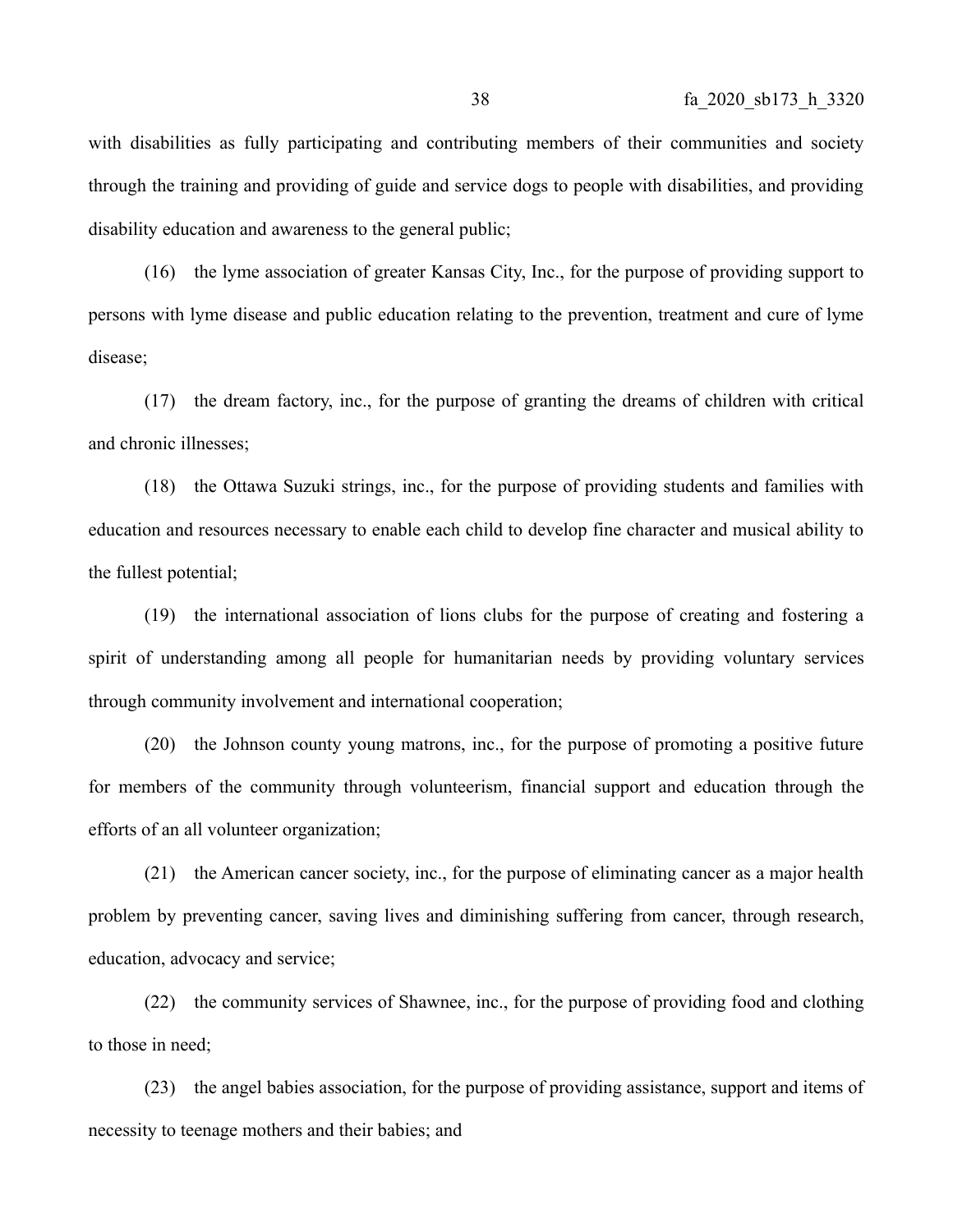(24) the Kansas fairgrounds foundation for the purpose of the preservation, renovation and beautification of the Kansas state fairgrounds;

(ww) all sales of tangible personal property purchased by the habitat for humanity for the exclusive use of being incorporated within a housing project constructed by such organization;

(xx) all sales of tangible personal property and services purchased by a nonprofit zoo that is exempt from federal income taxation pursuant to section  $501(c)(3)$  of the federal internal revenue code of 1986, or on behalf of such zoo by an entity itself exempt from federal income taxation pursuant to section 501(c)(3) of the federal internal revenue code of 1986 contracted with to operate such zoo and all sales of tangible personal property or services purchased by a contractor for the purpose of constructing, equipping, reconstructing, maintaining, repairing, enlarging, furnishing or remodeling facilities for any nonprofit zoo that would be exempt from taxation under the provisions of this section if purchased directly by such nonprofit zoo or the entity operating such zoo. Nothing in this subsection shall be deemed to exempt the purchase of any construction machinery, equipment or tools used in the constructing, equipping, reconstructing, maintaining, repairing, enlarging, furnishing or remodeling facilities for any nonprofit zoo. When any nonprofit zoo shall contract for the purpose of constructing, equipping, reconstructing, maintaining, repairing, enlarging, furnishing or remodeling facilities, it shall obtain from the state and furnish to the contractor an exemption certificate for the project involved, and the contractor may purchase materials for incorporation in such project. The contractor shall furnish the number of such certificate to all suppliers from whom such purchases are made, and such suppliers shall execute invoices covering the same bearing the number of such certificate. Upon completion of the project the contractor shall furnish to the nonprofit zoo concerned a sworn statement, on a form to be provided by the director of taxation, that all purchases so made were entitled to exemption under this subsection. All invoices shall be held by the contractor for a period of five years and shall be subject to audit by the director of taxation. If any materials purchased under such a certificate are found not to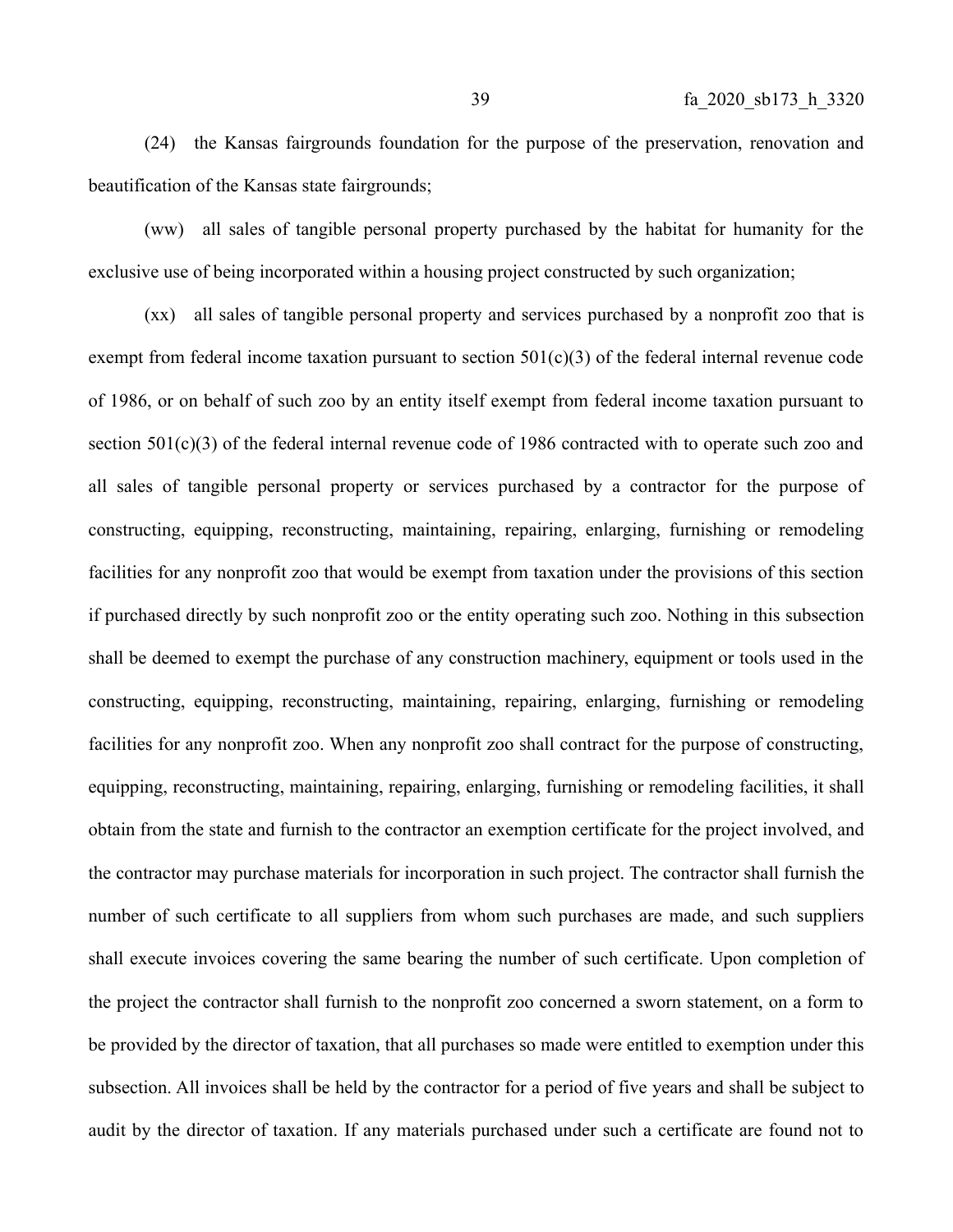have been incorporated in the building or other project or not to have been returned for credit or the sales or compensating tax otherwise imposed upon such materials that will not be so incorporated in the building or other project reported and paid by such contractor to the director of taxation not later than the  $20<sup>th</sup>$  day of the month following the close of the month in which it shall be determined that such materials will not be used for the purpose for which such certificate was issued, the nonprofit zoo concerned shall be liable for tax on all materials purchased for the project, and upon payment thereof it may recover the same from the contractor together with reasonable attorney fees. Any contractor or any agent, employee or subcontractor thereof, who shall use or otherwise dispose of any materials purchased under such a certificate for any purpose other than that for which such a certificate is issued without the payment of the sales or compensating tax otherwise imposed upon such materials, shall be guilty of a misdemeanor and, upon conviction therefor, shall be subject to the penalties provided for in K.S.A. 79-3615(h), and amendments thereto;

(yy) all sales of tangible personal property and services purchased by a parent-teacher association or organization, and all sales of tangible personal property by or on behalf of such association or organization;

(zz) all sales of machinery and equipment purchased by over-the-air, free access radio or television station that is used directly and primarily for the purpose of producing a broadcast signal or is such that the failure of the machinery or equipment to operate would cause broadcasting to cease. For purposes of this subsection, machinery and equipment shall include, but not be limited to, that required by rules and regulations of the federal communications commission, and all sales of electricity which are essential or necessary for the purpose of producing a broadcast signal or is such that the failure of the electricity would cause broadcasting to cease;

(aaa) all sales of tangible personal property and services purchased by a religious organization that is exempt from federal income taxation pursuant to section  $501(c)(3)$  of the federal internal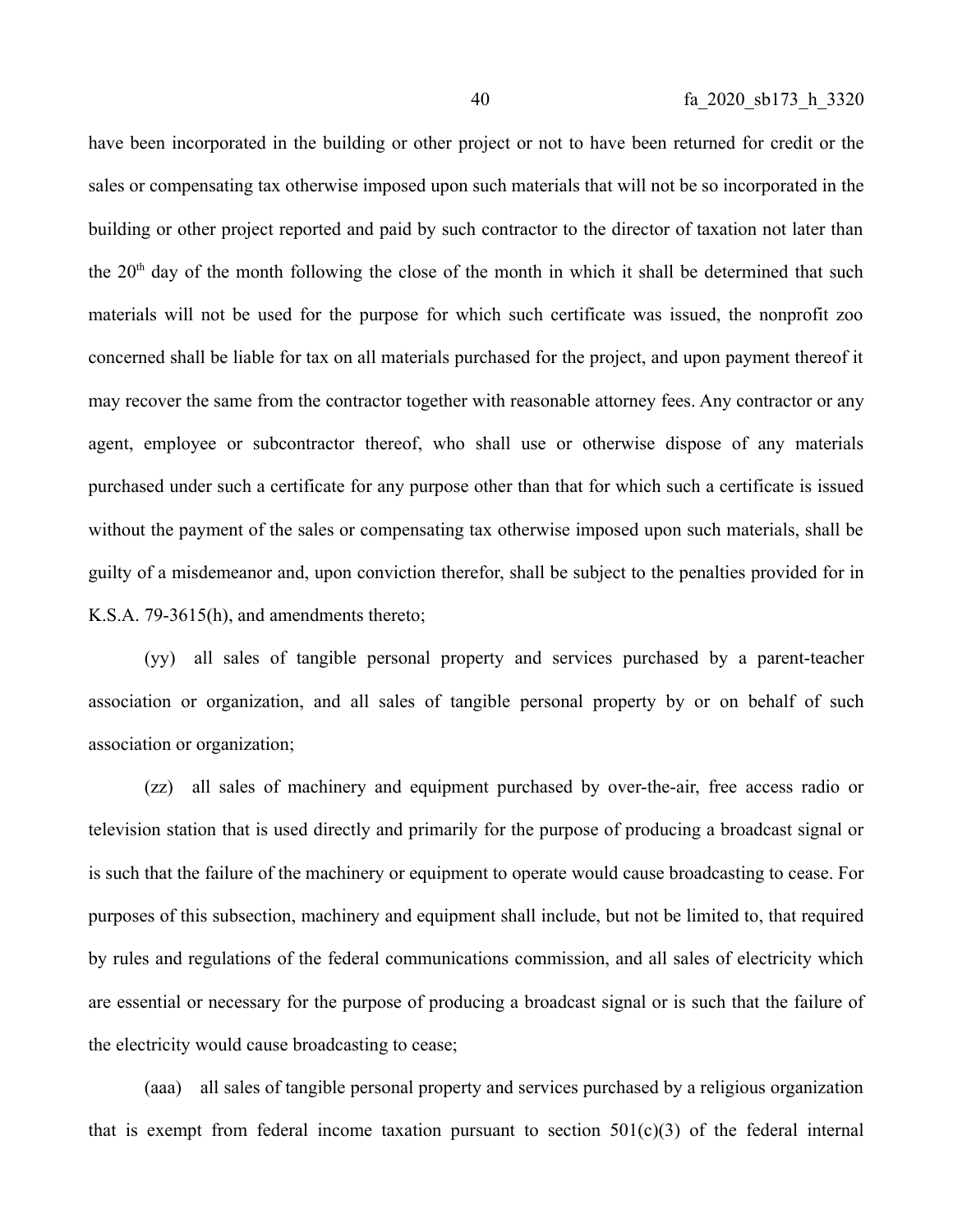revenue code, and used exclusively for religious purposes, and all sales of tangible personal property or services purchased by a contractor for the purpose of constructing, equipping, reconstructing, maintaining, repairing, enlarging, furnishing or remodeling facilities for any such organization that would be exempt from taxation under the provisions of this section if purchased directly by such organization. Nothing in this subsection shall be deemed to exempt the purchase of any construction machinery, equipment or tools used in the constructing, equipping, reconstructing, maintaining, repairing, enlarging, furnishing or remodeling facilities for any such organization. When any such organization shall contract for the purpose of constructing, equipping, reconstructing, maintaining, repairing, enlarging, furnishing or remodeling facilities, it shall obtain from the state and furnish to the contractor an exemption certificate for the project involved, and the contractor may purchase materials for incorporation in such project. The contractor shall furnish the number of such certificate to all suppliers from whom such purchases are made, and such suppliers shall execute invoices covering the same bearing the number of such certificate. Upon completion of the project the contractor shall furnish to such organization concerned a sworn statement, on a form to be provided by the director of taxation, that all purchases so made were entitled to exemption under this subsection. All invoices shall be held by the contractor for a period of five years and shall be subject to audit by the director of taxation. If any materials purchased under such a certificate are found not to have been incorporated in the building or other project or not to have been returned for credit or the sales or compensating tax otherwise imposed upon such materials that will not be so incorporated in the building or other project reported and paid by such contractor to the director of taxation not later than the  $20<sup>th</sup>$  day of the month following the close of the month in which it shall be determined that such materials will not be used for the purpose for which such certificate was issued, such organization concerned shall be liable for tax on all materials purchased for the project, and upon payment thereof it may recover the same from the contractor together with reasonable attorney fees. Any contractor or any agent, employee or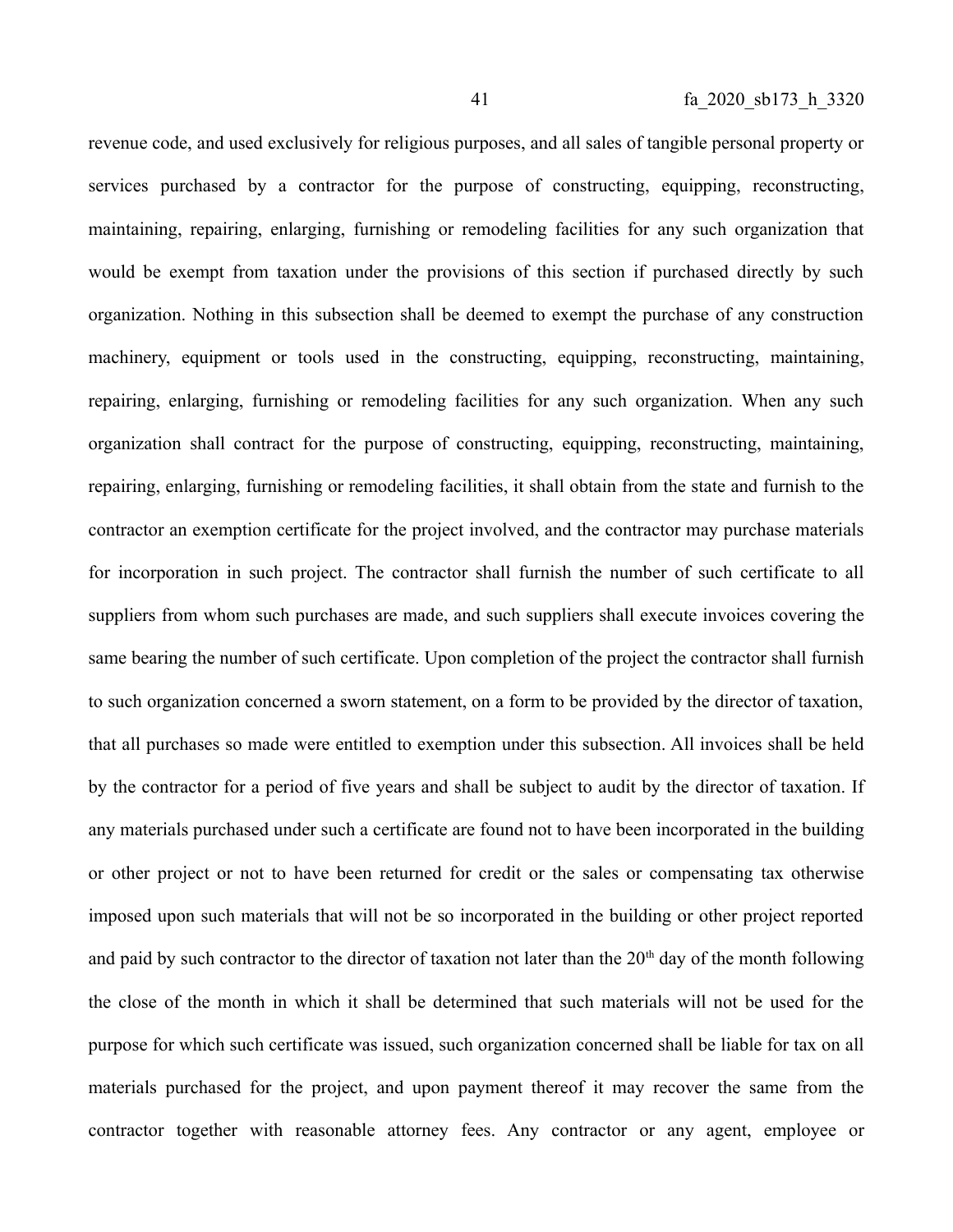subcontractor thereof, who shall use or otherwise dispose of any materials purchased under such a certificate for any purpose other than that for which such a certificate is issued without the payment of the sales or compensating tax otherwise imposed upon such materials, shall be guilty of a misdemeanor and, upon conviction therefor, shall be subject to the penalties provided for in K.S.A. 79-3615(h), and amendments thereto. Sales tax paid on and after July 1, 1998, but prior to the effective date of this act upon the gross receipts received from any sale exempted by the amendatory provisions of this subsection shall be refunded. Each claim for a sales tax refund shall be verified and submitted to the director of taxation upon forms furnished by the director and shall be accompanied by any additional documentation required by the director. The director shall review each claim and shall refund that amount of sales tax paid as determined under the provisions of this subsection. All refunds shall be paid from the sales tax refund fund upon warrants of the director of accounts and reports pursuant to vouchers approved by the director or the director's designee;

(bbb) all sales of food for human consumption by an organization that is exempt from federal income taxation pursuant to section  $501(c)(3)$  of the federal internal revenue code of 1986, pursuant to a food distribution program that offers such food at a price below cost in exchange for the performance of community service by the purchaser thereof;

(ccc) on and after July 1, 1999, all sales of tangible personal property and services purchased by a primary care clinic or health center the primary purpose of which is to provide services to medically underserved individuals and families, and that is exempt from federal income taxation pursuant to section 501(c)(3) of the federal internal revenue code, and all sales of tangible personal property or services purchased by a contractor for the purpose of constructing, equipping, reconstructing, maintaining, repairing, enlarging, furnishing or remodeling facilities for any such clinic or center that would be exempt from taxation under the provisions of this section if purchased directly by such clinic or center, except that for taxable years commencing after December 31, 2013, this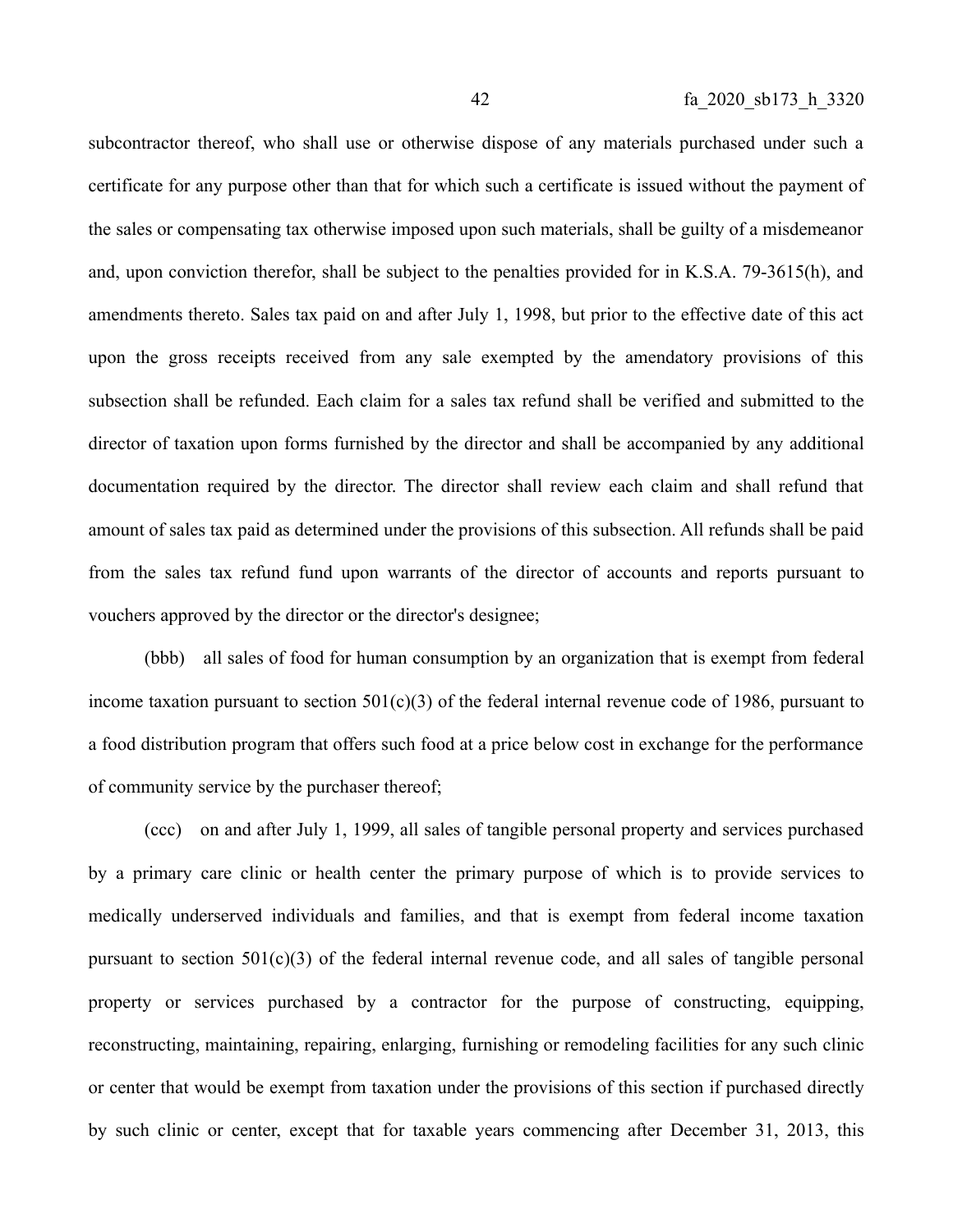subsection shall not apply to any sales of such tangible personal property and services purchased by a primary care clinic or health center which performs any abortion, as defined in K.S.A. 65-6701, and amendments thereto. Nothing in this subsection shall be deemed to exempt the purchase of any construction machinery, equipment or tools used in the constructing, equipping, reconstructing, maintaining, repairing, enlarging, furnishing or remodeling facilities for any such clinic or center. When any such clinic or center shall contract for the purpose of constructing, equipping, reconstructing, maintaining, repairing, enlarging, furnishing or remodeling facilities, it shall obtain from the state and furnish to the contractor an exemption certificate for the project involved, and the contractor may purchase materials for incorporation in such project. The contractor shall furnish the number of such certificate to all suppliers from whom such purchases are made, and such suppliers shall execute invoices covering the same bearing the number of such certificate. Upon completion of the project the contractor shall furnish to such clinic or center concerned a sworn statement, on a form to be provided by the director of taxation, that all purchases so made were entitled to exemption under this subsection. All invoices shall be held by the contractor for a period of five years and shall be subject to audit by the director of taxation. If any materials purchased under such a certificate are found not to have been incorporated in the building or other project or not to have been returned for credit or the sales or compensating tax otherwise imposed upon such materials that will not be so incorporated in the building or other project reported and paid by such contractor to the director of taxation not later than the  $20<sup>th</sup>$  day of the month following the close of the month in which it shall be determined that such materials will not be used for the purpose for which such certificate was issued, such clinic or center concerned shall be liable for tax on all materials purchased for the project, and upon payment thereof it may recover the same from the contractor together with reasonable attorney fees. Any contractor or any agent, employee or subcontractor thereof, who shall use or otherwise dispose of any materials purchased under such a certificate for any purpose other than that for which such a certificate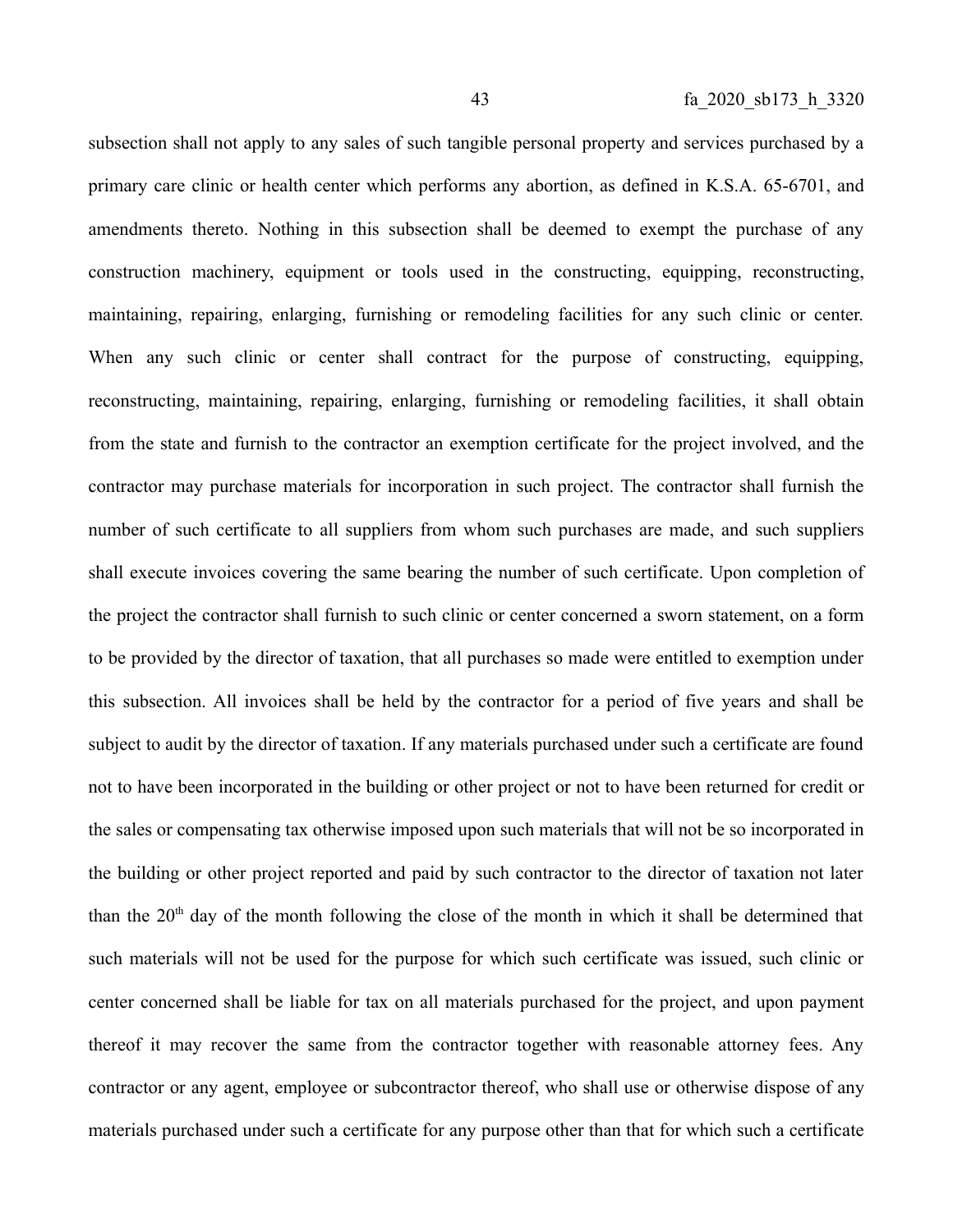is issued without the payment of the sales or compensating tax otherwise imposed upon such materials, shall be guilty of a misdemeanor and, upon conviction therefor, shall be subject to the penalties provided for in K.S.A. 79-3615(h), and amendments thereto;

(ddd) on and after January 1, 1999, and before January 1, 2000, all sales of materials and services purchased by any class II or III railroad as classified by the federal surface transportation board for the construction, renovation, repair or replacement of class II or III railroad track and facilities used directly in interstate commerce. In the event any such track or facility for which materials and services were purchased sales tax exempt is not operational for five years succeeding the allowance of such exemption, the total amount of sales tax that would have been payable except for the operation of this subsection shall be recouped in accordance with rules and regulations adopted for such purpose by the secretary of revenue;

(eee) on and after January 1, 1999, and before January 1, 2001, all sales of materials and services purchased for the original construction, reconstruction, repair or replacement of grain storage facilities, including railroad sidings providing access thereto;

(fff) all sales of material handling equipment, racking systems and other related machinery and equipment that is used for the handling, movement or storage of tangible personal property in a warehouse or distribution facility in this state; all sales of installation, repair and maintenance services performed on such machinery and equipment; and all sales of repair and replacement parts for such machinery and equipment. For purposes of this subsection, a warehouse or distribution facility means a single, fixed location that consists of buildings or structures in a contiguous area where storage or distribution operations are conducted that are separate and apart from the business' retail operations, if any, and that do not otherwise qualify for exemption as occurring at a manufacturing or processing plant or facility. Material handling and storage equipment shall include aeration, dust control, cleaning, handling and other such equipment that is used in a public grain warehouse or other commercial grain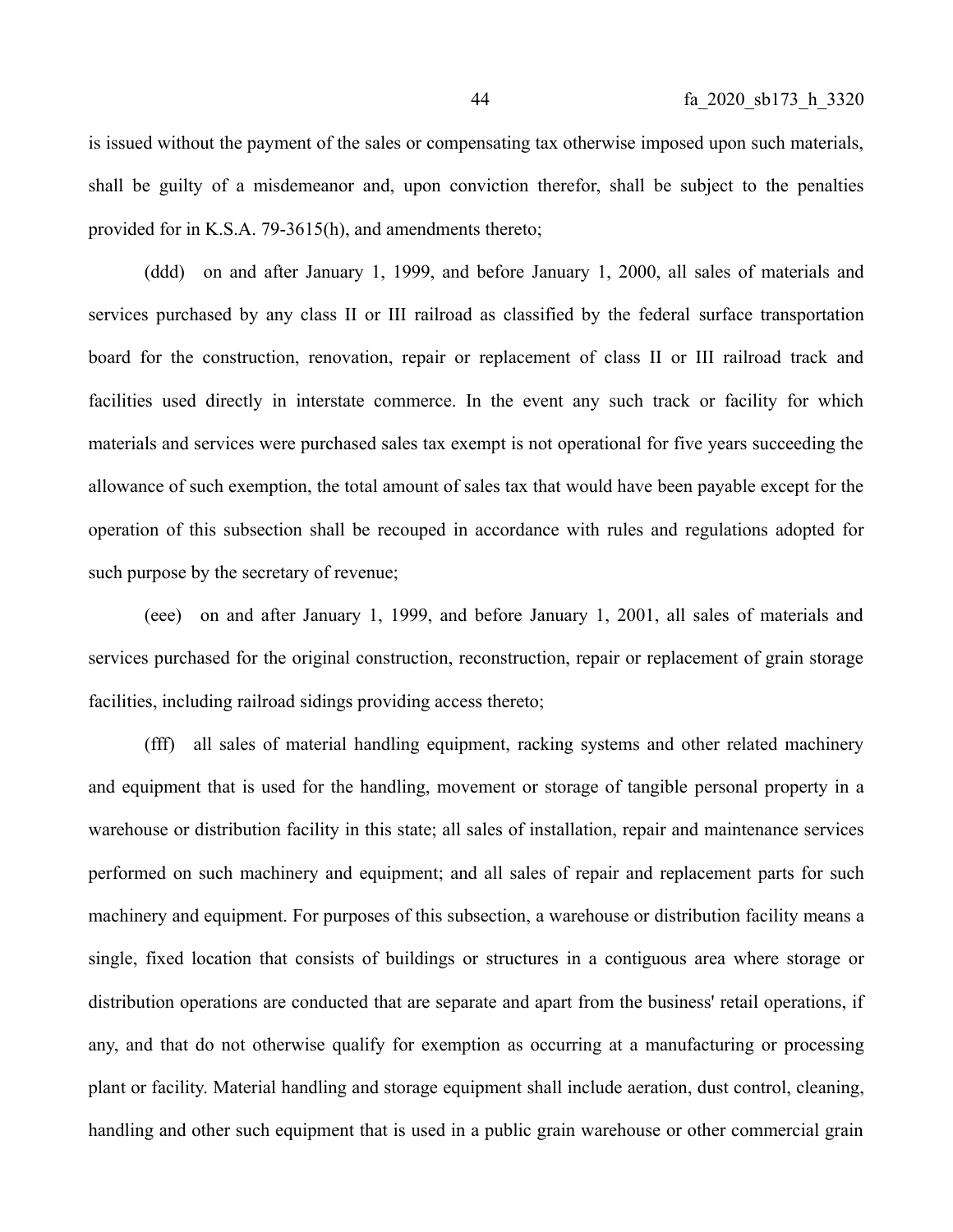storage facility, whether used for grain handling, grain storage, grain refining or processing, or other grain treatment operation;

(ggg) all sales of tangible personal property and services purchased by or on behalf of the Kansas academy of science, which is exempt from federal income taxation pursuant to section 501(c) (3) of the federal internal revenue code of 1986, and used solely by such academy for the preparation, publication and dissemination of education materials;

(hhh) all sales of tangible personal property and services purchased by or on behalf of all domestic violence shelters that are member agencies of the Kansas coalition against sexual and domestic violence;

(iii) all sales of personal property and services purchased by an organization that is exempt from federal income taxation pursuant to section  $501(c)(3)$  of the federal internal revenue code of 1986, and such personal property and services are used by any such organization in the collection, storage and distribution of food products to nonprofit organizations that distribute such food products to persons pursuant to a food distribution program on a charitable basis without fee or charge, and all sales of tangible personal property or services purchased by a contractor for the purpose of constructing, equipping, reconstructing, maintaining, repairing, enlarging, furnishing or remodeling facilities used for the collection and storage of such food products for any such organization which is exempt from federal income taxation pursuant to section  $501(c)(3)$  of the federal internal revenue code of 1986, that would be exempt from taxation under the provisions of this section if purchased directly by such organization. Nothing in this subsection shall be deemed to exempt the purchase of any construction machinery, equipment or tools used in the constructing, equipping, reconstructing, maintaining, repairing, enlarging, furnishing or remodeling facilities for any such organization. When any such organization shall contract for the purpose of constructing, equipping, reconstructing, maintaining, repairing, enlarging, furnishing or remodeling facilities, it shall obtain from the state and furnish to the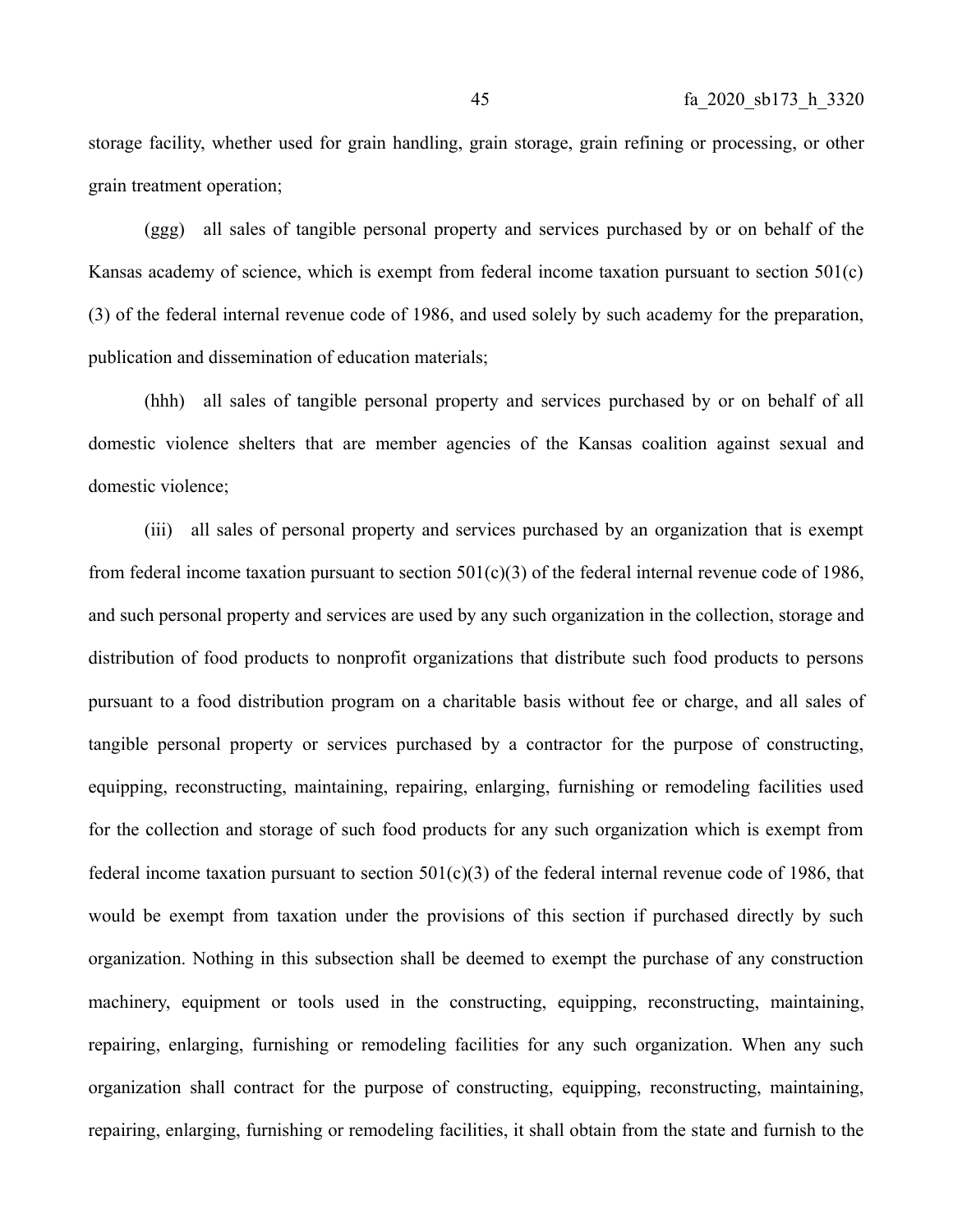contractor an exemption certificate for the project involved, and the contractor may purchase materials for incorporation in such project. The contractor shall furnish the number of such certificate to all suppliers from whom such purchases are made, and such suppliers shall execute invoices covering the same bearing the number of such certificate. Upon completion of the project the contractor shall furnish to such organization concerned a sworn statement, on a form to be provided by the director of taxation, that all purchases so made were entitled to exemption under this subsection. All invoices shall be held by the contractor for a period of five years and shall be subject to audit by the director of taxation. If any materials purchased under such a certificate are found not to have been incorporated in such facilities or not to have been returned for credit or the sales or compensating tax otherwise imposed upon such materials that will not be so incorporated in such facilities reported and paid by such contractor to the director of taxation not later than the  $20<sup>th</sup>$  day of the month following the close of the month in which it shall be determined that such materials will not be used for the purpose for which such certificate was issued, such organization concerned shall be liable for tax on all materials purchased for the project, and upon payment thereof it may recover the same from the contractor together with reasonable attorney fees. Any contractor or any agent, employee or subcontractor thereof, who shall use or otherwise dispose of any materials purchased under such a certificate for any purpose other than that for which such a certificate is issued without the payment of the sales or compensating tax otherwise imposed upon such materials, shall be guilty of a misdemeanor and, upon conviction therefor, shall be subject to the penalties provided for in K.S.A. 79-3615(h), and amendments thereto. Sales tax paid on and after July 1, 2005, but prior to the effective date of this act upon the gross receipts received from any sale exempted by the amendatory provisions of this subsection shall be refunded. Each claim for a sales tax refund shall be verified and submitted to the director of taxation upon forms furnished by the director and shall be accompanied by any additional documentation required by the director. The director shall review each claim and shall refund that amount of sales tax paid as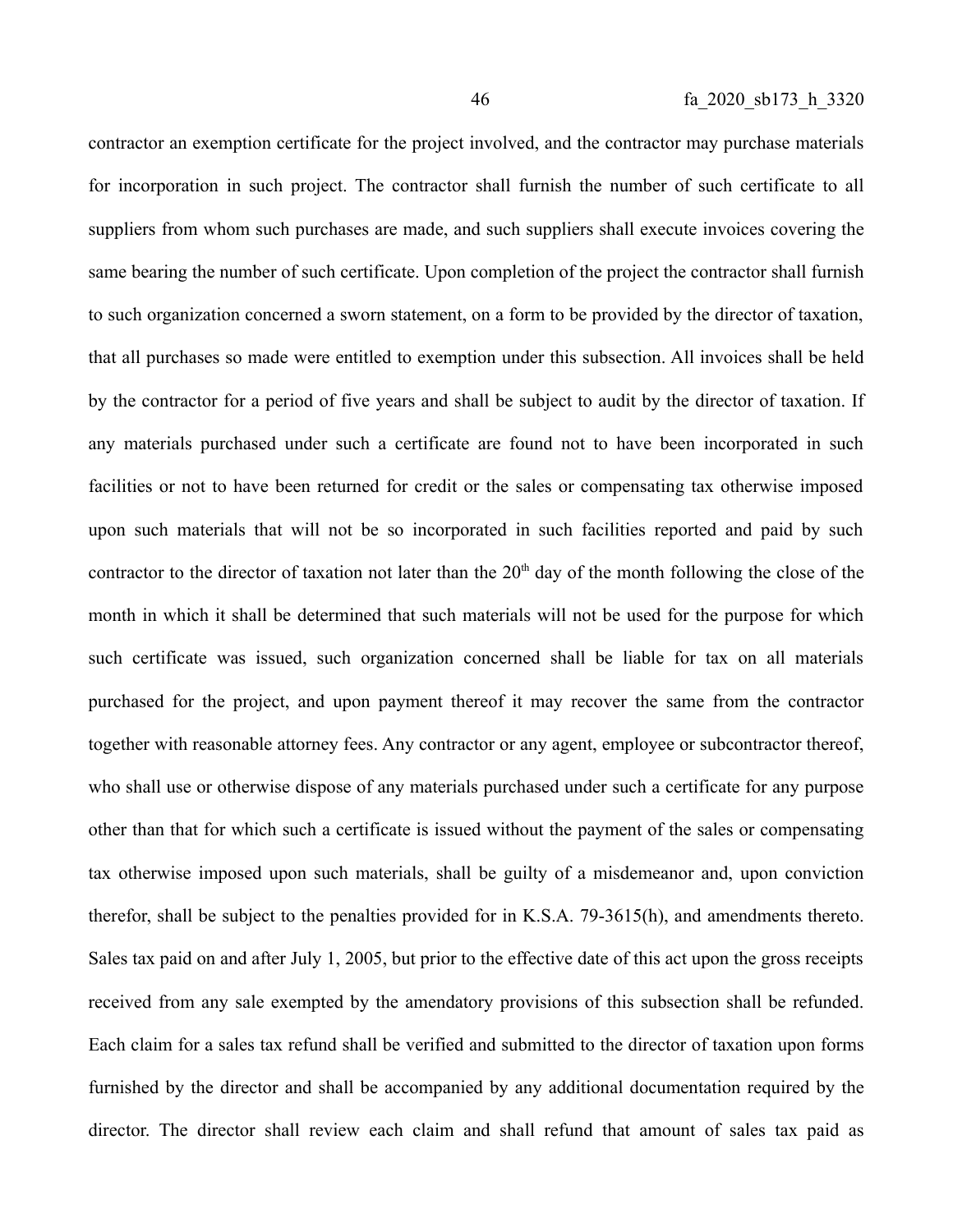determined under the provisions of this subsection. All refunds shall be paid from the sales tax refund fund upon warrants of the director of accounts and reports pursuant to vouchers approved by the director or the director's designee;

(jjj) all sales of dietary supplements dispensed pursuant to a prescription order by a licensed practitioner or a mid-level practitioner as defined by K.S.A. 65-1626, and amendments thereto. As used in this subsection, "dietary supplement" means any product, other than tobacco, intended to supplement the diet that: (1) Contains one or more of the following dietary ingredients: A vitamin, a mineral, an herb or other botanical, an amino acid, a dietary substance for use by humans to supplement the diet by increasing the total dietary intake or a concentrate, metabolite, constituent, extract or combination of any such ingredient; (2) is intended for ingestion in tablet, capsule, powder, softgel, gelcap or liquid form, or if not intended for ingestion, in such a form, is not represented as conventional food and is not represented for use as a sole item of a meal or of the diet; and (3) is required to be labeled as a dietary supplement, identifiable by the supplemental facts box found on the label and as required pursuant to 21 C.F.R. § 101.36;

(lll) all sales of tangible personal property and services purchased by special olympics Kansas, inc. for the purpose of providing year-round sports training and athletic competition in a variety of olympic-type sports for individuals with intellectual disabilities by giving them continuing opportunities to develop physical fitness, demonstrate courage, experience joy and participate in a sharing of gifts, skills and friendship with their families, other special olympics athletes and the community, and activities provided or sponsored by such organization, and all sales of tangible personal property by or on behalf of any such organization;

(mmm) all sales of tangible personal property purchased by or on behalf of the Marillac center, inc., which is exempt from federal income taxation pursuant to section 501(c)(3) of the federal internal revenue code, for the purpose of providing psycho-social-biological and special education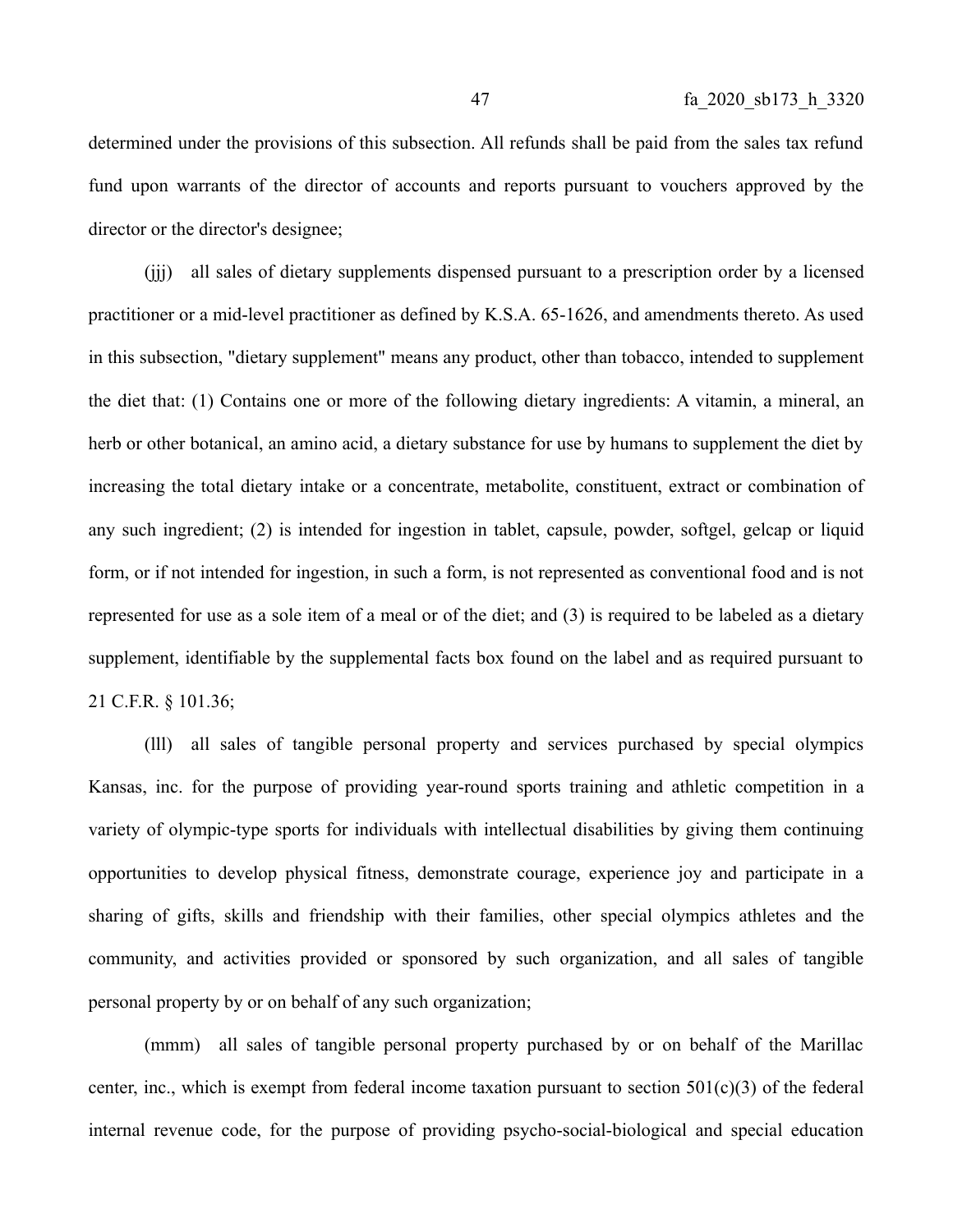services to children, and all sales of any such property by or on behalf of such organization for such purpose;

(nnn) all sales of tangible personal property and services purchased by the west Sedgwick county-sunrise rotary club and sunrise charitable fund for the purpose of constructing a boundless playground which is an integrated, barrier free and developmentally advantageous play environment for children of all abilities and disabilities;

(ooo) all sales of tangible personal property by or on behalf of a public library serving the general public and supported in whole or in part with tax money or a not-for-profit organization whose purpose is to raise funds for or provide services or other benefits to any such public library;

(ppp) all sales of tangible personal property and services purchased by or on behalf of a homeless shelter that is exempt from federal income taxation pursuant to section 501(c)(3) of the federal income tax code of 1986, and used by any such homeless shelter to provide emergency and transitional housing for individuals and families experiencing homelessness, and all sales of any such property by or on behalf of any such homeless shelter for any such purpose;

(qqq) all sales of tangible personal property and services purchased by TLC for children and families, inc., hereinafter referred to as TLC, which is exempt from federal income taxation pursuant to section 501(c)(3) of the federal internal revenue code of 1986, and such property and services are used for the purpose of providing emergency shelter and treatment for abused and neglected children as well as meeting additional critical needs for children, juveniles and family, and all sales of any such property by or on behalf of TLC for any such purpose; and all sales of tangible personal property or services purchased by a contractor for the purpose of constructing, maintaining, repairing, enlarging, furnishing or remodeling facilities for the operation of services for TLC for any such purpose that would be exempt from taxation under the provisions of this section if purchased directly by TLC. Nothing in this subsection shall be deemed to exempt the purchase of any construction machinery, equipment or tools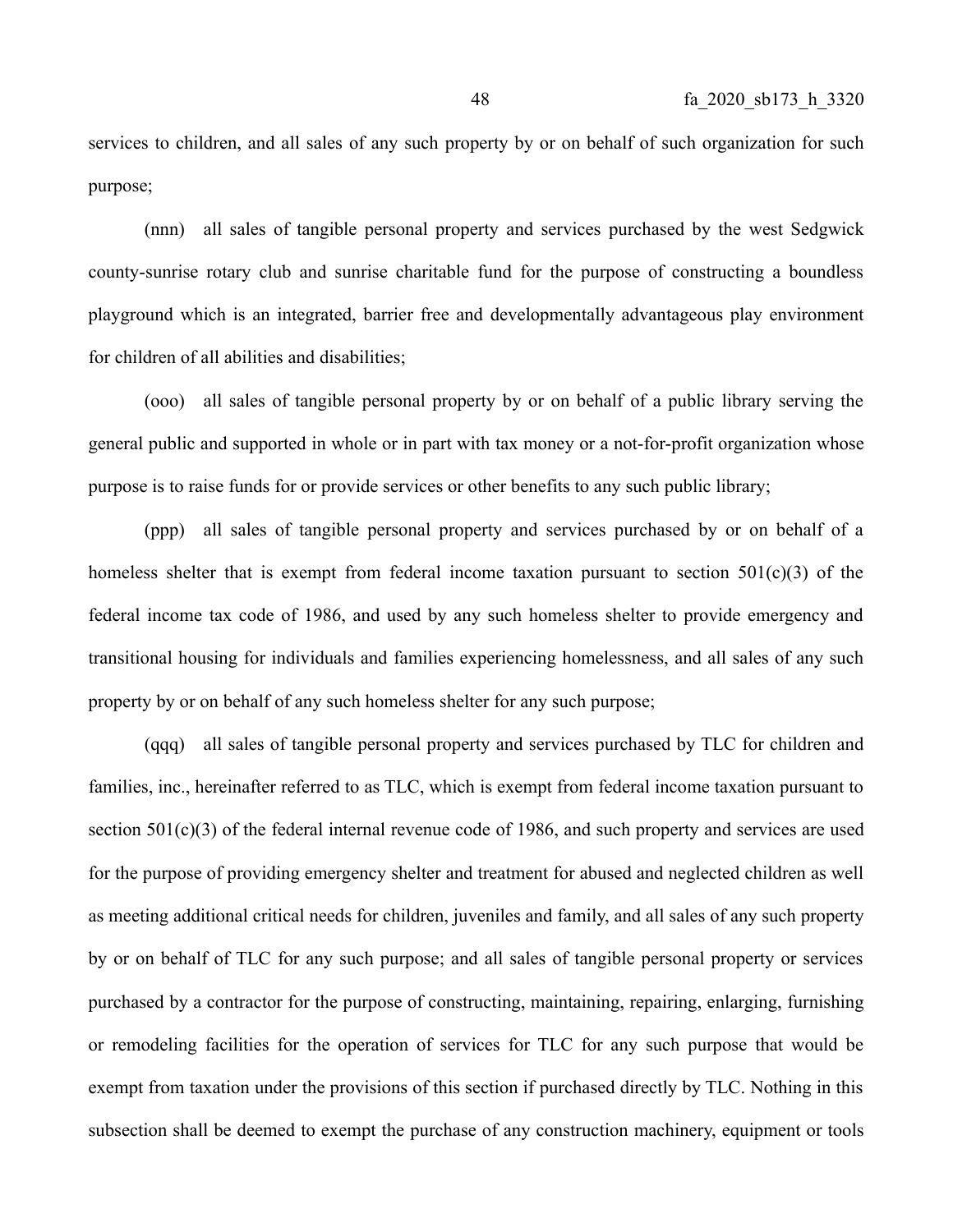used in the constructing, maintaining, repairing, enlarging, furnishing or remodeling such facilities for TLC. When TLC contracts for the purpose of constructing, maintaining, repairing, enlarging, furnishing or remodeling such facilities, it shall obtain from the state and furnish to the contractor an exemption certificate for the project involved, and the contractor may purchase materials for incorporation in such project. The contractor shall furnish the number of such certificate to all suppliers from whom such purchases are made, and such suppliers shall execute invoices covering the same bearing the number of such certificate. Upon completion of the project the contractor shall furnish to TLC a sworn statement, on a form to be provided by the director of taxation, that all purchases so made were entitled to exemption under this subsection. All invoices shall be held by the contractor for a period of five years and shall be subject to audit by the director of taxation. If any materials purchased under such a certificate are found not to have been incorporated in the building or other project or not to have been returned for credit or the sales or compensating tax otherwise imposed upon such materials that will not be so incorporated in the building or other project reported and paid by such contractor to the director of taxation not later than the  $20<sup>th</sup>$  day of the month following the close of the month in which it shall be determined that such materials will not be used for the purpose for which such certificate was issued, TLC shall be liable for tax on all materials purchased for the project, and upon payment thereof it may recover the same from the contractor together with reasonable attorney fees. Any contractor or any agent, employee or subcontractor thereof, who shall use or otherwise dispose of any materials purchased under such a certificate for any purpose other than that for which such a certificate is issued without the payment of the sales or compensating tax otherwise imposed upon such materials, shall be guilty of a misdemeanor and, upon conviction therefor, shall be subject to the penalties provided for in K.S.A. 79-3615(h), and amendments thereto;

(rrr) all sales of tangible personal property and services purchased by any county law library maintained pursuant to law and sales of tangible personal property and services purchased by an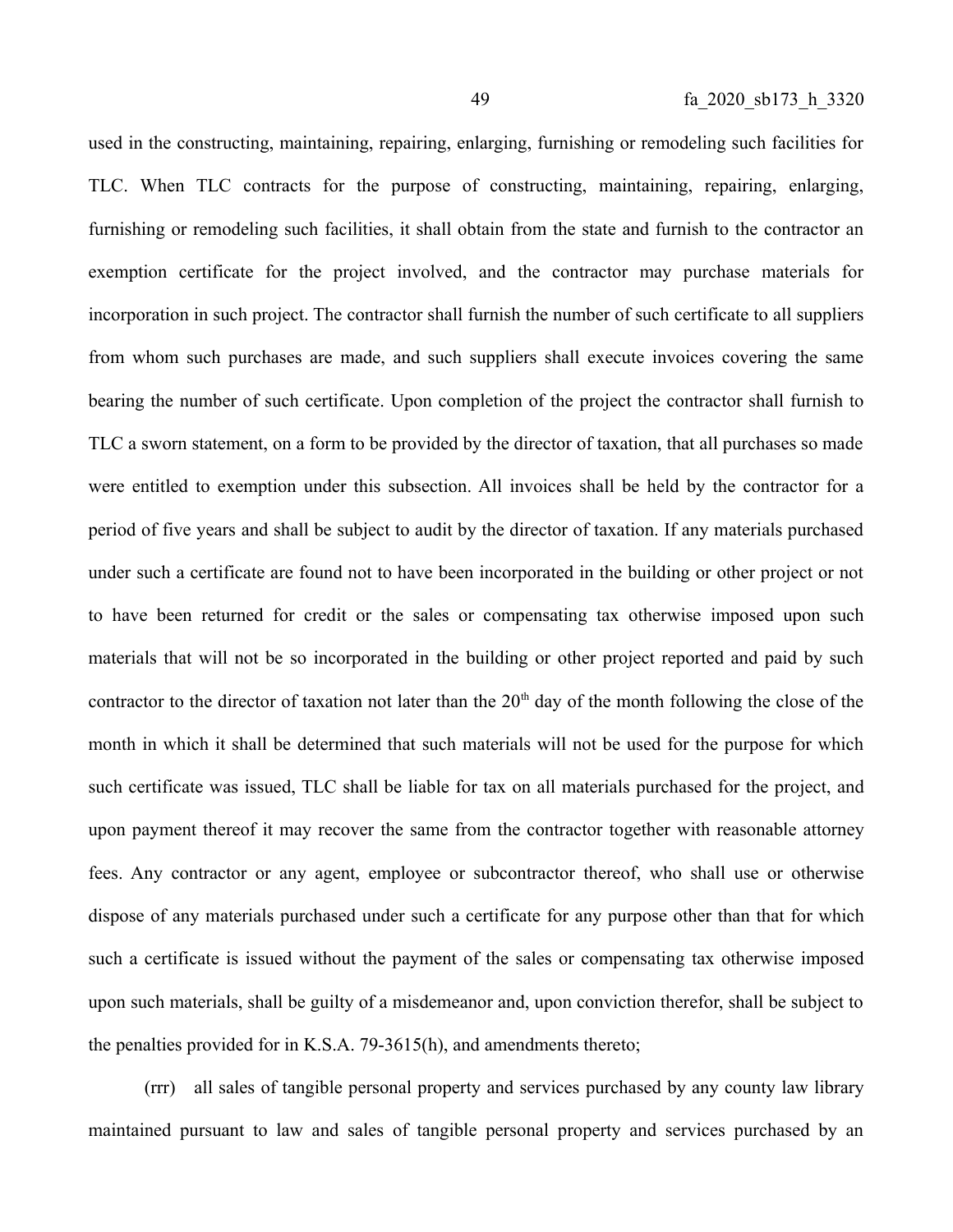organization that would have been exempt from taxation under the provisions of this subsection if purchased directly by the county law library for the purpose of providing legal resources to attorneys, judges, students and the general public, and all sales of any such property by or on behalf of any such county law library;

(sss) all sales of tangible personal property and services purchased by catholic charities or youthville, hereinafter referred to as charitable family providers, which is exempt from federal income taxation pursuant to section  $501(c)(3)$  of the federal internal revenue code of 1986, and which such property and services are used for the purpose of providing emergency shelter and treatment for abused and neglected children as well as meeting additional critical needs for children, juveniles and family, and all sales of any such property by or on behalf of charitable family providers for any such purpose; and all sales of tangible personal property or services purchased by a contractor for the purpose of constructing, maintaining, repairing, enlarging, furnishing or remodeling facilities for the operation of services for charitable family providers for any such purpose which would be exempt from taxation under the provisions of this section if purchased directly by charitable family providers. Nothing in this subsection shall be deemed to exempt the purchase of any construction machinery, equipment or tools used in the constructing, maintaining, repairing, enlarging, furnishing or remodeling such facilities for charitable family providers. When charitable family providers contracts for the purpose of constructing, maintaining, repairing, enlarging, furnishing or remodeling such facilities, it shall obtain from the state and furnish to the contractor an exemption certificate for the project involved, and the contractor may purchase materials for incorporation in such project. The contractor shall furnish the number of such certificate to all suppliers from whom such purchases are made, and such suppliers shall execute invoices covering the same bearing the number of such certificate. Upon completion of the project the contractor shall furnish to charitable family providers a sworn statement, on a form to be provided by the director of taxation, that all purchases so made were entitled to exemption under this subsection. All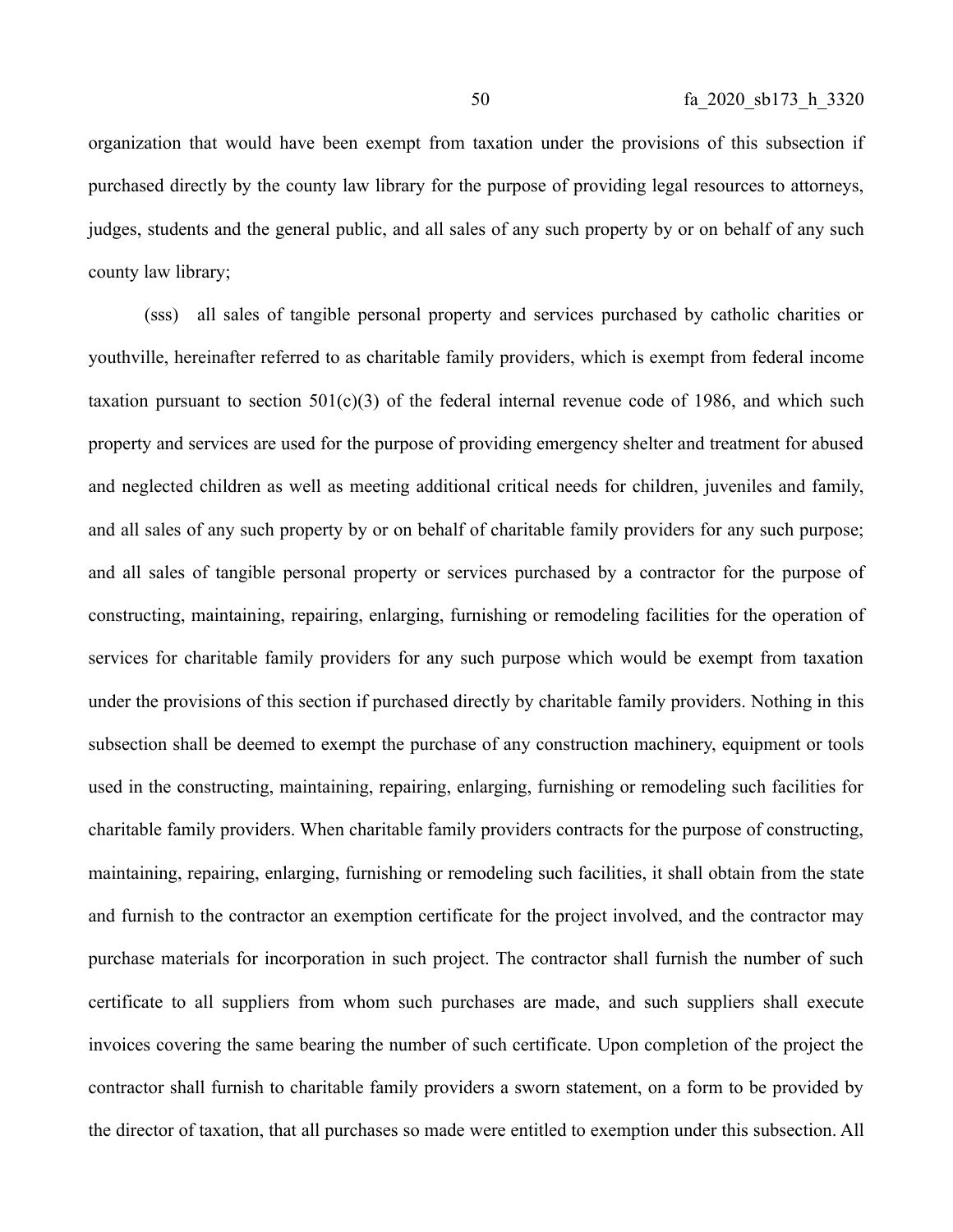invoices shall be held by the contractor for a period of five years and shall be subject to audit by the director of taxation. If any materials purchased under such a certificate are found not to have been incorporated in the building or other project or not to have been returned for credit or the sales or compensating tax otherwise imposed upon such materials that will not be so incorporated in the building or other project reported and paid by such contractor to the director of taxation not later than the  $20<sup>th</sup>$  day of the month following the close of the month in which it shall be determined that such materials will not be used for the purpose for which such certificate was issued, charitable family providers shall be liable for tax on all materials purchased for the project, and upon payment thereof it may recover the same from the contractor together with reasonable attorney fees. Any contractor or any agent, employee or subcontractor thereof, who shall use or otherwise dispose of any materials purchased under such a certificate for any purpose other than that for which such a certificate is issued without the payment of the sales or compensating tax otherwise imposed upon such materials, shall be guilty of a misdemeanor and, upon conviction therefor, shall be subject to the penalties provided for in K.S.A. 79-3615(h), and amendments thereto;

(ttt) all sales of tangible personal property or services purchased by a contractor for a project for the purpose of restoring, constructing, equipping, reconstructing, maintaining, repairing, enlarging, furnishing or remodeling a home or facility owned by a nonprofit museum that has been granted an exemption pursuant to subsection (qq), which such home or facility is located in a city that has been designated as a qualified hometown pursuant to the provisions of K.S.A. 75-5071 et seq., and amendments thereto, and which such project is related to the purposes of K.S.A. 75-5071 et seq., and amendments thereto, and that would be exempt from taxation under the provisions of this section if purchased directly by such nonprofit museum. Nothing in this subsection shall be deemed to exempt the purchase of any construction machinery, equipment or tools used in the restoring, constructing, equipping, reconstructing, maintaining, repairing, enlarging, furnishing or remodeling a home or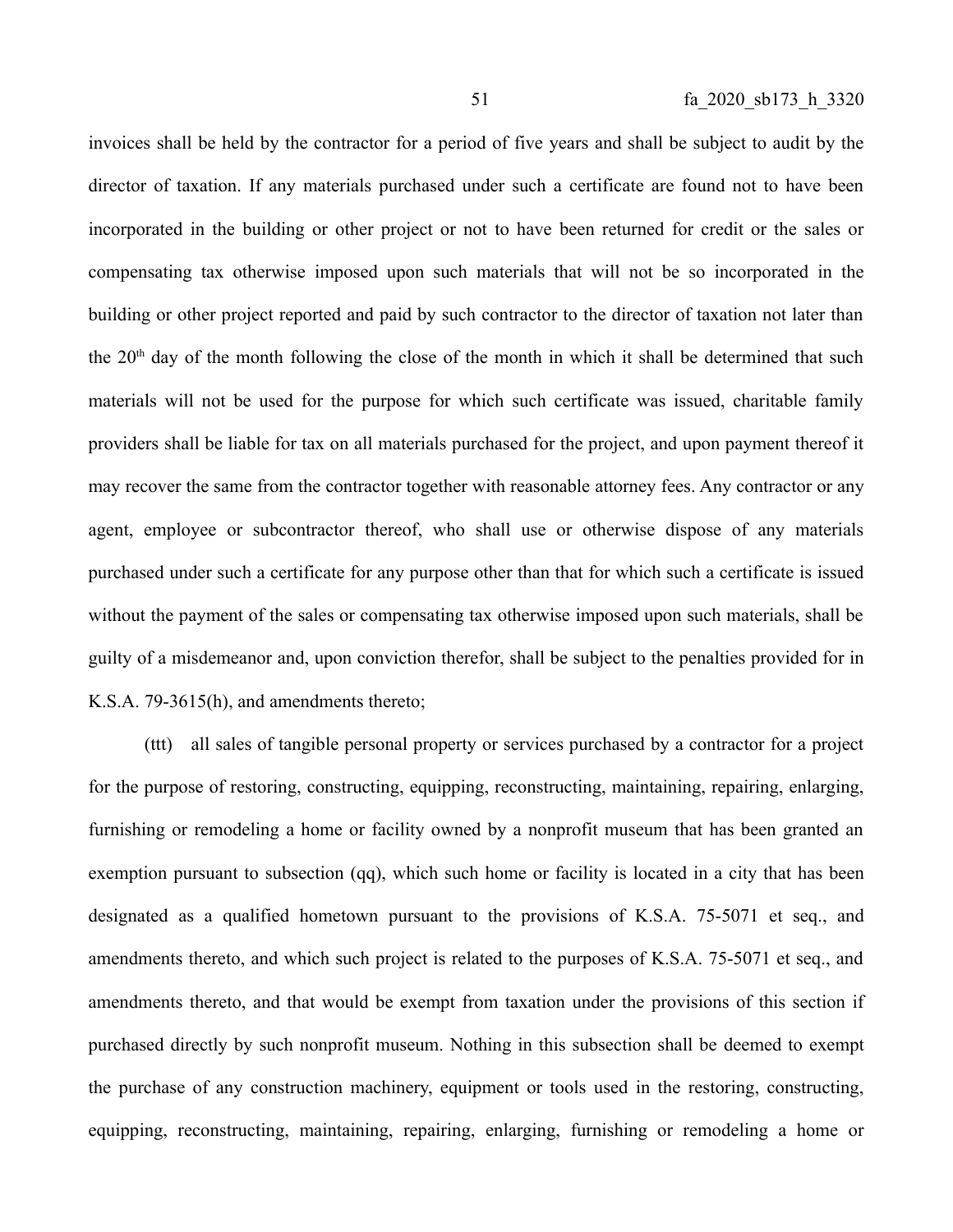facility for any such nonprofit museum. When any such nonprofit museum shall contract for the purpose of restoring, constructing, equipping, reconstructing, maintaining, repairing, enlarging, furnishing or remodeling a home or facility, it shall obtain from the state and furnish to the contractor an exemption certificate for the project involved, and the contractor may purchase materials for incorporation in such project. The contractor shall furnish the number of such certificates to all suppliers from whom such purchases are made, and such suppliers shall execute invoices covering the same bearing the number of such certificate. Upon completion of the project, the contractor shall furnish to such nonprofit museum a sworn statement on a form to be provided by the director of taxation that all purchases so made were entitled to exemption under this subsection. All invoices shall be held by the contractor for a period of five years and shall be subject to audit by the director of taxation. If any materials purchased under such a certificate are found not to have been incorporated in the building or other project or not to have been returned for credit or the sales or compensating tax otherwise imposed upon such materials that will not be so incorporated in a home or facility or other project reported and paid by such contractor to the director of taxation not later than the  $20<sup>th</sup>$  day of the month following the close of the month in which it shall be determined that such materials will not be used for the purpose for which such certificate was issued, such nonprofit museum shall be liable for tax on all materials purchased for the project, and upon payment thereof it may recover the same from the contractor together with reasonable attorney fees. Any contractor or any agent, employee or subcontractor thereof, who shall use or otherwise dispose of any materials purchased under such a certificate for any purpose other than that for which such a certificate is issued without the payment of the sales or compensating tax otherwise imposed upon such materials, shall be guilty of a misdemeanor and, upon conviction therefor, shall be subject to the penalties provided for in K.S.A. 79-3615(h), and amendments thereto;

(uuu) all sales of tangible personal property and services purchased by Kansas children's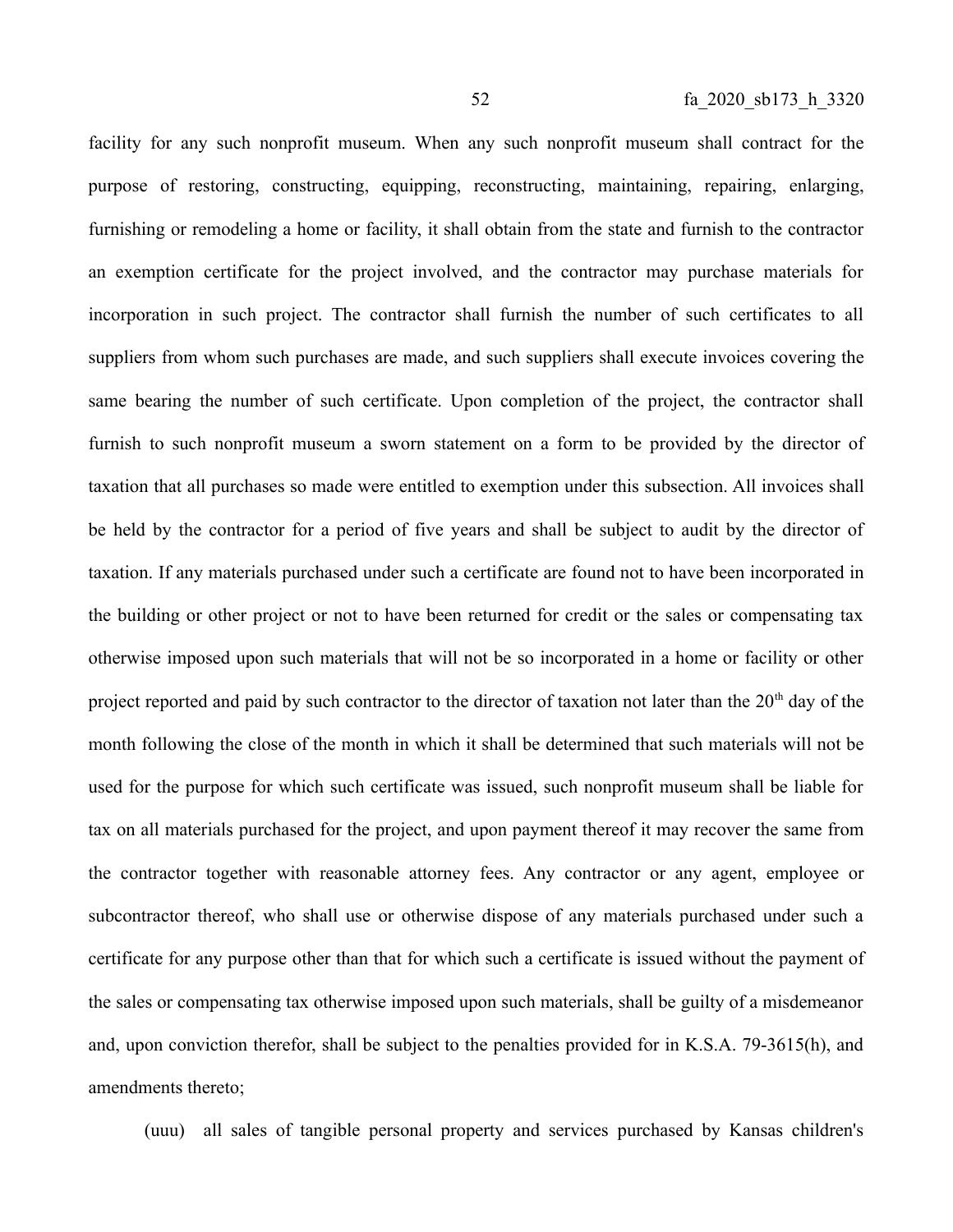service league, hereinafter referred to as KCSL, which is exempt from federal income taxation pursuant to section  $501(c)(3)$  of the federal internal revenue code of 1986, and which such property and services are used for the purpose of providing for the prevention and treatment of child abuse and maltreatment as well as meeting additional critical needs for children, juveniles and family, and all sales of any such property by or on behalf of KCSL for any such purpose; and all sales of tangible personal property or services purchased by a contractor for the purpose of constructing, maintaining, repairing, enlarging, furnishing or remodeling facilities for the operation of services for KCSL for any such purpose that would be exempt from taxation under the provisions of this section if purchased directly by KCSL. Nothing in this subsection shall be deemed to exempt the purchase of any construction machinery, equipment or tools used in the constructing, maintaining, repairing, enlarging, furnishing or remodeling such facilities for KCSL. When KCSL contracts for the purpose of constructing, maintaining, repairing, enlarging, furnishing or remodeling such facilities, it shall obtain from the state and furnish to the contractor an exemption certificate for the project involved, and the contractor may purchase materials for incorporation in such project. The contractor shall furnish the number of such certificate to all suppliers from whom such purchases are made, and such suppliers shall execute invoices covering the same bearing the number of such certificate. Upon completion of the project the contractor shall furnish to KCSL a sworn statement, on a form to be provided by the director of taxation, that all purchases so made were entitled to exemption under this subsection. All invoices shall be held by the contractor for a period of five years and shall be subject to audit by the director of taxation. If any materials purchased under such a certificate are found not to have been incorporated in the building or other project or not to have been returned for credit or the sales or compensating tax otherwise imposed upon such materials that will not be so incorporated in the building or other project reported and paid by such contractor to the director of taxation not later than the  $20<sup>th</sup>$  day of the month following the close of the month in which it shall be determined that such materials will not be used for the purpose for which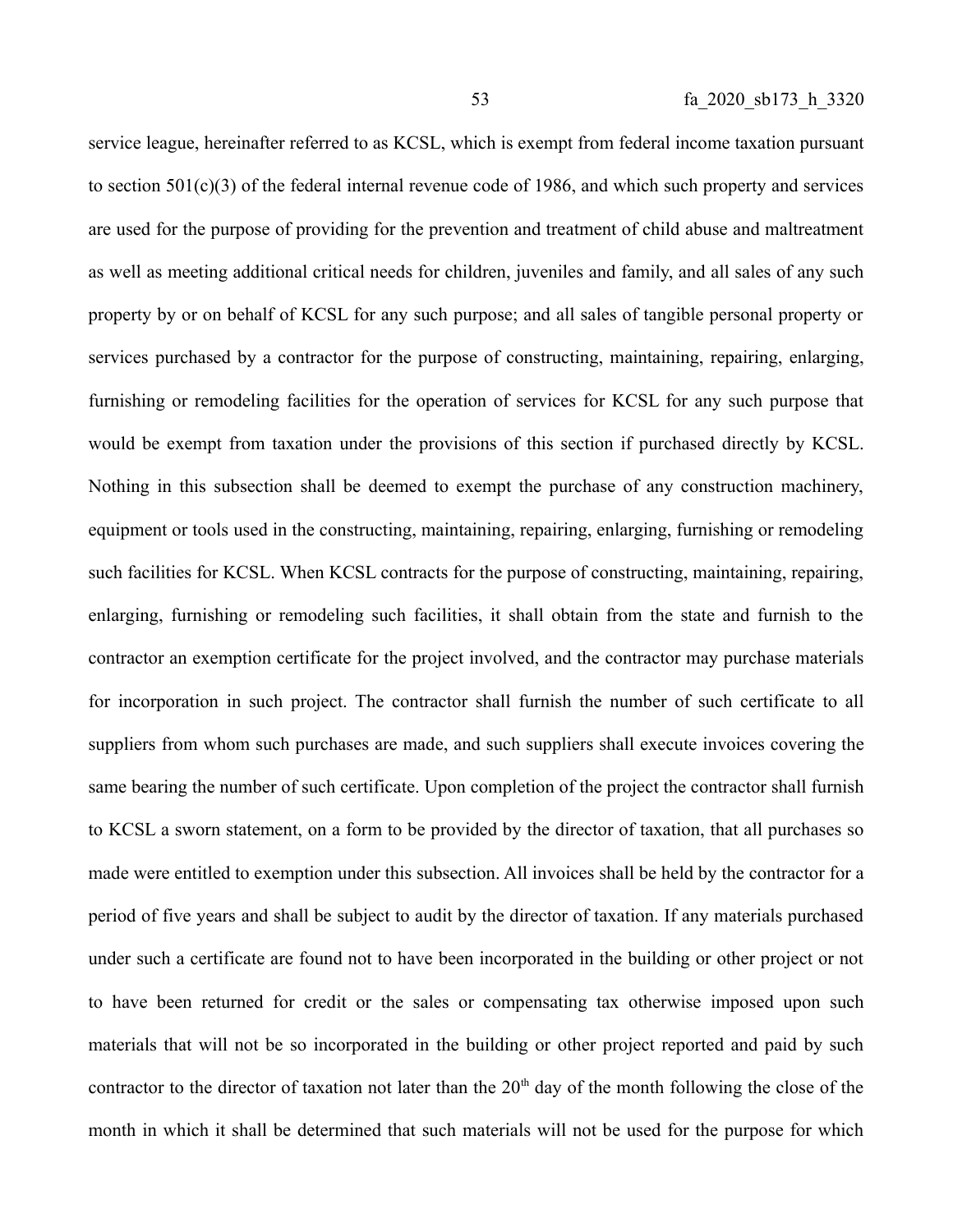such certificate was issued, KCSL shall be liable for tax on all materials purchased for the project, and upon payment thereof it may recover the same from the contractor together with reasonable attorney fees. Any contractor or any agent, employee or subcontractor thereof, who shall use or otherwise dispose of any materials purchased under such a certificate for any purpose other than that for which such a certificate is issued without the payment of the sales or compensating tax otherwise imposed upon such materials, shall be guilty of a misdemeanor and, upon conviction therefor, shall be subject to the penalties provided for in K.S.A. 79-3615(h), and amendments thereto;

(vvv) all sales of tangible personal property or services, including the renting and leasing of tangible personal property or services, purchased by jazz in the woods, inc., a Kansas corporation that is exempt from federal income taxation pursuant to section  $501(c)(3)$  of the federal internal revenue code, for the purpose of providing jazz in the woods, an event benefiting children-in-need and other nonprofit charities assisting such children, and all sales of any such property by or on behalf of such organization for such purpose;

(www) all sales of tangible personal property purchased by or on behalf of the Frontenac education foundation, which is exempt from federal income taxation pursuant to section  $501(c)(3)$  of the federal internal revenue code, for the purpose of providing education support for students, and all sales of any such property by or on behalf of such organization for such purpose;

(xxx) all sales of personal property and services purchased by the booth theatre foundation, inc., an organization, which is exempt from federal income taxation pursuant to section  $501(c)(3)$  of the federal internal revenue code of 1986, and which such personal property and services are used by any such organization in the constructing, equipping, reconstructing, maintaining, repairing, enlarging, furnishing or remodeling of the booth theatre, and all sales of tangible personal property or services purchased by a contractor for the purpose of constructing, equipping, reconstructing, maintaining, repairing, enlarging, furnishing or remodeling the booth theatre for such organization, that would be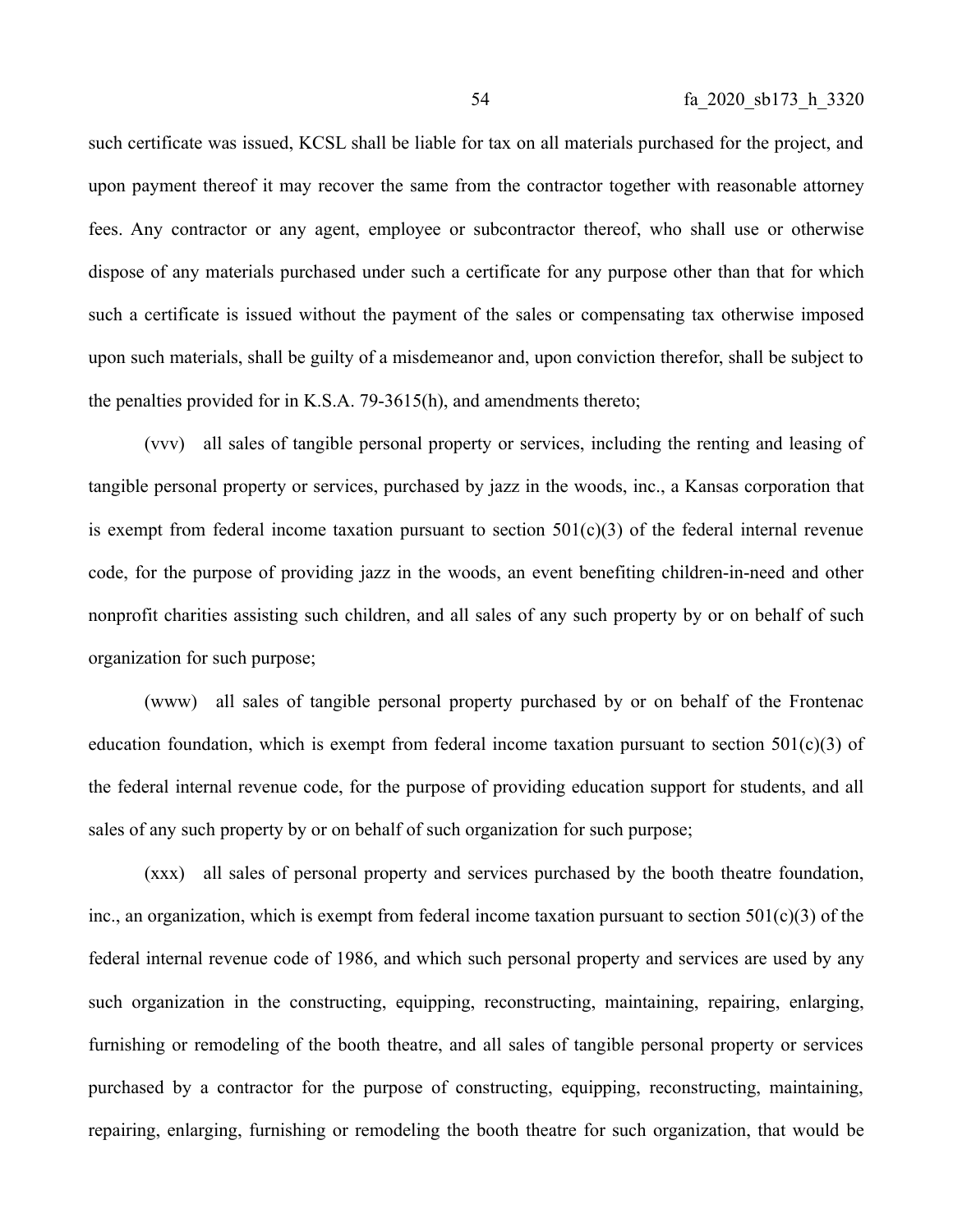exempt from taxation under the provisions of this section if purchased directly by such organization. Nothing in this subsection shall be deemed to exempt the purchase of any construction machinery, equipment or tools used in the constructing, equipping, reconstructing, maintaining, repairing, enlarging, furnishing or remodeling facilities for any such organization. When any such organization shall contract for the purpose of constructing, equipping, reconstructing, maintaining, repairing, enlarging, furnishing or remodeling facilities, it shall obtain from the state and furnish to the contractor an exemption certificate for the project involved, and the contractor may purchase materials for incorporation in such project. The contractor shall furnish the number of such certificate to all suppliers from whom such purchases are made, and such suppliers shall execute invoices covering the same bearing the number of such certificate. Upon completion of the project the contractor shall furnish to such organization concerned a sworn statement, on a form to be provided by the director of taxation, that all purchases so made were entitled to exemption under this subsection. All invoices shall be held by the contractor for a period of five years and shall be subject to audit by the director of taxation. If any materials purchased under such a certificate are found not to have been incorporated in such facilities or not to have been returned for credit or the sales or compensating tax otherwise imposed upon such materials that will not be so incorporated in such facilities reported and paid by such contractor to the director of taxation not later than the 20<sup>th</sup> day of the month following the close of the month in which it shall be determined that such materials will not be used for the purpose for which such certificate was issued, such organization concerned shall be liable for tax on all materials purchased for the project, and upon payment thereof it may recover the same from the contractor together with reasonable attorney fees. Any contractor or any agent, employee or subcontractor thereof, who shall use or otherwise dispose of any materials purchased under such a certificate for any purpose other than that for which such a certificate is issued without the payment of the sales or compensating tax otherwise imposed upon such materials, shall be guilty of a misdemeanor and, upon conviction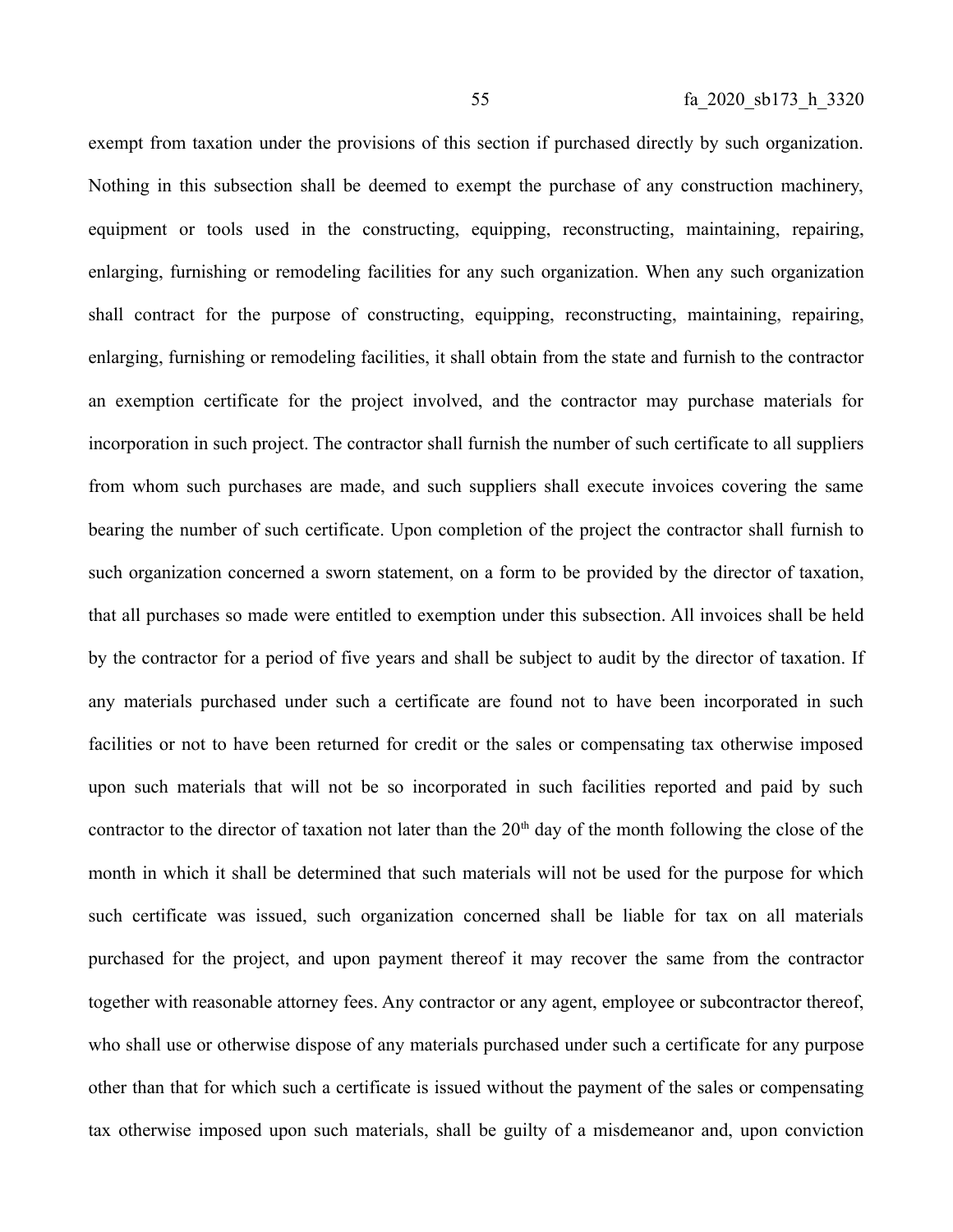therefor, shall be subject to the penalties provided for in K.S.A. 79-3615(h), and amendments thereto. Sales tax paid on and after January 1, 2007, but prior to the effective date of this act upon the gross receipts received from any sale which would have been exempted by the provisions of this subsection had such sale occurred after the effective date of this act shall be refunded. Each claim for a sales tax refund shall be verified and submitted to the director of taxation upon forms furnished by the director and shall be accompanied by any additional documentation required by the director. The director shall review each claim and shall refund that amount of sales tax paid as determined under the provisions of this subsection. All refunds shall be paid from the sales tax refund fund upon warrants of the director of accounts and reports pursuant to vouchers approved by the director or the director's designee;

(yyy) all sales of tangible personal property and services purchased by TLC charities foundation, inc., hereinafter referred to as TLC charities, which is exempt from federal income taxation pursuant to section  $501(c)(3)$  of the federal internal revenue code of 1986, and which such property and services are used for the purpose of encouraging private philanthropy to further the vision, values, and goals of TLC for children and families, inc.; and all sales of such property and services by or on behalf of TLC charities for any such purpose and all sales of tangible personal property or services purchased by a contractor for the purpose of constructing, maintaining, repairing, enlarging, furnishing or remodeling facilities for the operation of services for TLC charities for any such purpose that would be exempt from taxation under the provisions of this section if purchased directly by TLC charities. Nothing in this subsection shall be deemed to exempt the purchase of any construction machinery, equipment or tools used in the constructing, maintaining, repairing, enlarging, furnishing or remodeling such facilities for TLC charities. When TLC charities contracts for the purpose of constructing, maintaining, repairing, enlarging, furnishing or remodeling such facilities, it shall obtain from the state and furnish to the contractor an exemption certificate for the project involved, and the contractor may purchase materials for incorporation in such project. The contractor shall furnish the number of such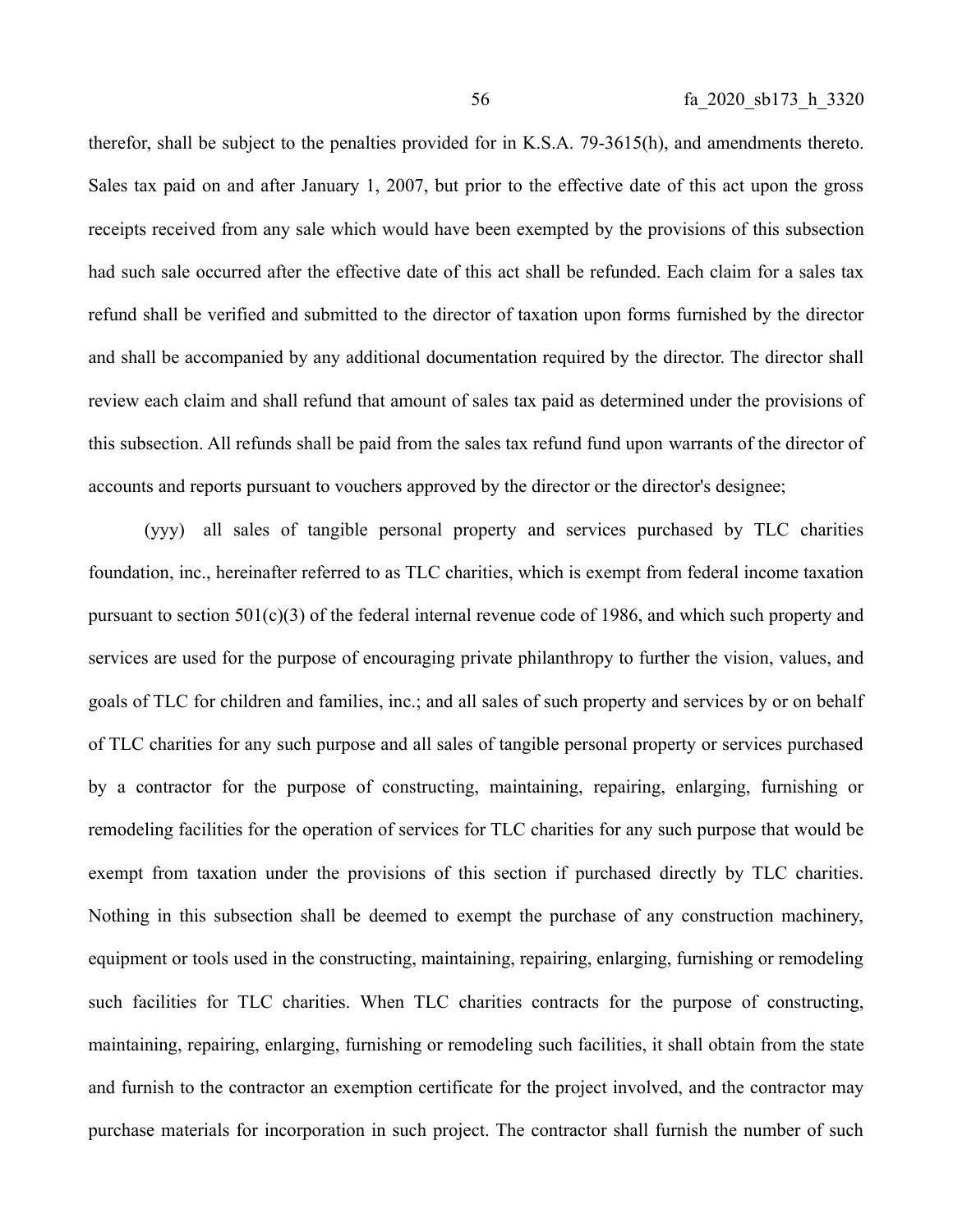certificate to all suppliers from whom such purchases are made, and such suppliers shall execute invoices covering the same bearing the number of such certificate. Upon completion of the project the contractor shall furnish to TLC charities a sworn statement, on a form to be provided by the director of taxation, that all purchases so made were entitled to exemption under this subsection. All invoices shall be held by the contractor for a period of five years and shall be subject to audit by the director of taxation. If any materials purchased under such a certificate are found not to have been incorporated in the building or other project or not to have been returned for credit or the sales or compensating tax otherwise imposed upon such materials that will not be incorporated into the building or other project reported and paid by such contractor to the director of taxation not later than the  $20<sup>th</sup>$  day of the month following the close of the month in which it shall be determined that such materials will not be used for the purpose for which such certificate was issued, TLC charities shall be liable for tax on all materials purchased for the project, and upon payment thereof it may recover the same from the contractor together with reasonable attorney fees. Any contractor or any agent, employee or subcontractor thereof, who shall use or otherwise dispose of any materials purchased under such a certificate for any purpose other than that for which such a certificate is issued without the payment of the sales or compensating tax otherwise imposed upon such materials, shall be guilty of a misdemeanor and, upon conviction therefor, shall be subject to the penalties provided for in K.S.A. 79-3615(h), and amendments thereto;

(zzz) all sales of tangible personal property purchased by the rotary club of shawnee foundation, which is exempt from federal income taxation pursuant to section  $501(c)(3)$  of the federal internal revenue code of 1986, as amended, used for the purpose of providing contributions to community service organizations and scholarships;

(aaaa) all sales of personal property and services purchased by or on behalf of victory in the valley, inc., which is exempt from federal income taxation pursuant to section  $501(c)(3)$  of the federal internal revenue code, for the purpose of providing a cancer support group and services for persons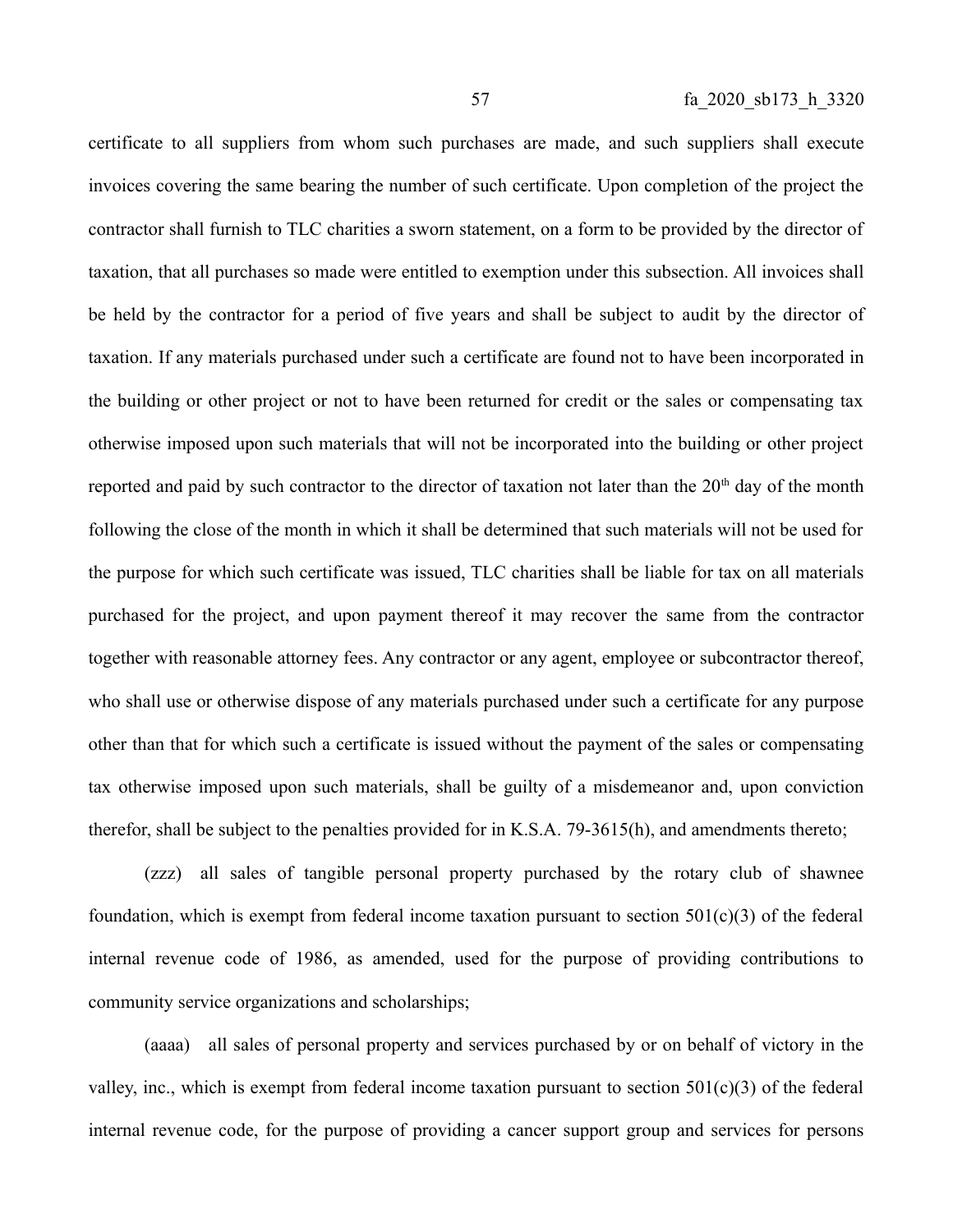with cancer, and all sales of any such property by or on behalf of any such organization for any such purpose;

(bbbb) all sales of entry or participation fees, charges or tickets by Guadalupe health foundation, which is exempt from federal income taxation pursuant to section  $501(c)(3)$  of the federal internal revenue code, for such organization's annual fundraising event which purpose is to provide health care services for uninsured workers;

(cccc) all sales of tangible personal property or services purchased by or on behalf of wayside waifs, inc., which is exempt from federal income taxation pursuant to section  $501(c)(3)$  of the federal internal revenue code, for the purpose of providing such organization's annual fundraiser, an event whose purpose is to support the care of homeless and abandoned animals, animal adoption efforts, education programs for children and efforts to reduce animal over-population and animal welfare services, and all sales of any such property, including entry or participation fees or charges, by or on behalf of such organization for such purpose;

(dddd) all sales of tangible personal property or services purchased by or on behalf of goodwill industries or Easter seals of Kansas, inc., both of which are exempt from federal income taxation pursuant to section  $501(c)(3)$  of the federal internal revenue code, for the purpose of providing education, training and employment opportunities for people with disabilities and other barriers to employment;

(eeee) all sales of tangible personal property or services purchased by or on behalf of all American beef battalion, inc., which is exempt from federal income taxation pursuant to section 501(c) (3) of the federal internal revenue code, for the purpose of educating, promoting and participating as a contact group through the beef cattle industry in order to carry out such projects that provide support and morale to members of the United States armed forces and military services;

(ffff) all sales of tangible personal property and services purchased by sheltered living, inc.,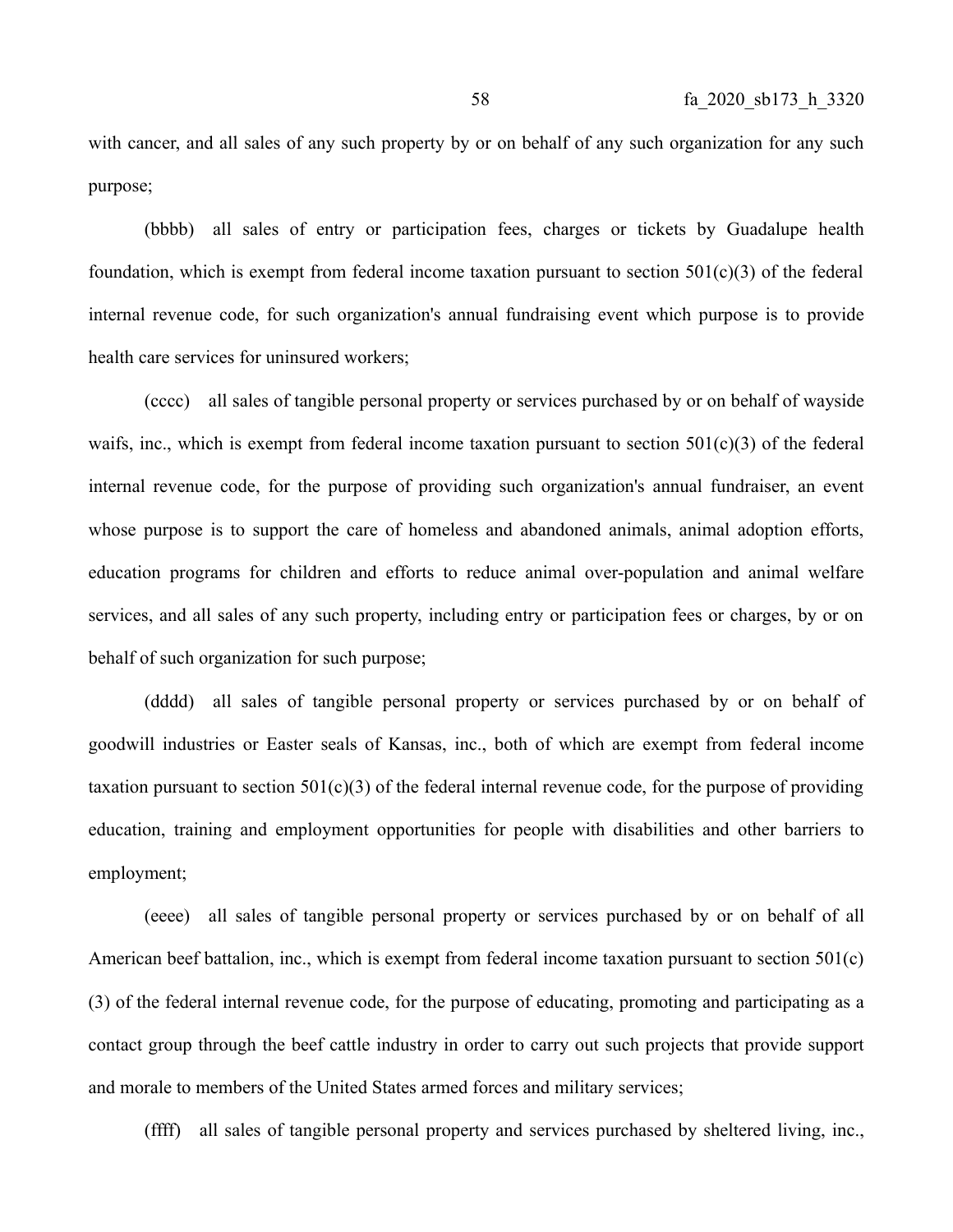which is exempt from federal income taxation pursuant to section  $501(c)(3)$  of the federal internal revenue code of 1986, and which such property and services are used for the purpose of providing residential and day services for people with developmental disabilities or intellectual disability, or both, and all sales of any such property by or on behalf of sheltered living, inc., for any such purpose; and all sales of tangible personal property or services purchased by a contractor for the purpose of rehabilitating, constructing, maintaining, repairing, enlarging, furnishing or remodeling homes and facilities for sheltered living, inc., for any such purpose that would be exempt from taxation under the provisions of this section if purchased directly by sheltered living, inc. Nothing in this subsection shall be deemed to exempt the purchase of any construction machinery, equipment or tools used in the constructing, maintaining, repairing, enlarging, furnishing or remodeling such homes and facilities for sheltered living, inc. When sheltered living, inc., contracts for the purpose of rehabilitating, constructing, maintaining, repairing, enlarging, furnishing or remodeling such homes and facilities, it shall obtain from the state and furnish to the contractor an exemption certificate for the project involved, and the contractor may purchase materials for incorporation in such project. The contractor shall furnish the number of such certificate to all suppliers from whom such purchases are made, and such suppliers shall execute invoices covering the same bearing the number of such certificate. Upon completion of the project the contractor shall furnish to sheltered living, inc., a sworn statement, on a form to be provided by the director of taxation, that all purchases so made were entitled to exemption under this subsection. All invoices shall be held by the contractor for a period of five years and shall be subject to audit by the director of taxation. If any materials purchased under such a certificate are found not to have been incorporated in the building or other project or not to have been returned for credit or the sales or compensating tax otherwise imposed upon such materials that will not be so incorporated in the building or other project reported and paid by such contractor to the director of taxation not later than the  $20<sup>th</sup>$  day of the month following the close of the month in which it shall be determined that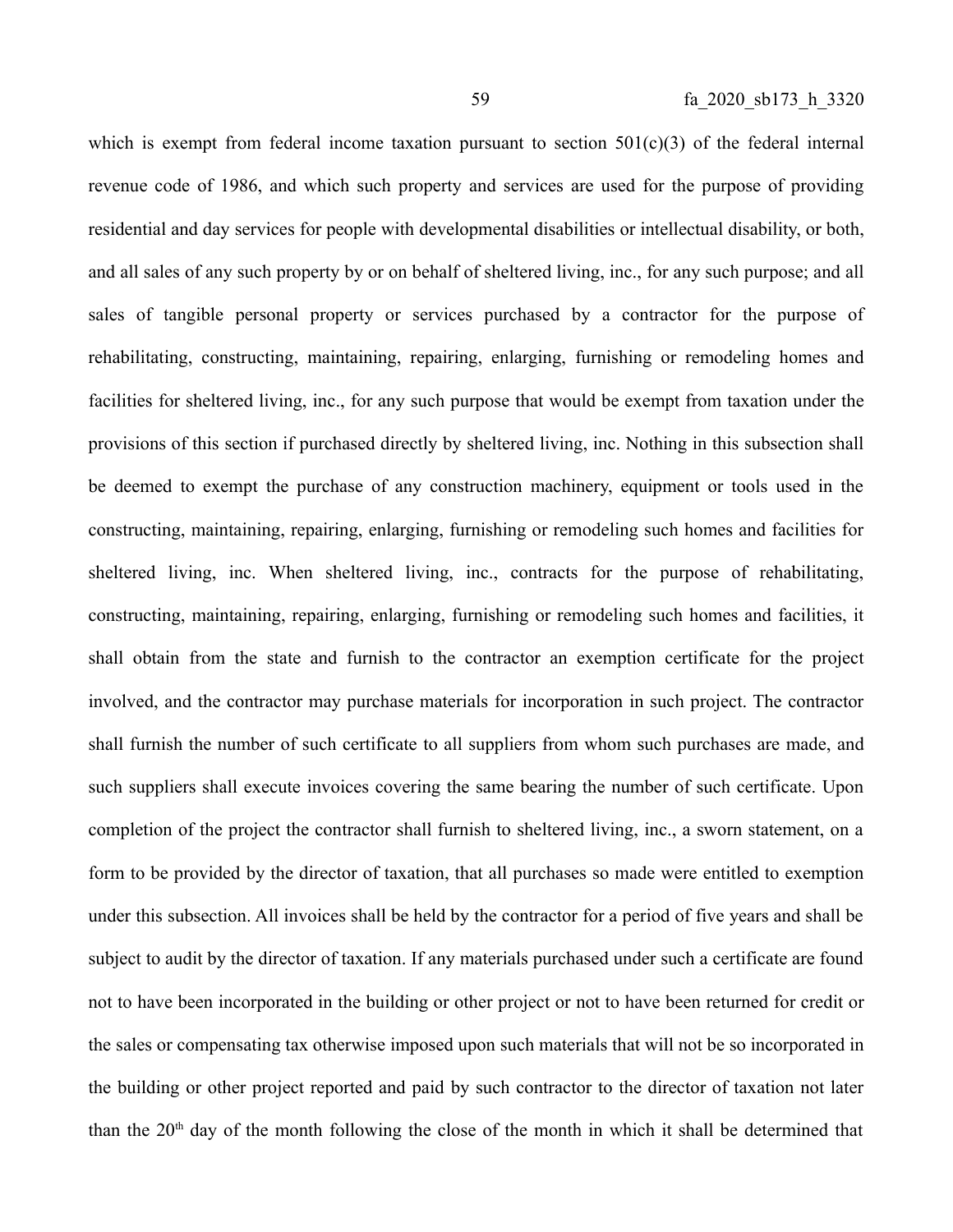such materials will not be used for the purpose for which such certificate was issued, sheltered living, inc., shall be liable for tax on all materials purchased for the project, and upon payment thereof it may recover the same from the contractor together with reasonable attorney fees. Any contractor or any agent, employee or subcontractor thereof, who shall use or otherwise dispose of any materials purchased under such a certificate for any purpose other than that for which such a certificate is issued without the payment of the sales or compensating tax otherwise imposed upon such materials, shall be guilty of a misdemeanor and, upon conviction therefor, shall be subject to the penalties provided for in K.S.A. 79-3615(h), and amendments thereto;

(gggg) all sales of game birds for which the primary purpose is use in hunting;

(hhhh) all sales of tangible personal property or services purchased on or after July 1, 2014, for the purpose of and in conjunction with constructing, reconstructing, enlarging or remodeling a business identified under the North American industry classification system (NAICS) subsectors 1123, 1124, 112112, 112120 or 112210, and the sale and installation of machinery and equipment purchased for installation at any such business. The exemption provided in this subsection shall not apply to projects that have actual total costs less than \$50,000. When a person contracts for the construction, reconstruction, enlargement or remodeling of any such business, such person shall obtain from the state and furnish to the contractor an exemption certificate for the project involved, and the contractor may purchase materials, machinery and equipment for incorporation in such project. The contractor shall furnish the number of such certificates to all suppliers from whom such purchases are made, and such suppliers shall execute invoices covering the same bearing the number of such certificate. Upon completion of the project, the contractor shall furnish to the owner of the business a sworn statement, on a form to be provided by the director of taxation, that all purchases so made were entitled to exemption under this subsection. All invoices shall be held by the contractor for a period of five years and shall be subject to audit by the director of taxation. Any contractor or any agent, employee or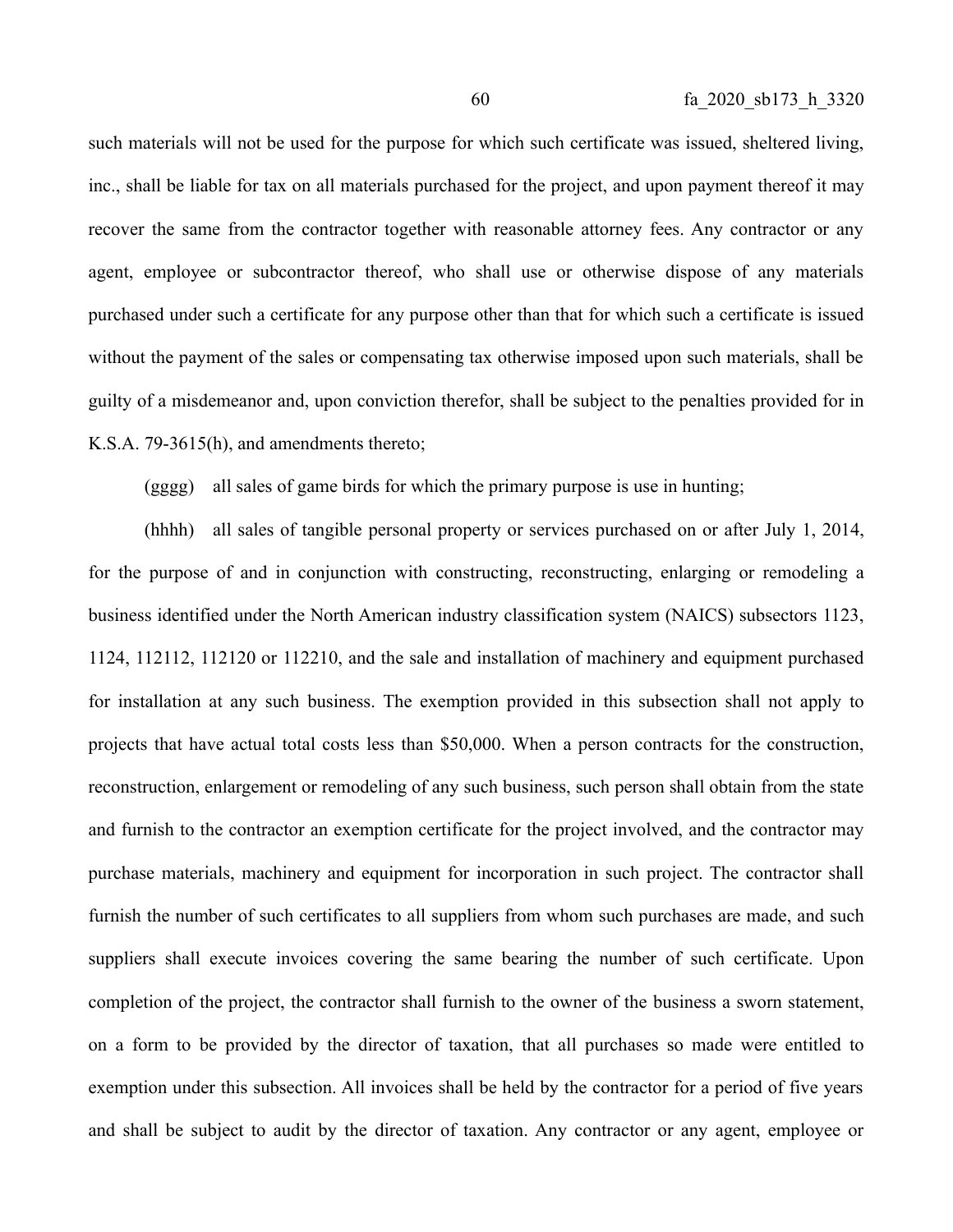subcontractor of the contractor, who shall use or otherwise dispose of any materials, machinery or equipment purchased under such a certificate for any purpose other than that for which such a certificate is issued without the payment of the sales or compensating tax otherwise imposed thereon, shall be guilty of a misdemeanor and, upon conviction therefor, shall be subject to the penalties provided for in K.S.A. 79-3615(h), and amendments thereto;

(iiii) all sales of tangible personal property or services purchased by a contractor for the purpose of constructing, maintaining, repairing, enlarging, furnishing or remodeling facilities for the operation of services for Wichita children's home for any such purpose that would be exempt from taxation under the provisions of this section if purchased directly by Wichita children's home. Nothing in this subsection shall be deemed to exempt the purchase of any construction machinery, equipment or tools used in the constructing, maintaining, repairing, enlarging, furnishing or remodeling such facilities for Wichita children's home. When Wichita children's home contracts for the purpose of constructing, maintaining, repairing, enlarging, furnishing or remodeling such facilities, it shall obtain from the state and furnish to the contractor an exemption certificate for the project involved, and the contractor may purchase materials for incorporation in such project. The contractor shall furnish the number of such certificate to all suppliers from whom such purchases are made, and such suppliers shall execute invoices covering the same bearing the number of such certificate. Upon completion of the project, the contractor shall furnish to Wichita children's home a sworn statement, on a form to be provided by the director of taxation, that all purchases so made were entitled to exemption under this subsection. All invoices shall be held by the contractor for a period of five years and shall be subject to audit by the director of taxation. If any materials purchased under such a certificate are found not to have been incorporated in the building or other project or not to have been returned for credit or the sales or compensating tax otherwise imposed upon such materials that will not be so incorporated in the building or other project reported and paid by such contractor to the director of taxation not later than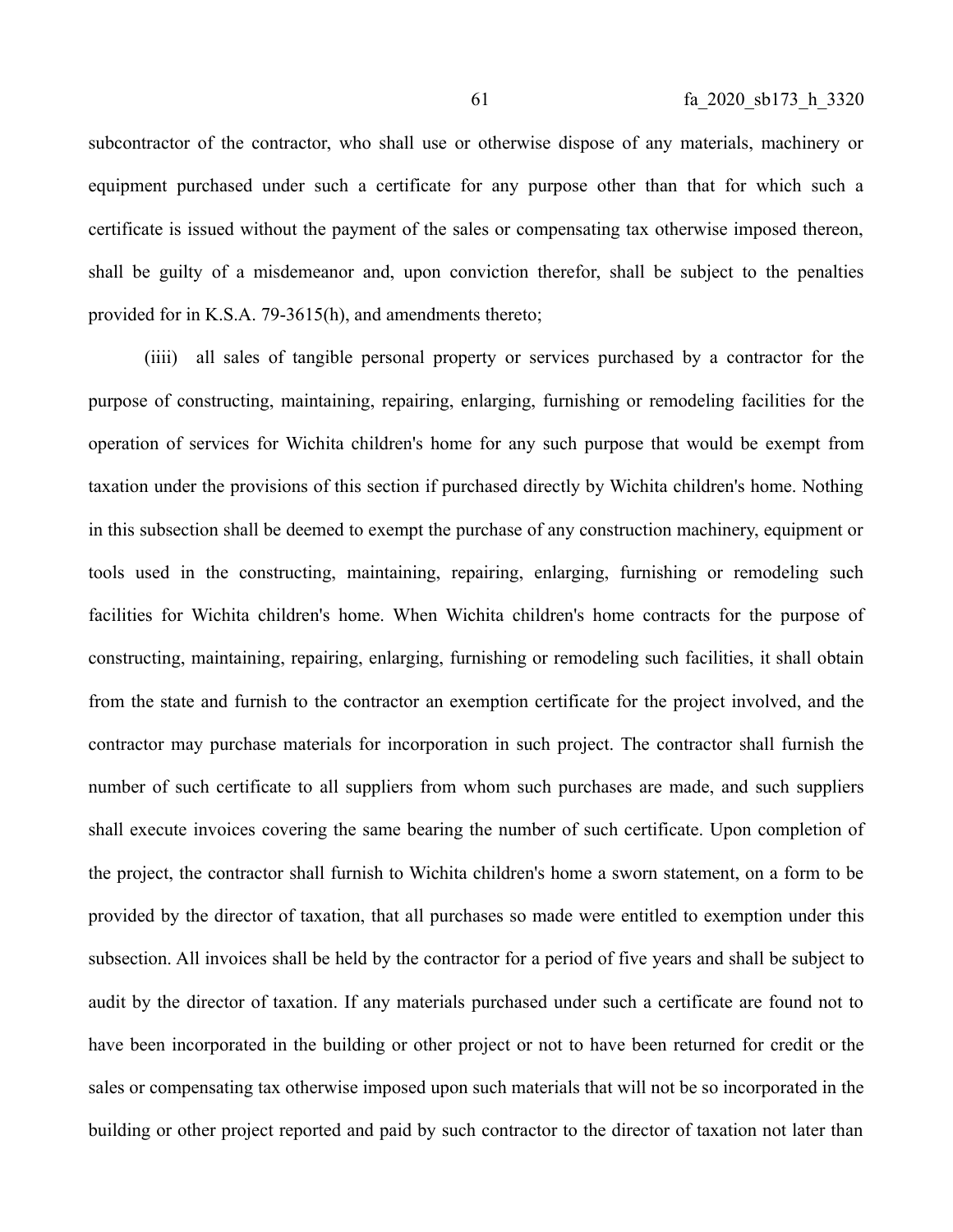the  $20<sup>th</sup>$  day of the month following the close of the month in which it shall be determined that such materials will not be used for the purpose for which such certificate was issued, Wichita children's home shall be liable for the tax on all materials purchased for the project, and upon payment, it may recover the same from the contractor together with reasonable attorney fees. Any contractor or any agent, employee or subcontractor, who shall use or otherwise dispose of any materials purchased under such a certificate for any purpose other than that for which such a certificate is issued without the payment of the sales or compensating tax otherwise imposed upon such materials, shall be guilty of a misdemeanor and, upon conviction, shall be subject to the penalties provided for in K.S.A. 79-3615(h), and amendments thereto;

(jjjj) all sales of tangible personal property or services purchased by or on behalf of the beacon, inc., that is exempt from federal income taxation pursuant to section  $501(c)(3)$  of the federal internal revenue code, for the purpose of providing those desiring help with food, shelter, clothing and other necessities of life during times of special need;

(kkkk) all sales of tangible personal property and services purchased by or on behalf of reaching out from within, inc., which is exempt from federal income taxation pursuant to section 501(c) (3) of the federal internal revenue code, for the purpose of sponsoring self-help programs for incarcerated persons that will enable such incarcerated persons to become role models for non-violence while in correctional facilities and productive family members and citizens upon return to the community;

(llll) all sales of tangible personal property and services purchased by Gove county healthcare endowment foundation, inc., which is exempt from federal income taxation pursuant to section 501(c) (3) of the federal internal revenue code of 1986, and which such property and services are used for the purpose of constructing and equipping an airport in Quinter, Kansas, and all sales of tangible personal property or services purchased by a contractor for the purpose of constructing and equipping an airport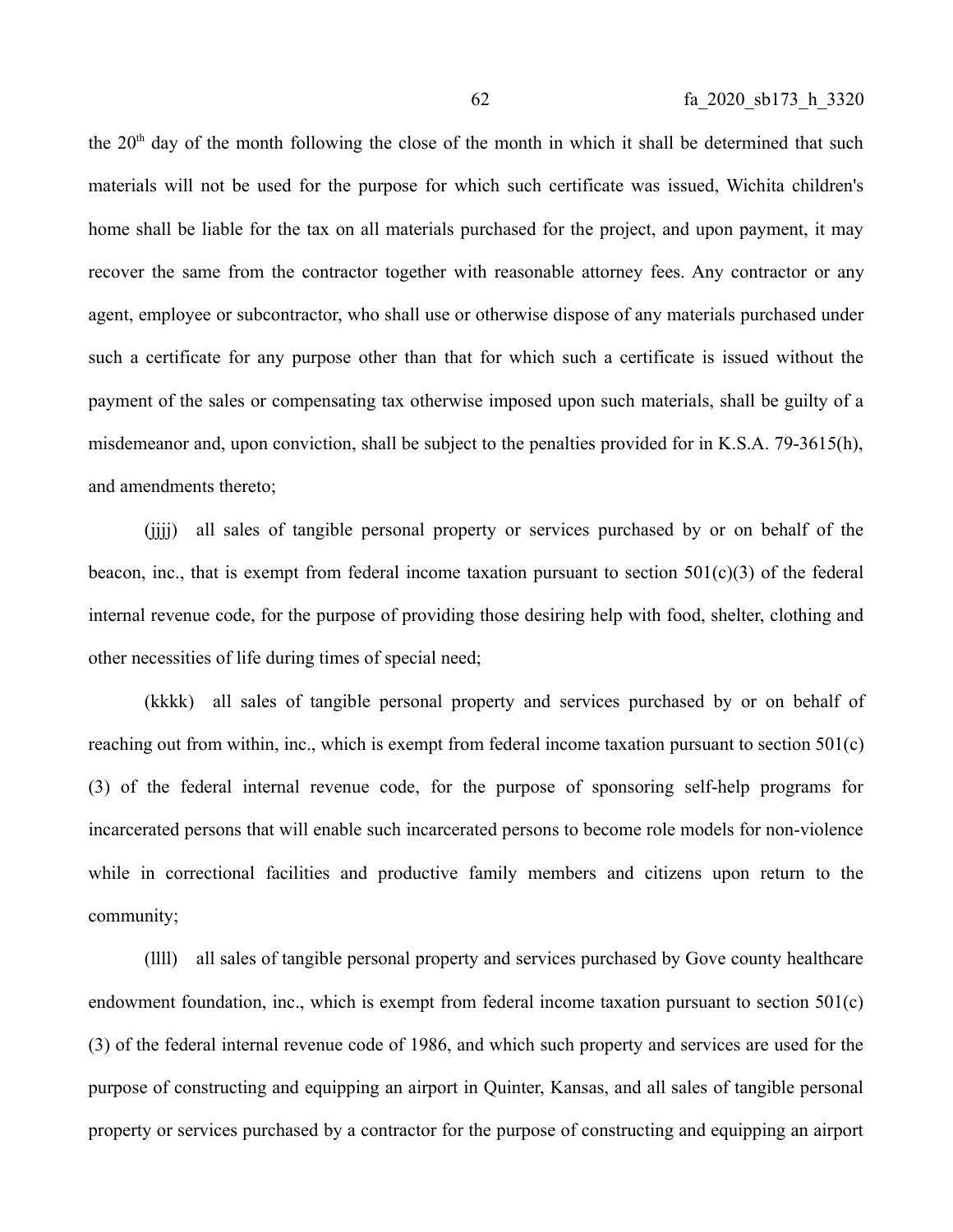in Quinter, Kansas, for such organization, that would be exempt from taxation under the provisions of this section if purchased directly by such organization. Nothing in this subsection shall be deemed to exempt the purchase of any construction machinery, equipment or tools used in the constructing or equipping of facilities for such organization. When such organization shall contract for the purpose of constructing or equipping an airport in Quinter, Kansas, it shall obtain from the state and furnish to the contractor an exemption certificate for the project involved, and the contractor may purchase materials for incorporation in such project. The contractor shall furnish the number of such certificate to all suppliers from whom such purchases are made, and such suppliers shall execute invoices covering the same bearing the number of such certificate. Upon completion of the project, the contractor shall furnish to such organization concerned a sworn statement, on a form to be provided by the director of taxation, that all purchases so made were entitled to exemption under this subsection. All invoices shall be held by the contractor for a period of five years and shall be subject to audit by the director of taxation. If any materials purchased under such a certificate are found not to have been incorporated in such facilities or not to have been returned for credit or the sales or compensating tax otherwise imposed upon such materials that will not be so incorporated in such facilities reported and paid by such contractor to the director of taxation no later than the  $20<sup>th</sup>$  day of the month following the close of the month in which it shall be determined that such materials will not be used for the purpose for which such certificate was issued, such organization concerned shall be liable for tax on all materials purchased for the project, and upon payment thereof it may recover the same from the contractor together with reasonable attorney fees. Any contractor or any agent, employee or subcontractor thereof, who purchased under such a certificate for any purpose other than that for which such a certificate is issued without the payment of the sales or compensating tax otherwise imposed upon such materials, shall be guilty of a misdemeanor and, upon conviction therefor, shall be subject to the penalties provided for in K.S.A. 79-3615(h), and amendments thereto. The provisions of this subsection shall